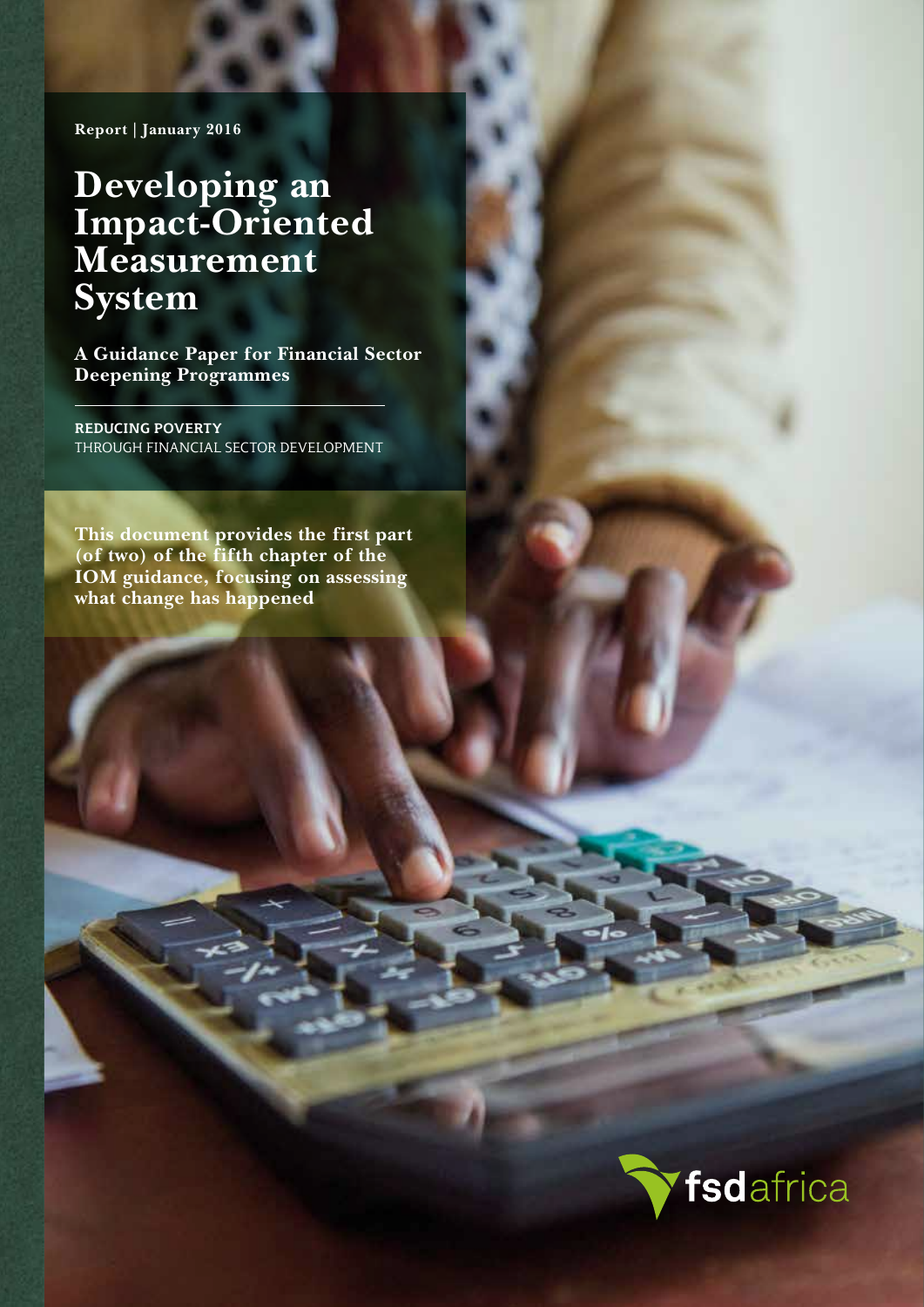# **IOM – Chapter 5: Measuring Change – what happened (Stage 2a)**

## **Stage 1: Clarity of purpose**

**Step 1:** Setting out an evalaution Programme ToC **Step 2:** Developing impact measurement questions

## **Stage 2a: Measuring change – what happened?**

**Step 3:** Developing indicators **Step 4:** Data collection methods and sources

## **Stage 2b: Measuring change – why it happened?**

**Step 5:** Assessing causality and contribution **Step 6:** The research agenda

## **Stage 3: Bringing it all together**

**Step 7:** Developing a credible narrative

#### **Implementing the IOM (Chapter 7)**

Chapter 5, Measuring change, covers Stage 2 of the process of implementing the IOM guidance: This stage is split into two sub Stages –2a, and 2b.

This section focuses on Stage 2a, providing guidance to FSDs on assessing what change has happened. This includes changes that are directly related to the FSD programme and projects, as well as changes in the financial system more generally.

#### **Stage 2a is broken into two steps:**

**Step 3 – Developing indicators:** This outlines a range of indicators FSDs can use to monitor the results of their programme.

**Step 4 – Data collection methods and sources:**  This provides the corresponding data sources, and methods for collecting the information related to these indicators.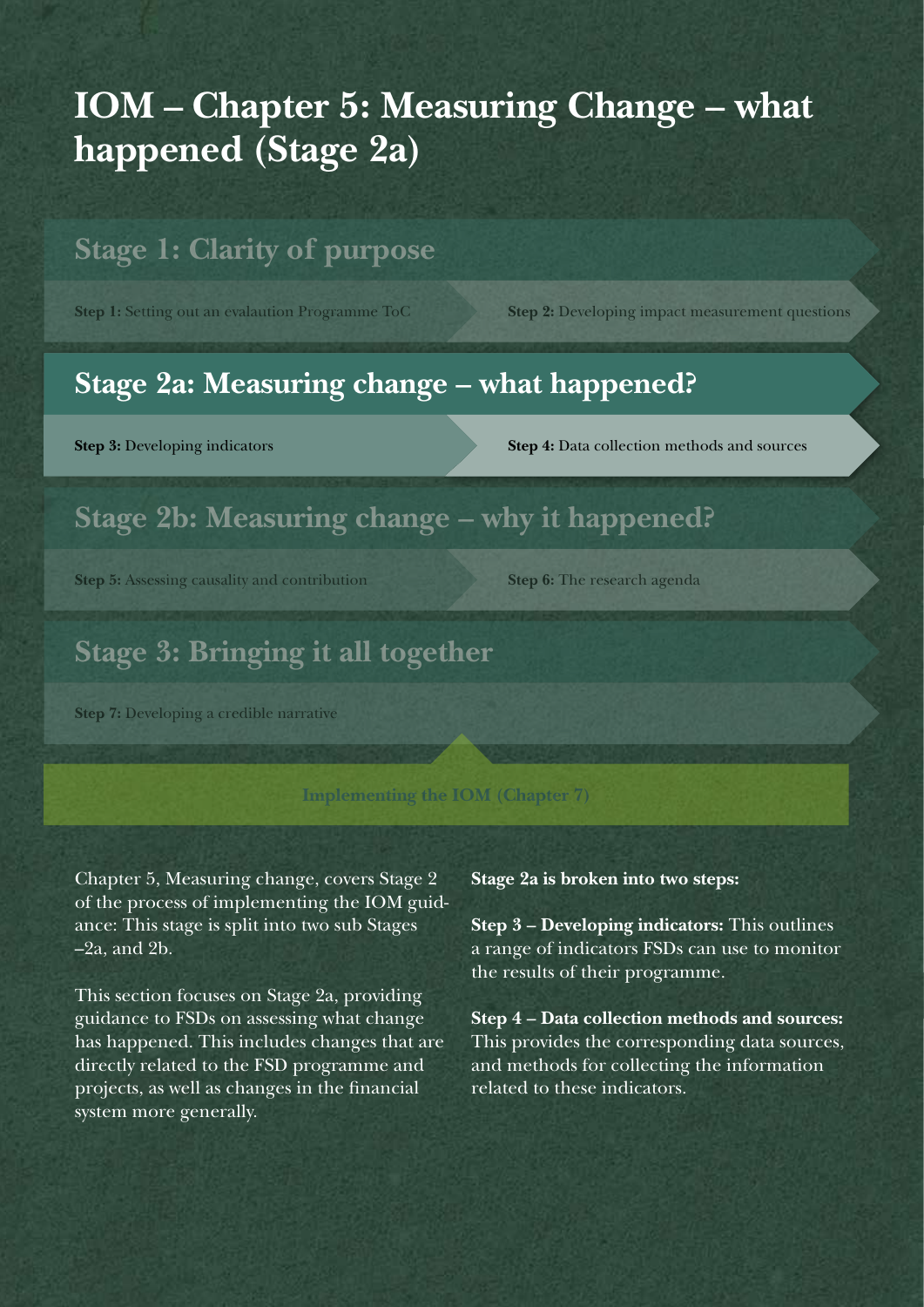## **5.1 Developing indicators (Step 3)**

#### 5.1.1 Overview

- **1.** Impact-oriented indicators are needed to monitor the overall programme ToC and the performance of specific projects. Such indicators will help both to improve programme decisions and to build an evidence base to inform impact assessments.
- **2.** For FSD programmes, this requires moving beyond monitoring direct outputs and outcomes of projects, and augmenting 'traditional' monitoring in a number of ways. We have identified four key issues that FSDs should consider when developing or reviewing their indicators:
	- **a) Progress indicators:** Because the clear, discrete outputs and outcomes of interest for the FSDs may take some time to materialise, it is important to also measure intermediate effects, i.e. the steps between these discrete changes. Such indicators can include changes in behaviour on the part of market players and policy-makers, as well as other shifts in the market.
	- **b) Market system development:** Monitoring the 'systemic' changes stemming from FSD interventions.
	- **c) Combining top-down and bottom-up indicators, including sector tracking:** Tracking how a complex and dynamic market is changing systemically beyond anything resulting from specific FSD projects through top-down monitoring /sector tracking and combining (and triangulating) that with bottom-up monitoring, thereby getting a richer picture of what is happening in a financial sector, and why.
	- **d) Monitoring beyond indicators:** FSDs may also need to capture evidence that does not fit into regular monitoring; for example, stakeholder

perceptions and views on particular (and unexpected) events, processes and outcomes in the financial sector.

- **3. In practice,** once indicators are identified, FSDs need to consider specific issues regarding their use, including:
	- **i.** how to set baselines, given that FSDs manage dynamic programmes;
	- **ii.** how to update indicators based on changing information and changing priorities; and
	- **iii.** how to incorporate impact-oriented indicators into an M&E system, traditionally built around a linear and usually static logframe and largely used as a tool to enforce accountability to funders.

#### 5.1.1.1 Extending current monitoring systems

FSDs need good indicators to monitor the progress of their programme and projects against the ToC and the results chains. Indicators are also important for monitoring assumptions and risks, and for building an evidence base that will inform evaluation, facilitate cross-programme learning and help programmes to adapt current and future investments. It is good practice, already applied by many FSDs, to set out individual intervention logics using a results chain (linked to their overall ToC), and then set corresponding indicators to confirm whether various changes have occurred (see Step 1). These results chains should be complemented by a measurement plan clearly identifying the indicators, how they are defined, how they will be measured and what are the expected changes (targets/milestones). FSDs then aggregate and synthesise the indicators into an overall results matrix – most commonly a logframe.34 Programme indicators for various FSDs, as recorded in these logframes, are available in a separate paper,<sup>35</sup> although commentary on the similarities and differences amongst logframe indicators used by FSDs is included in Annex C.

**Table 11 Typology of indicators for an FSD IOM system – focus of this guidance paper**

| Types of indicators/ frameworks                | Focus of quidance paper                                                                                 |
|------------------------------------------------|---------------------------------------------------------------------------------------------------------|
| Monitoring direct performance of projects      | Limited (focus on building evidence of direct (and immediate)<br>project impact)                        |
| Logframes                                      | Limited (the logframe is considered as a sub-set of the<br>evidence required to test a programme's ToC) |
| Progress indicators                            |                                                                                                         |
| FSD facilitated systemic change indicators     |                                                                                                         |
| Sector tracking (and combining with bottom-up) |                                                                                                         |
| Beyond indicator monitoring                    |                                                                                                         |

34. FSDK synthesise a range of indicators into an annual 'impact synthesis' framework, which is structured similarly to the logframe but is more comprehensive in terms of detail.

35. See FSDA website www.fsdafrica.org/knowledge-hub.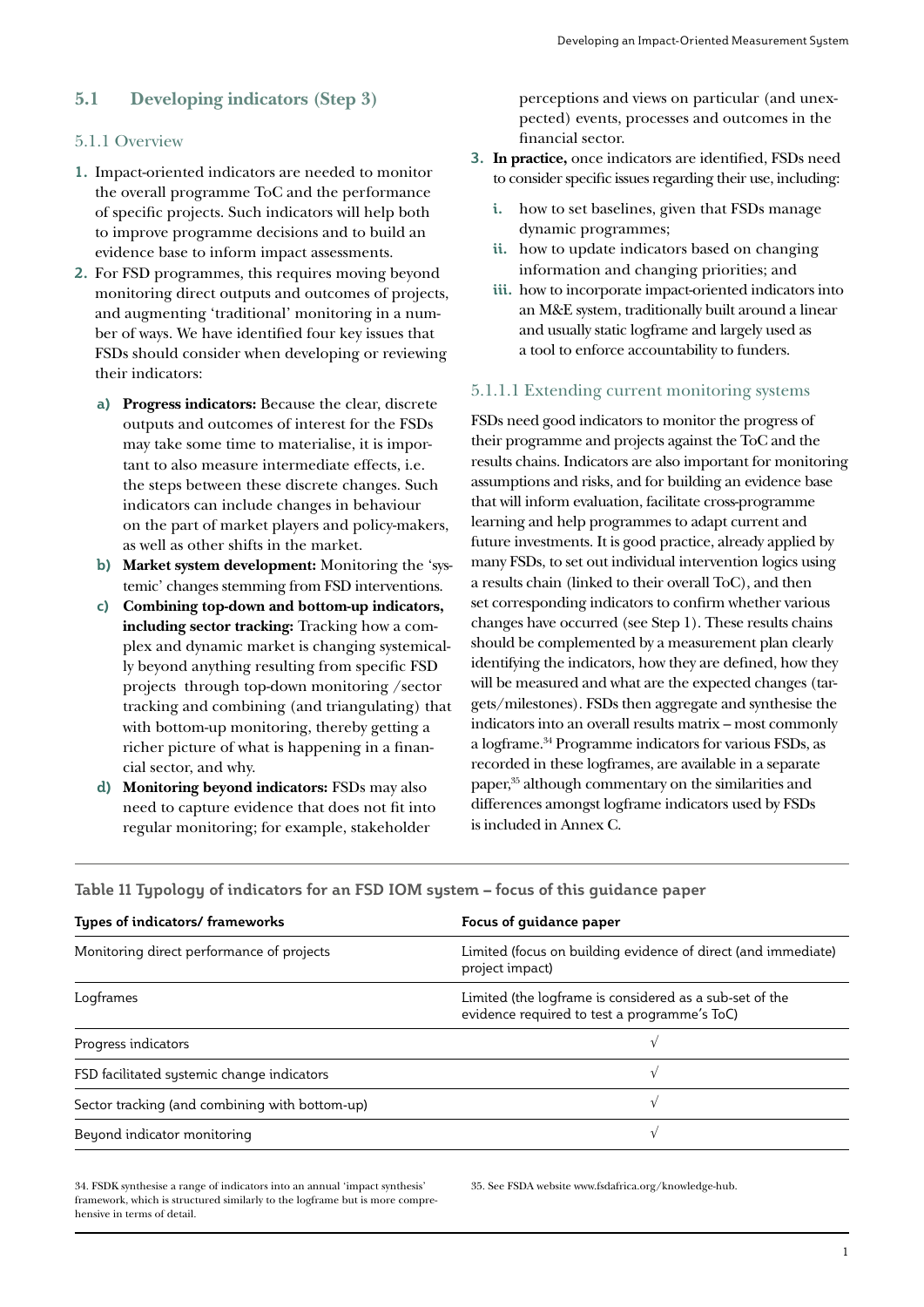**Discussion point:** Funders, including DFID, stressed that there is more flexibility in setting indictors (including in logframes), than often thought by implementers. FSDs need to invest in establishing open partnerships with their funders to agree a coherent set of indicators that track progress towards programme objectives, facilitate learning and risk taking as well as ensure accountability. The indicators can be changed in consultation with funders and could distinguish between those used for accountability and others used for learning about broader market change.

This section does not seek to provide a 'best practice' set of indicators for individual projects or programme logframes. Each market and FSD programme operates in different ways, and will have to define indicators accordingly. FSDs will need to agree programme level indicators with their funders. **This guidance paper focuses on extending existing FSD processes to develop a more comprehensive set of impact- oriented indicators, most notably trying to improve the ways FSD measure systemic change** (Table 11). This will provide FSDs with a typologies of indicators/ themes which can influence FSDs' discussions about measuring project results chains, and can help to finalise programme reporting (e.g. logframes, annual reviews, programme evaluations).

### 5.1.1.2 Moving towards impact-oriented indicators

From an IOM perspective, the main gap in current monitoring is the limited evidence of results relating to the relationship between the direct outputs of the FSD interventions and the larger market change that the FSDs seek to effect<sup>36</sup> (see Figure 13), i.e. the development of inclusive, pro-poor financial markets and other changes in the underlying structures and dynamics of these markets.

Closing the evidence gap between FSD programme outputs and its final outcome of an improved market for financial inclusion presents a number of challenges, including:

**a)** The progress indicators/ **intermediate steps** are often difficult to define and measure, especially with traditional quantitative indicators. These intermediate changes may include the easing of market constraints or changes in attitudes or behaviour. FSDs may informally monitor the progress being

made, but this evidence is not systemically analysed and documented, and therefore is not easily available. These indicators also tend not to be captured in funders' results frameworks, as they are building blocks towards achieving programme objectives. But given that the time-scale of market change is unpredictable, FSDs need to capture indicators that show the potential for changes to come in the medium to long term.

- **b) FSD facilitated systemic change** (i.e. going beyond changing specific forms of the market in the short term to assessing the results of these changes and longer term dynamics) can be difficult to define and measure, especially when using only traditional quantitative indicators. In addition, systemic change results can often be indirect, less attributable, and long term, which leads to the risk that systemic change indicators are deprioritised in place of indicators that focus on programme accountability. For FSDs, these types of market system development indicators are critical for measuring the true value of their interventions.
- **c)** To collect appropriate evidence for a contribution analysis or impact evaluation, it is important to capture both **top-down (a financial sector focus) and bottom-up** measurements. Programmes are often hesitant about focusing on and tracking sector-level indicators (top-down) because they go beyond the direct results that can be attributed to the programme. However, complementing bottom-up indicators with sector-level change indicators is an important component of IOM, moving beyond an exclusive FSD focus and embedding a sectoral perspective in relation to systemic change. In addition to FinScope, sector-level tracking would focus on the size, access, diversity, efficiency, and stability of the financial sector, through annual collection of data from existing sources.
- **d)** Some aspects of the ToC cannot be measured sufficiently well with indicators. By focusing only on simple quantitative measurements, FSDs are not able truly to capture the progress that is being made. As explained earlier, concepts like systemic change may require **measurements beyond traditional indicators,**  including qualitative indicators and narrative description, particular where important unanticipated events have occurred.

<sup>36.</sup> Depending on the design of the ToC, this evidence gap may be classified either as an 'output' or as an 'outcome'. The essential challenge lies in measuring the steps/changes that occur between the FSD outputs and the outcome of improved financial access – for example, at market level.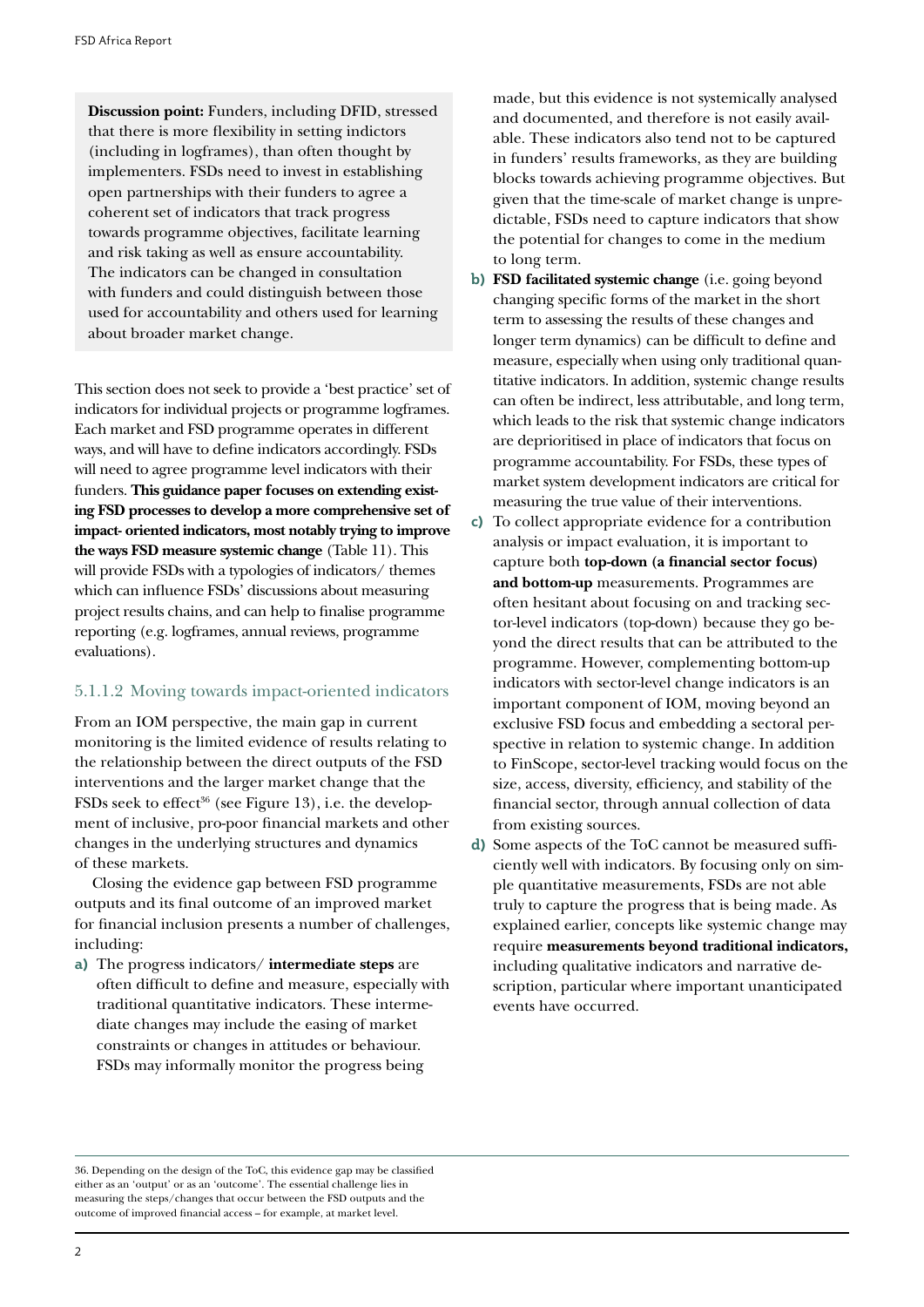Figure 13 below is an extract of Figure 4 and illustrates the need to ensure that the ToC is unpacked. Changes in boxes 3, 4, 5 and 6 are carefully tracked to help assess whether expected changes in box 7 and 8 are likely to occur in the next three to five years.

**Tip:** FSD programmes should focus on whether the chosen indicators for boxes 3,4,5 and 6 (within Figure 13) will help track progress towards boxes 7 and 8. They should not worry too much about whether these are included in the logframe and whether these are labelled as output or outcome indicators. Progress indicators of this type also provide FSDs with a more realistic approach to reporting results from what can be lengthy acts of facilitation, which may not result in concrete market changes in the short term.

**Figure 13 Evidence gap and going beyond traditional monitoring**

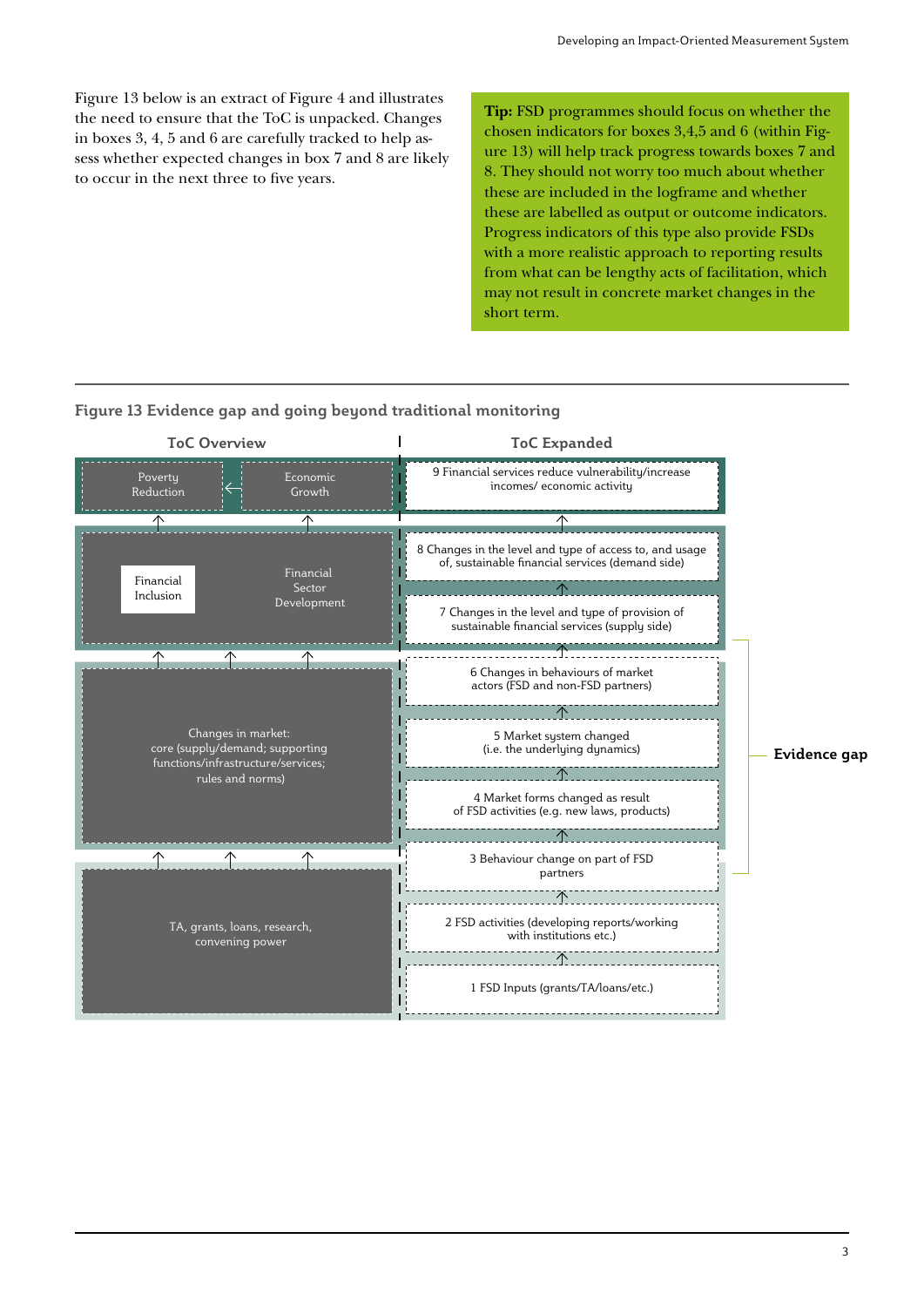The rest of this section elaborates the IOM approach and illustrates how IOM can help address key issues identified above:

- **1.** ensuring that there are sufficient indicators that measure progress (the intermediate steps) towards the medium and longer-term outputs or outcomes;
- **2.** capturing systemic changes; and
- **3.** capturing indicators of financial sector change beyond FSD interventions (i.e. top-down sector indicators). Some changes in the market are less amenable to specific quantitative indicators but are still important events that can be tracked using qualitative methods and what we call 'narrative reporting' and 'monitoring beyond indicators'.

### 5.1.2 Indicators of progress

Defining and measuring indicators of intermediate steps between discrete outputs or outcomes (as currently recorded in the logframes) is important. These indicators of progress capture the intermediate steps that are essential to achieving the financial inclusion outcome. Depending on the specific FSD ToC, three broad areas that an FSD may want to measure include: changes in the attitudes or behaviour of FSD partners; easing of market constraints; and process-based indicators of progress made by FSD partners.

### 5.1.2.1 Attitudes, knowledge, behaviour, skills

The FSD partner (financial services providers (FSPs), policy-makers, meso-level service providers) will go through a series of steps before market change actually happens. Indicators can be established to track the steps that the market or market players (including the FSD partner) are likely to take to improve their capacity and steps that contribute to change in the market, though not yet at a system-wide level. FSDs want to identify a **change in the attitude, knowledge, behaviour and skills** of the partners that FSDs are trying to influence, be it a private sector provider, a non-governmental organisation (NGO), a regulator or policy-maker. Indicators to measure such changes will be qualitative and will rely on partners being open about what is happening in their organisations. The data source may be a conversation/interview with a senior regulator or financial institution executive confirming that a particular change is underway, or, possibly a survey or FGD among FSPs. Proxy indicators can also be useful here. See Table 12 below on how to define progress indicators, as changes in attitude, knowledge, behaviour and skills are certainly key steps towards desired results. Also, see the Section 5.1.5 below on qualitative indicators and narrative reporting for additional ideas about how to measure these types of changes.

#### **Box 10: Progress indicators**

Progress indicators are akin to marking an ascent up a high mountain by establishing camps at different altitudes. No one is capable of climbing Everest or Kilimanjaro without breaks along the way to rest and take stock of the journey so far. Thus, progress indicators are just what they say they are: a way of taking stock along a route that leads to the summit, i.e. in the case of IOM for most FSDs, the outcome of greater financial inclusion. To achieve this outcome FSDs often need to engender and support new thinking, attitudes and behaviour changes, possibly with further re-thinking and attitude changes stimulated by evidence emerging from previous actions.

One illustration of this process involving progress indicators could be the development of new, less strict know your customer (KYC) rules for small-sized mobile money transactions. This would not be an end in itself. Rather, succeeding in ensuring there are lighter KYC requirements would be one key step (or 'camp') along the route to achieving greater access for poorer people by reducing the friction for small transactions. First, evidence from mobile network operators (MNOs) and banks might need to be gathered to show how mobile money transactions were not increasing as fast as expected and the reasons for this, along with comparable evidence from other countries. Then the regulator would have to accept that evidence and arguments, and change its thinking about the issue. This may be followed by new, less onerous KYC requirements. This in turn should encourage MNOs and banks to increase access and their customer bases, and change their behaviour in relation to such target groups.

However, it should be noted that not all results chains are going to be as linear as this example. Some progress and associated indicators might be achieved, but then other factors, mostly outside of an FSD's control, might come to bear on the overall process. So progress towards financial inclusion is made or may get stalled, or a different path towards the summit may need to be taken. Progress indicators help to identify key intermediate outcomes and track progress towards these.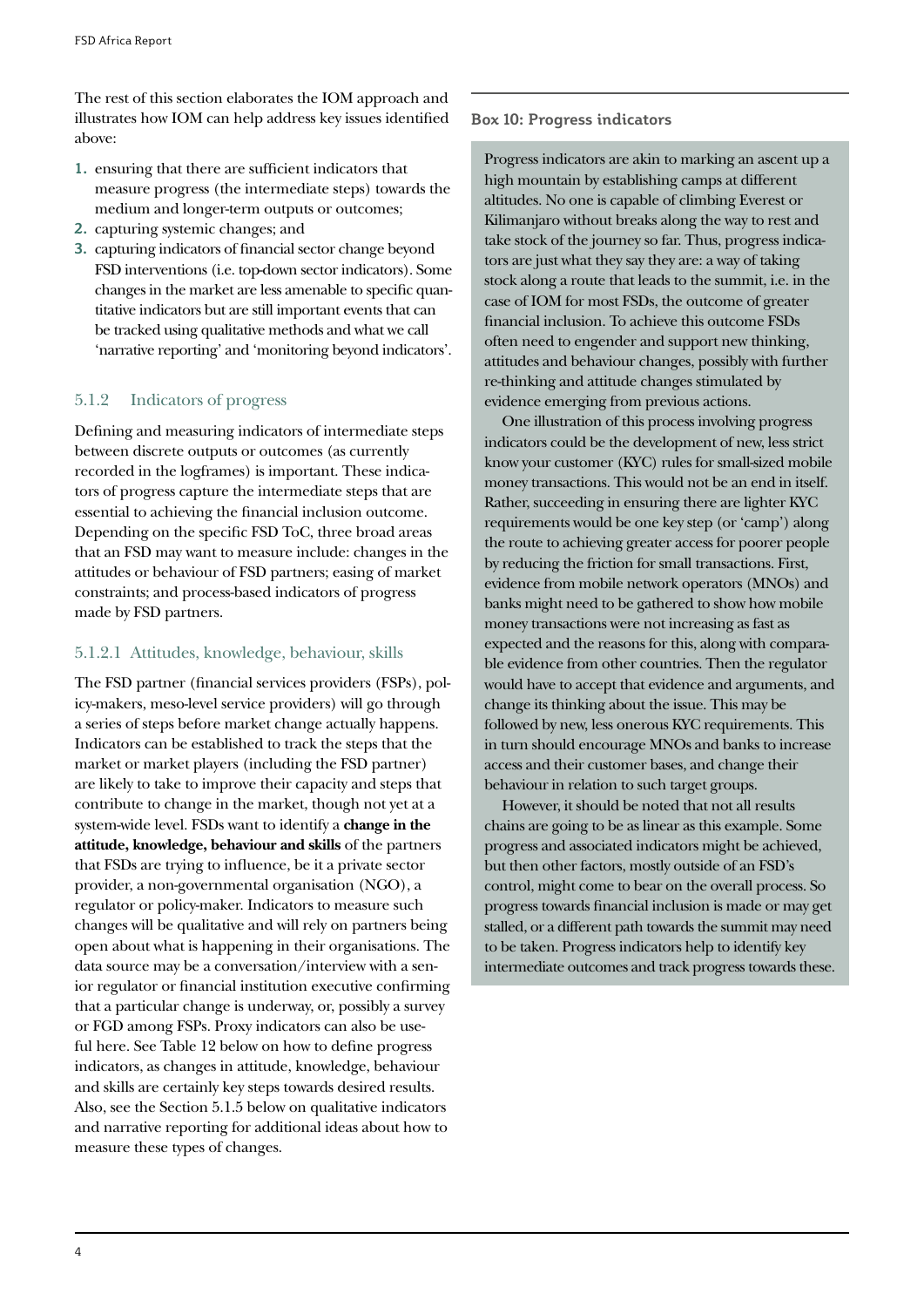|                                 | Progress indicators for the FSD partner                                                                                                                                                                                                                                                                                                                                                                                                                                                                                                                                                                                                                                                                                                      | Progress indicator for the wider market                                                                                                                                                                                                                                                                                                                                                                                                          |  |  |
|---------------------------------|----------------------------------------------------------------------------------------------------------------------------------------------------------------------------------------------------------------------------------------------------------------------------------------------------------------------------------------------------------------------------------------------------------------------------------------------------------------------------------------------------------------------------------------------------------------------------------------------------------------------------------------------------------------------------------------------------------------------------------------------|--------------------------------------------------------------------------------------------------------------------------------------------------------------------------------------------------------------------------------------------------------------------------------------------------------------------------------------------------------------------------------------------------------------------------------------------------|--|--|
| Expected result                 | Micro-insurance provider (partner) improves<br>its capacity to serve low-income people                                                                                                                                                                                                                                                                                                                                                                                                                                                                                                                                                                                                                                                       | Product for the micro-insurance sector targeting<br>poor people is established                                                                                                                                                                                                                                                                                                                                                                   |  |  |
| Indicator/change<br>of interest | 1. Partner attends a training session that is specific<br>to the topic<br>2. Partner conducts a diagnosis of the sector<br>3. Partner conducts market research/segmentation<br>on low-income households<br>4. Partner designs suitable micro-insurance product<br>5. Partner take out a licence to provide micro-in-<br>surance products<br>6. Training budget spent on micro-insurance<br>7. Partner sets up new dept. to focus on<br>micro-insurance<br>8. Strategy is developed/ adopted by partner<br>for low-income households<br>9. Number of staff (in partner organisation) trained<br>and certified in pro-poor product development<br>10. Board of FSD partner approves strategies/<br>business plan with micro-insurance elements | Partner designs suitable micro-insurance<br>a.<br>product<br><b>b.</b> Partner takes out a licence to provide micro-in-<br>surance products<br>c. New micro-insurance providers registered<br>Non-FSD-supported partners recruiting staff for<br>d.<br>micro-insurance team<br>e. New product has reached market (increase in<br>number of low-income households/clients<br>reached/served; increase in number of mi-<br>cro-insurance policies) |  |  |

#### **Table 12 Example of indicators of progress for a micro-insurance project**

#### 5.1.2.2 Easing market constraints

Given that actual market change is often a long-term process of easing identified market constraints (for example, those constraints that are identified in the initial FSD market diagnosis), an intermediate indicator can help identify progress towards the expected market change. Some examples have been provided in the table below.

**Tip:** It is useful for an FSD to periodically revisit its original market diagnosis, which informs its ToC, to assess if there are signs of 'progress' that show that the important constraints in the market are changing. This may go beyond only identifying constraints that a specific project is working on. It may also happen that the removal of one market constraint reveals the existence of another constraint, not previously identified or clearly seen.

### 5.1.3 Capturing systemic change

#### 5.1.3.1 Overview

As discussed in Chapter 3, systemic change moves the focus of a monitoring system away from direct acts of facilitation or direct numbers and seeks to understand the broader transformations taking place in the sector. It is difficult to define systemic change precisely, but characteristics used by other market development programmes appear to be well suited to FSD objectives:<sup>37</sup> trying to promote sustainability, scale-in that acts of facilitation benefit an increasing proportion of the FSD's target group(s), and resilience (ability to respond to shocks and adapt models/processes to changes in the market).

#### 5.1.3.2 Measuring systemic change for FSDs

Measuring systemic change for FSDs Figure 13 shows that the core of the measurement process relates to a direct results pathway, from an FSD intervention creating some concrete change in the market (output) and leading to improved outreach of financial sector (outcome). For some FSDs, there are direct indicators that already capture such market system development in their logframes, offering evidence that they will promote sustainability, scale and resilience; but for others, either because they have not explicitly noted this aspect in their ToC or because the market system developments are for some reason not considered to be the main outcomes of interest or are too difficult to measure, there can often be an evidence gap as regards a particular act of market change and how this has improved the underlying dynamics of the system.

**Discussion point:** During the consultation there was discussion as to whether systemic change always happened at the national level, or if it could also be more localised. The IOM accepts both, as long as such change reflect changes to the underlying structures. While localized change may have less scale in terms of absolute numbers, it may have changed a low base (for example, marginalised farmers) significantly, and therefore in relative/ percentage terms it can viewed as having scale.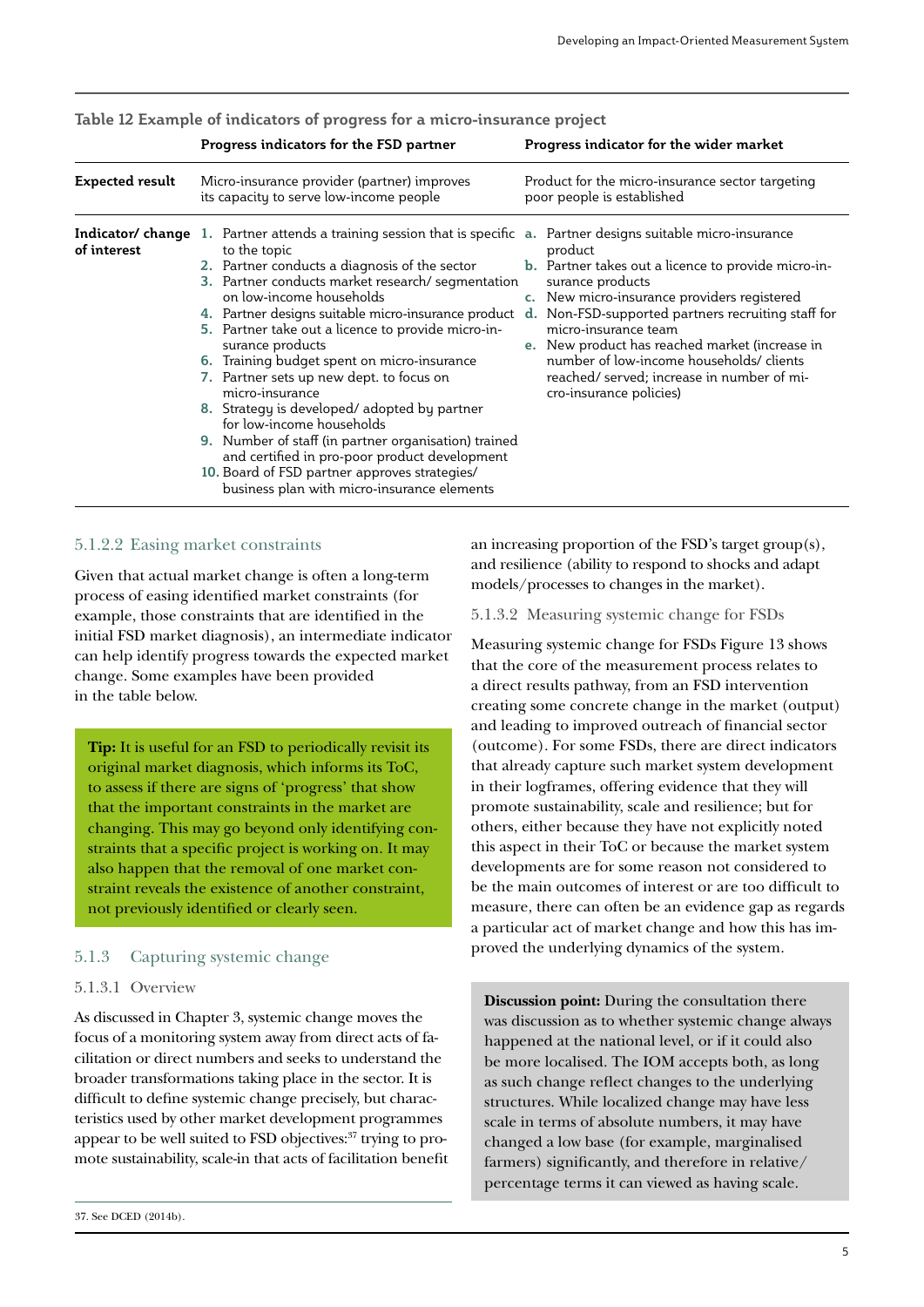#### **Table 13 Easing of market constraints**

| Level |               | <b>Examples of constraints</b>                                                 |    | Examples of indicators of progress towards<br>constraints being eased                                                                                                                                                                    |
|-------|---------------|--------------------------------------------------------------------------------|----|------------------------------------------------------------------------------------------------------------------------------------------------------------------------------------------------------------------------------------------|
| Macro |               | 1. Restrictive KYC requirements<br>2. Lack of regulation for micro-insurance   |    | <b>a.</b> Regulator agrees to new or amendment regulation<br>that addresses the constraint identified                                                                                                                                    |
|       |               |                                                                                |    | b. Central bank and/ or ministry of finance, plus<br>private sector FSPs, agree to and then partici-<br>pate in developing a national financial inclusion<br>strategy which includes reviewing KYC require-<br>ments and micro-insurance |
|       |               |                                                                                |    | c. Central bank and/ or ministry of finance form<br>a task force to review relevant issues                                                                                                                                               |
| Meso  | in the market | 3. Lack of reliable credit history information                                 |    | d. A study on creating a credit information bureau<br>is conducted                                                                                                                                                                       |
|       |               |                                                                                |    | e. The central bank recommends a new law<br>or issues directives on establishing a credit<br>information bureau                                                                                                                          |
|       |               |                                                                                | f. | Number of unique clients added to the credit bureau                                                                                                                                                                                      |
|       |               |                                                                                |    | g. Number of FSPs that report to the credit bureau                                                                                                                                                                                       |
| Micro |               | 4. Market actors do not have the skills to leverage<br>new delivery mechanisms |    | h. Number of market actors that receive TA in<br>relation to developing products for the new                                                                                                                                             |
|       |               | 5. Market actors have not prioritised reaching                                 |    | delivery mechanisms                                                                                                                                                                                                                      |
|       |               | out to new market segments                                                     |    | i. Senior executives of the FSPs demonstrate<br>increasing interest in financial inclusion topics                                                                                                                                        |
|       |               |                                                                                | j. | The FSP has designated a person or unit to lead<br>outreach initiatives or establish new branches/<br>agents for financial services delivery                                                                                             |
|       |               |                                                                                |    | k. Market actors develop and roll out new products                                                                                                                                                                                       |

There are two overlapping aspects of market change that FSDs can bring about. Although these aspects may be treated differently in results frameworks – the FSD has direct control over the first type (described below) whereas the second type will depend on many other factors – **they both should be acknowledged as important outcomes of the programme:** 

**1.** Market system development indicators that are directly caused and identified by the programme, and that for accountability purposes can be included in the logframe (often at output level). In this case, FSDs need to be quite specific about the types of change they anticipate bringing about in the market, and therefore indicators are quite focused on their action. These may include indicators such as 'improving the enabling environment' or 'strengthening the capacity of financial institutions to offer pro-poor financial services' that build on and may overlap with the 'easing market constraint' progress indicators noted above. Such indicators, often focused quite narrowly on an FSD (i.e. the rules and policies they have worked on, or the financial insti-

tutions they have worked with), offer an important, albeit quite narrow, part of a market development narrative that tends to correspond to the initial rationale for the setup of an FSD – i.e. removing market constraints to pro-poor financial services.

**Discussion point:** Some FSDs questioned IOM's emphasis on systemic change, given that they spend considerable time identifying the 'systemic market constraints' in their ex-ante analysis. This has led some FSDs to ask – "isn't all our work systemic?" The IOM recognises this argument to a degree, and section 5.1.2.2 that addresses 'easing market constraints' guides this type of measurement. However, the IOM argues that FSDs need to go further than this, and understand the broader system changes that result from removing these constraints, both from a FSD's perspective (see 5.1.3), and across the financial system as a whole (see 5.1.4).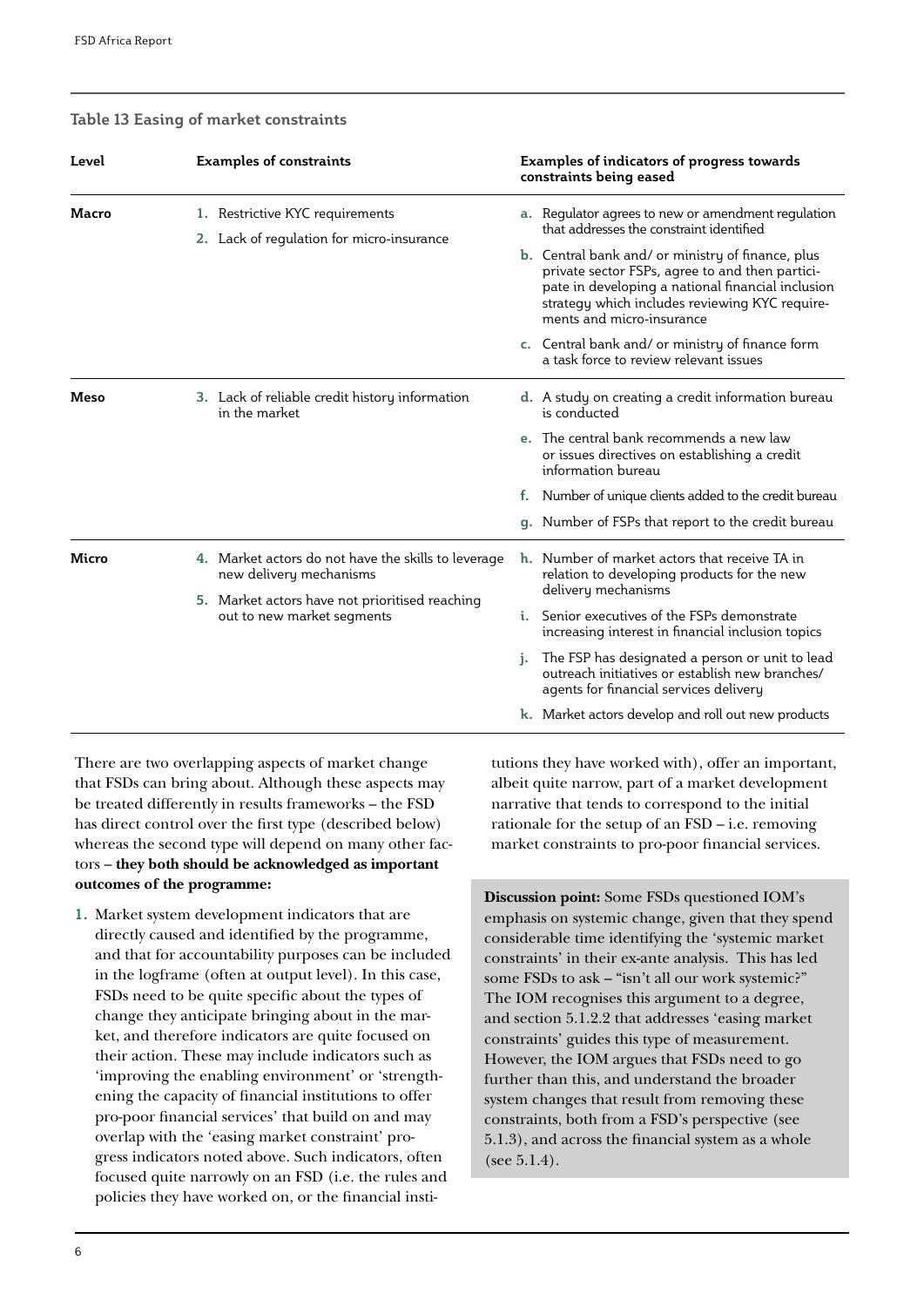**2.** For IOM purposes we are also interested in indicators that signal a more medium-term and longterm shift in the market, which may go beyond the immediate actions of the programme. These can be considered indirect outcomes facilitated by the programme and may take longer to achieve. They are still important to capture, but because of the longer time-frame, it will also make sense to measure intermediate indicators that herald the changes to come.

**Tip:** Even if an FSD focuses on direct market change indicators for the outputs in its logframe, it should be aware of how these relate to the systemic constraints in the overall market. It should then monitor beyond the logframe to capture such systemic changes, or incorporate indicators into the logframe (see Box 13).

**Box 11 Why we need specific FSD systemic change indicators**

Having concrete indicators for assessing these changes provides a number of important functions (both for measurement and implementation) because they:

- **1.** build an evidence base for a programme to assess how systems and the market actors within them are changing over time. For some market development programmes (including FSD programmes) the rhetoric regarding influencing markets in this manner is not backed by their measurement systems;
- **2.** provide an evidence base for FSD programmes to show their impact beyond the financial outreach caused directly by their interventions (providing FSDs with a basis for claiming results arising from the full range of their interventions); and
- **3.** guide an FSD programme as to where and with whom to intervene next. For example, if an innovative business model that is helping an FSD target group is not spreading throughout the market, an FSD may consider additional intervention to promote this demonstration effect (see Figure 9, above).

**Buy-in indicators,** measure the degree to which FSD partners have taken ownership over new ideas, whereas the broader **market indicators** look at changes across a financial sector or a sub-sector.<sup>38</sup> This latter type of indicator is particularly important for FSDs: it represents a departure from other non-FSD market development programmes in that it can capture the broader effects of work involving directly improving the structures (e.g. rules, infrastructure) of the market. Whilst changes in partners beyond a project are likely to be relevant to all FSD interventions, the other indicators in Table 14 below are likely to be more suited to particular interventions (for example, replication is less likely to apply to policy work).

**Tip:** It is also important for FSDs to try to define the parameter of the 'system' in which they are operating, otherwise measurement can quickly become unwieldy. To that end using results chains that extend horizontally (as per Figure 9) provides a useful tool for thinking through what types of systemic change may be relevant to a particular project. To recap, the IOM will need to track three types of changes:

To recap, the IOM will need to track three types of changes:

- **1. Partner changes supported by an initial project:** such changes will be tracked within each project ToC and/or logframe
- **2. Partner changes beyond an initial project:** FSDs are interested in assessing if partners have adapted and expanded their practices beyond the specific project goals (an indication of systemic change). It is useful to think of three types of FSD partner change that can occur beyond a project:<sup>39</sup>
	- **a) Adopt:** This looks at the potential for the partner to continue the project after the FSD support has concluded. For example, an indicator may assess if the partner is financing work to continue the project beyond the scope originally agreed.
	- **b) Scale:** Related to the above, and particularly relevant to micro projects, partners may scale up pilots.
	- **c) Adapt:** The partner tailors the project in some manner, for instance to add more functions to a particular service provided, especially if adapting a product or service to better suit low-income customers.

38. Another framework, the adopt–adapt–expand–respond model provides a similar set of indicators FSDs can think through when trying to identify potential systemic change effects of their interventions. This is presented in

Annex E.

<sup>39.</sup> Note, these do not have to be mutually exclusive categories; they can potentially all apply.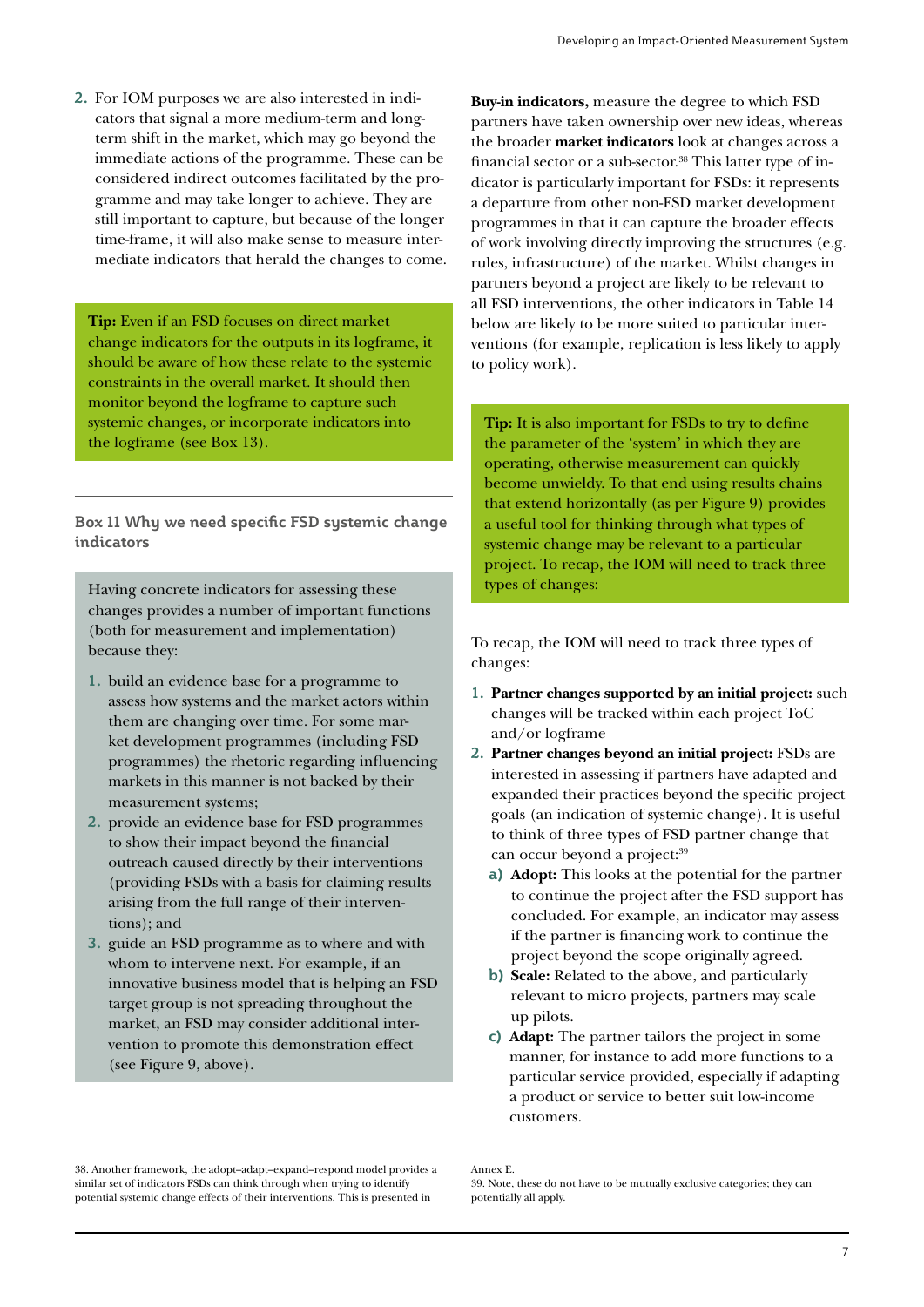**Tip:** These systemic change indicators are not meant to suggest a linear progression of change occurring. The time when to measure these changes will vary depending on the nature of the market and intensity of the intervention, with adopt, and scale potentially likely to occur before adaption and replication. Different indicators will also be more relevant to certain types of projects (see Table 14). Moreover, there may be feedback loops: for example, a proliferation of new business models may lead to changes in regulation, which lead to further changes.

#### **Table 14 Generic systemic change indicator typologies**

| Type of<br>intervention                   | initial project                                                                                                                                                                                                             | 1. Changes within the partner beyond                                                |                                                 | 2. Broader market changes                                                                                                                                                |                                                                                          |                                                                                                                           |  |
|-------------------------------------------|-----------------------------------------------------------------------------------------------------------------------------------------------------------------------------------------------------------------------------|-------------------------------------------------------------------------------------|-------------------------------------------------|--------------------------------------------------------------------------------------------------------------------------------------------------------------------------|------------------------------------------------------------------------------------------|---------------------------------------------------------------------------------------------------------------------------|--|
|                                           | Adopt                                                                                                                                                                                                                       | <b>Scale</b>                                                                        | Adapt                                           | Replication,<br>demonstration,<br>crowding in effects                                                                                                                    | Incentive /<br>structural<br>change                                                      | Resilience /<br>responsiveness                                                                                            |  |
| MACRO:                                    | Change in<br>attitude,                                                                                                                                                                                                      | n/a                                                                                 | Policy-makers<br>are better able                | Not applicable in<br>the context of an                                                                                                                                   | New/<br>improved                                                                         | Not always<br>applicable                                                                                                  |  |
| New/improved<br>regulation<br>established | knowledge,<br>behaviour, skills<br>of central bank                                                                                                                                                                          |                                                                                     | to respond to<br>changes and<br>opportunities   | individual FSD<br>programme;<br>however, there are                                                                                                                       | regulations<br>introduced<br>triggering<br>new ways<br>of working<br>by market<br>actors | but over time<br>policymakers<br>or market<br>norms may<br>respond to FSD<br>interventions<br>at meso and<br>micro levels |  |
|                                           | Change in the<br>internal organi-<br>sation within<br>the central bank,<br>e.g. creation<br>of financial<br>inclusion unit<br>Central bank's<br>ability to<br>continue to<br>support and<br>implement the<br>new regulation |                                                                                     | in the market                                   | definite opportuni-<br>ties for FSDs and<br>even FSD 'macro'<br>and 'meso' partners<br>to share experienc-<br>es, and in this way<br>replicate successful<br>approaches. |                                                                                          |                                                                                                                           |  |
|                                           |                                                                                                                                                                                                                             |                                                                                     |                                                 |                                                                                                                                                                          |                                                                                          |                                                                                                                           |  |
| MESO:                                     | Change in                                                                                                                                                                                                                   | % increase in                                                                       | Association is                                  | While it is unlikely for Not applicable                                                                                                                                  |                                                                                          | Not always                                                                                                                |  |
| Banking<br>association<br>strengthened    | attitude,<br>knowledge,<br>behaviour, skills<br>of association                                                                                                                                                              | the number of<br>active members<br>of the association challenges and<br>Association | better able to<br>respond to new<br>expand into | a banking association for this<br>to be replicated<br>within a country, it<br>is possible for other                                                                      | example, but<br>other meso<br>interventions                                              | applicable<br>but over<br>time market<br>infrastructure                                                                   |  |
|                                           | Change in<br>internal man-<br>agement of the<br>association                                                                                                                                                                 | continues to<br>offer new<br>services to its<br>members                             | new service<br>areas for its<br>members         | meso-level interven-<br>tions such as support-<br>ing a financial sector<br>business service<br>provider to replicate                                                    | such as<br>collateral laws<br>may change<br>incentives for<br>a broad group<br>of actors | may respond<br>to FSD<br>interventions<br>at macro<br>and micro<br>levels                                                 |  |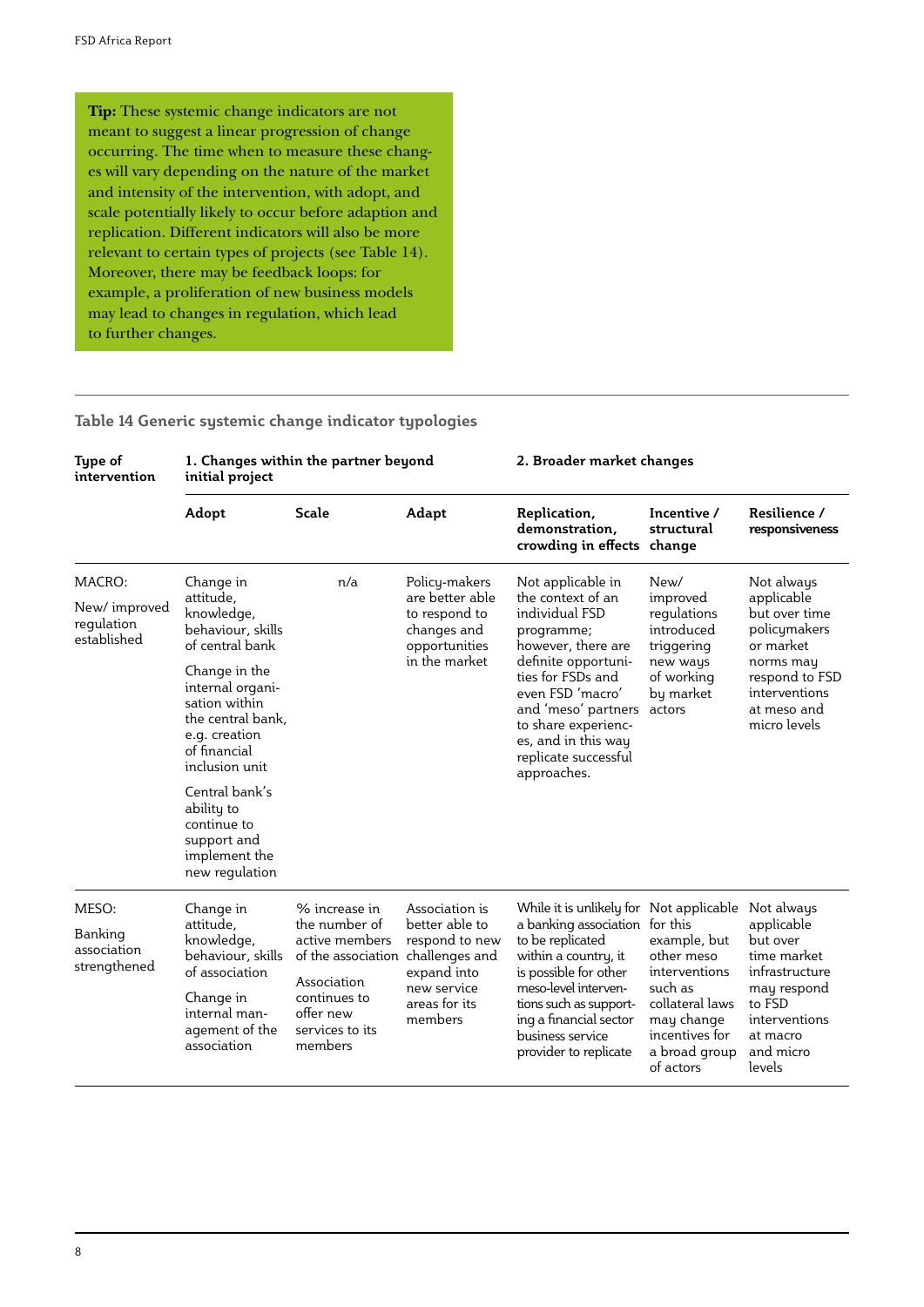|                                                                                                      | mma project                                                                                                                                                                                                                                                                  |                                                                                                                                                                                                                                                                                                     |                                                                                                                                                                                          |                                                                                                                                                                                                                                                                           |                                                                                                                                                                                                                                                       |                                                                                                                                                                                                                                                                                                                                     |  |  |  |  |
|------------------------------------------------------------------------------------------------------|------------------------------------------------------------------------------------------------------------------------------------------------------------------------------------------------------------------------------------------------------------------------------|-----------------------------------------------------------------------------------------------------------------------------------------------------------------------------------------------------------------------------------------------------------------------------------------------------|------------------------------------------------------------------------------------------------------------------------------------------------------------------------------------------|---------------------------------------------------------------------------------------------------------------------------------------------------------------------------------------------------------------------------------------------------------------------------|-------------------------------------------------------------------------------------------------------------------------------------------------------------------------------------------------------------------------------------------------------|-------------------------------------------------------------------------------------------------------------------------------------------------------------------------------------------------------------------------------------------------------------------------------------------------------------------------------------|--|--|--|--|
|                                                                                                      | Adopt                                                                                                                                                                                                                                                                        | <b>Scale</b>                                                                                                                                                                                                                                                                                        | Adapt                                                                                                                                                                                    | Replication,<br>demonstration,<br>crowding in<br>effects                                                                                                                                                                                                                  | Incentive /<br>structural<br>change                                                                                                                                                                                                                   | Resilience /<br>responsiveness                                                                                                                                                                                                                                                                                                      |  |  |  |  |
| MICRO:<br>New business<br>model created<br>New delivery<br>system piloted<br>New product<br>launched | Change in<br>attitude,<br>knowledge,<br>behaviour.<br>skills of FSP<br>Change in the<br>internal man-<br>agement<br>systems used<br>to develop and<br>provide products up, with<br>and services<br>Partner's ability<br>to continue the<br>project once FSD<br>funding stops | Percentage<br>increase in the<br>number of<br>customers that<br>use products or<br>services provid-<br>ed by the FSD<br>partner (based<br>on trajectories)<br>Partner is scaling organisation<br>innovation<br>becoming<br>mainstream and/<br>or new business<br>practices pushing<br>innovation to | Change in the<br>relationship<br>(collaboration)<br>between the<br>partner and<br>others within<br>its value/supply<br>chain<br>FSD partner<br>moves into new<br>areas/market<br>segment | Replication:<br>Number of<br>subsequent<br>partners/<br>providers that<br>take-up the<br>business model<br>as a result of<br>pilot<br>Demonstration:<br>Leads other<br>market partici-<br>pants to change<br>their behaviour.<br>without FSD<br>involvement <sup>42</sup> | New market<br>strategies/<br>business models<br>(based on<br>change in<br>structure)<br>Change in<br>attitudes to<br>enabling<br>environment<br>Respect for<br>rules/regula-<br>tions/ standards<br>(e.g. adhering to<br>voluntary/<br>industry codes | Market actors<br>reorganising,<br>assuming new/<br>improved roles<br>or repositioning<br>to take advan-<br>tage of opportu-<br>nities/ mitigate<br>challenges that<br>have been<br>created <sup>43</sup><br>Banks setting<br>up new divisions<br>to mainstream<br>mobile money, <sup>44</sup><br>or policy-makers<br>developing new |  |  |  |  |
|                                                                                                      | (e.g. financial,<br>human resources<br>etc.)                                                                                                                                                                                                                                 | scale <sup>41</sup>                                                                                                                                                                                                                                                                                 |                                                                                                                                                                                          | Crowding in:<br>Extent to which<br>other market<br>actors (not the<br>same as FSD<br>partner) respond<br>to FSD-<br>supported<br>approach                                                                                                                                 | of conduct and<br>compacts)<br>Sector growth<br>rates (pre/post<br>change in<br>structure)                                                                                                                                                            | rules to manage<br>mobile money                                                                                                                                                                                                                                                                                                     |  |  |  |  |

#### **Type of intervention 1. Changes within the partner beyond initial project**

#### **2. Broader market changes**

- **3. Broader market changes:** The third type of change is beyond the immediate sphere of the FSD partners and relates to signs that the broader sector is adapting and changing, with the scale and breadth of change being important characteristics. This is where what has been a fairly FSD-centric monitoring perspective (bottom-up) also connects with our broader sector tracking perspective (see below). There are three main categories of change here, which micro and meso/ macro level projects influence differently:
	- **a) Replication, demonstration, crowding in effects:** particularly relevant for micro projects, these assess how an FSD project has triggered changes among non-FSD partners (either to do something similar, or to adapt and build on what the FSD partner is doing). This has close links to the types of change the DFIs look for (Box 12).

**Box 12 IFC approach to systemic change45**

The IFC have identified a number of characteristics of systemic change but recognise that there is no precise approach to measure if these outcomes are occurring and a yes/no answer in relation to their presence is largely provided by Programs, backed up with evidence, where available. These characteristics include:

- Demonstration effect
- Attracting foreign direct investment
- New structures/ instruments (e.g. new laws, or type of providers)
- Viability of (new) financing instrument
- Viability of lending to (new) sector
- Replication of financing instrument
- Corporate governance:
	- Improving board structure and function
	- Systems improvements (e.g. risk management, information technology)

replicable products and processes new to the economy; new investments stimulated by the project; demonstration of ways of successfully restructuring companies and institutions; demonstration of new ways and instruments to finance private sector activity. See http://www.ifc.org/wps/wcm/connect/39a9c900488773bd8de1fd299ede9589/FIG+DOTS+Indicators-Final. pdf?MOD=AJPERES

<sup>41.</sup> Adapted from AAER framework in Annex E

<sup>42.</sup> Adapted from IFC

<sup>43.</sup> Adapted from Springfield Centre (2014)

<sup>44.</sup> Measurement methods might include case studies undertaken post significant events - see Step 4

<sup>45.</sup> Demonstration: Spread of new behaviours and activities. Demonstration of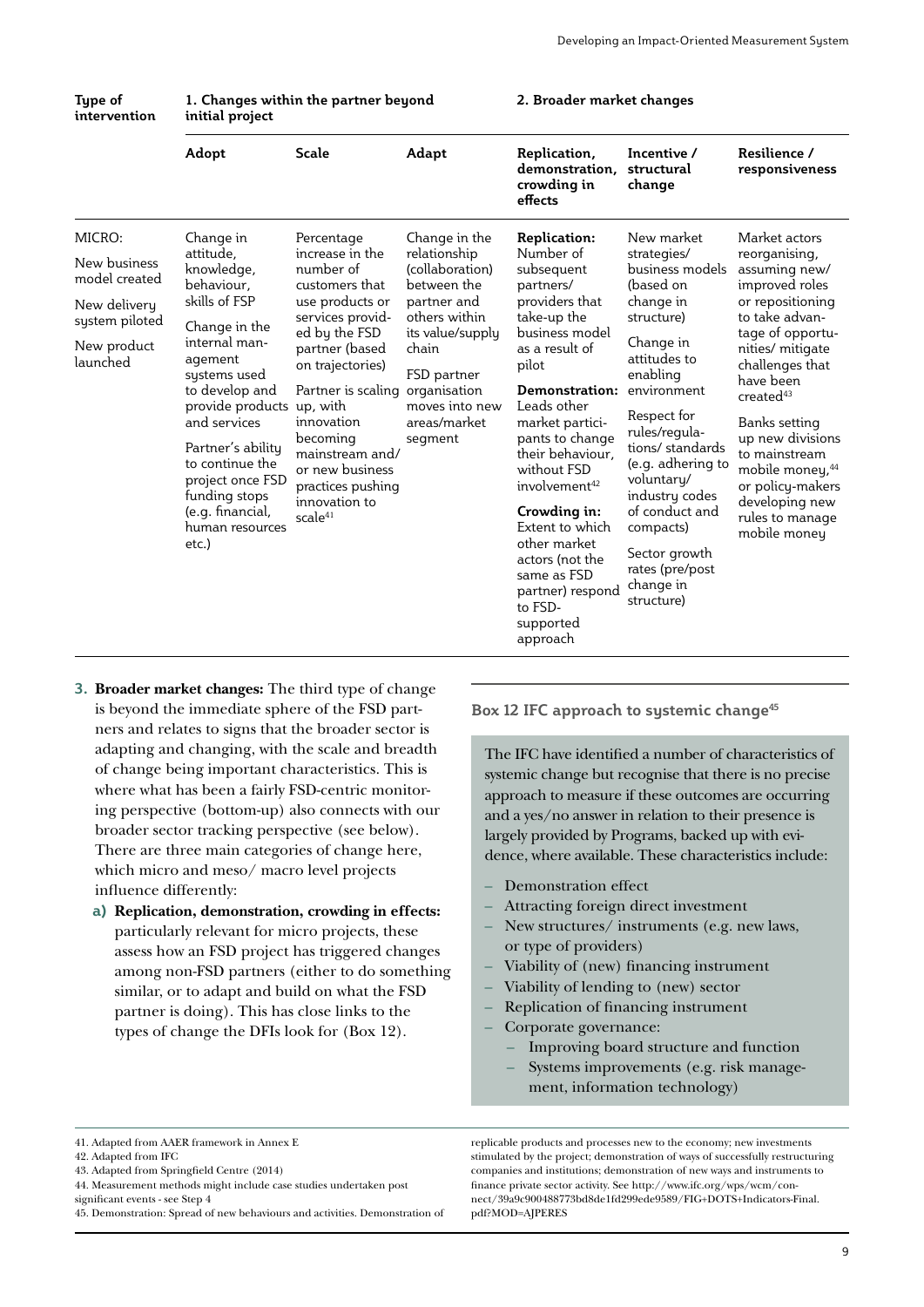- **b) Changing incentives of market actors resulting from structural change:** particularly relevant to policy/regulations, infrastructure or even the advent of new market information (e.g. when FinScope was first introduced), this captures the effects of changing risks, costs and incentives of market actors (e.g. showing how lower-income market segments with strong demand might represent new opportunities for FSPs).
- **c) Resilience and responsiveness:** is difficult to measure but relatively easier to assess ex-post rather than ex-ante while finalising project results chains. This applies to all market actors, from policy-makers to informal savings groups. Measuring resilience and responsiveness has the aim of assessing how well actors and market structures (e.g. rules / infrastructure) respond to shocks in the market – either beneficial ones, such as the introduction of new technologies, or negative ones, such as drought or sudden changes in interest rates. The AAER model (see Annex E, with further FSD examples) provides a seful question to consider here. *If you left now, would the system be supportive of the changes introduced, allowing them to be upheld, grow and evolve?*

**Tip: When to measure systemic change?** During consultation with FSDs there was a worry that systemic change requires measuring many years after an intervention given its focus on sustainability. The IOM guidance argues that the change processes need to be tracked on an continuous basis as trend data will provide evidence of the type and pace of change (useful if an FSD needs to adjust its intervention). This can then be triangulated with FSD actions and timelines (i.e. to measure an FSD's nature and timing of contribution). Some changes, particularly those at the macro/ meso level, may take some time to have an impact on financial sector outcomes, and may need to be measured one or two years after the intervention. This in turn has implications for the need to be flexible in terms of establishing/ updating baselines and agreeing that partners will share data on a long term basis (see Box 18).

FSDs can use these generic types of indicators to formulate and prioritise indicators that are specific and time-bound. Examples are provided in Annex D. The typologies of indicators set out in Table 14 above provide some examples which FSDs can use to adapt and develop context-specific indicators at project and programme level. This will help to ensure that FSDs consider systemic change mechanisms apart from delivery indicators (e.g. the number or value of SME loans). Which indicators are considered important by an FSD programme will depend on both the type of project and at what level of the market the FSD is operating.

**Tip:** In market development programmes some of the logframe indicators can and should change over time. For example, for each output there could be a mix of process and results indicators. Apart from measuring whether outreach has expanded, both the implementers and funders need to track progress in underlying structure and processes, which will be different over the course of the programme life cycle. Change in partner behaviour in a particular country may be critical in year one, but by year three the measurement focus may need to shift to demonstration effects in that country. Also, initially FSDs may place greater effort on providing support to FSD partners to test business models, gain market knowledge and credibility, while for more mature markets a greater proportion of effort is likely on improving the policy environment and supporting infrastructure.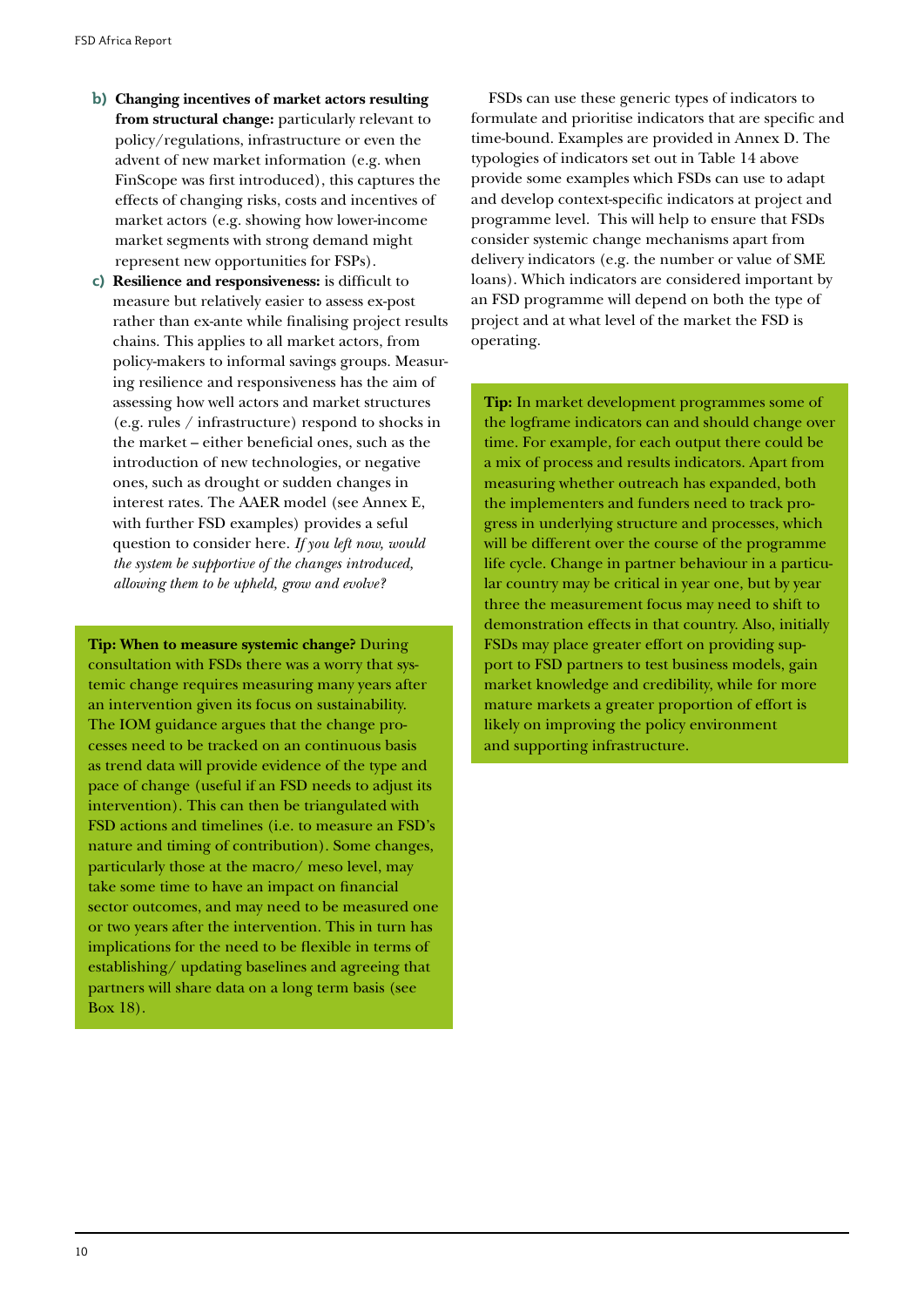#### **Box 13: Linking systemic change indicators to the logframe**

The monitoring of the above indicators will provide useful evidence for IOM purposes, but it can be challenging to incorporate such indicators into logframes, especially if the latter largely focus on direct results from FSD programmes (as an accountability tool) and assume linear progression from outputs to outcomes (See Tip above). However, FSD programmes can consider a few options to ensure that, for this snapshot of programme-level progress from a bottom-up perspective, they are able to report their overall impact to funders.

- **1. Incorporate indirect outreach numbers resulting from systemic change:** for example, this would require aggregating financial access outcomes from those market actors with whom the FSD programmes have not been directly involved but who have copied FSD partner business models, or responded to changes in risk/costs and incentives resulting from FSDs improving the enabling environment. These can be recorded as 'indirect' outreach numbers in the logframe, with the evidence to demonstrate the contribution of FSD to these numbers being provided as part of the broader annual review.
- **2. Provide an outcome proxy for the changes in the underlying structure of the market:** it is very difficult to provide just one or two indicators that can summarise if a market has developed (for

## 5.1.4 Top-down and bottom-up impact-oriented indicators

The sections above focused largely on extending FSD output monitoring, in order to think more about measuring FSD facilitated systemic change as an intermediate outcome (as shown in the ToC diagram in Figure 4), and in order to be able to confirm how FSD interventions have promoted such change. This section focuses more on the sector level (top-down) – that of the supply and demand for financial services, and how these dimensions can help FSDs to augment their evidence as to how the underlying dynamics of the market have changed (from a non FSD perspective). Top-down analysis can start with sector-wide analysis and data already available, e.g. annual reports of the central bank or other regulators, a special study by bankers or micro-insurers association, or relevant analysis from a Financial Sector Assessment Program (FSAP) report

example, is it sustainable, able to reach a greater number of people, and is it better able to deal with shocks?). However, using the set of indicators listed in Section 5.1.4 below to show that a financial sector has developed over time (e.g. efficiency, diversity, size, outreach, stability), it may be possible to provide a weighted average indicator (at outcome level) $46$  for a few categories that are most relevant to an FSD.

**3. Incorporate systemic change indicators directly in logframe:** this would shift an FSD not only to focus on concrete outputs (e.g. laws passed, infrastructure strengthened, business models developed), but to attempt to provide a summary as to the sustainability, resilience and scale of these projects. These systemic change indicators would be included as output-level indicators in the logframe, and could be both programme focused (e.g. no. of projects showing sustainability) or focused on specific areas of the market (e.g. assessing if the enabling environment was more effective). Caution should be applied when adopting this approach as there is a risk that FSDs will be held to account for changes that are only partly in their control. FSDs can only use such indicators if funders allow variation in the use of indicators relevant for the next reporting period and these change over time as progress is achieved and new market development aspirations are agreed.

or an International Monetary Fund (IMF) Article IV consultation. A special study should be considered by an FSD only in regard to a specific evidence gap.

Incorporating top-down monitoring to complement the more traditional bottom-up monitoring is critical for bridging the evidence gap described in Section 5.1.1.2 above. Figure 14 shows different and complementary methods applicable for bottom-up and topdown monitoring and Table 15 summarises indicators for both bottom-up and top-down measurement of programme outcomes and impact. These indicators can be collected at a sector level and, in combination, help build a contribution story. For example, increases in the provision of financial services through FSD-supported institutions can be compared with overall increases in the sector.

<sup>46.</sup> Further work will be needed by FSDs and FSDA if this is considered to be a priority area.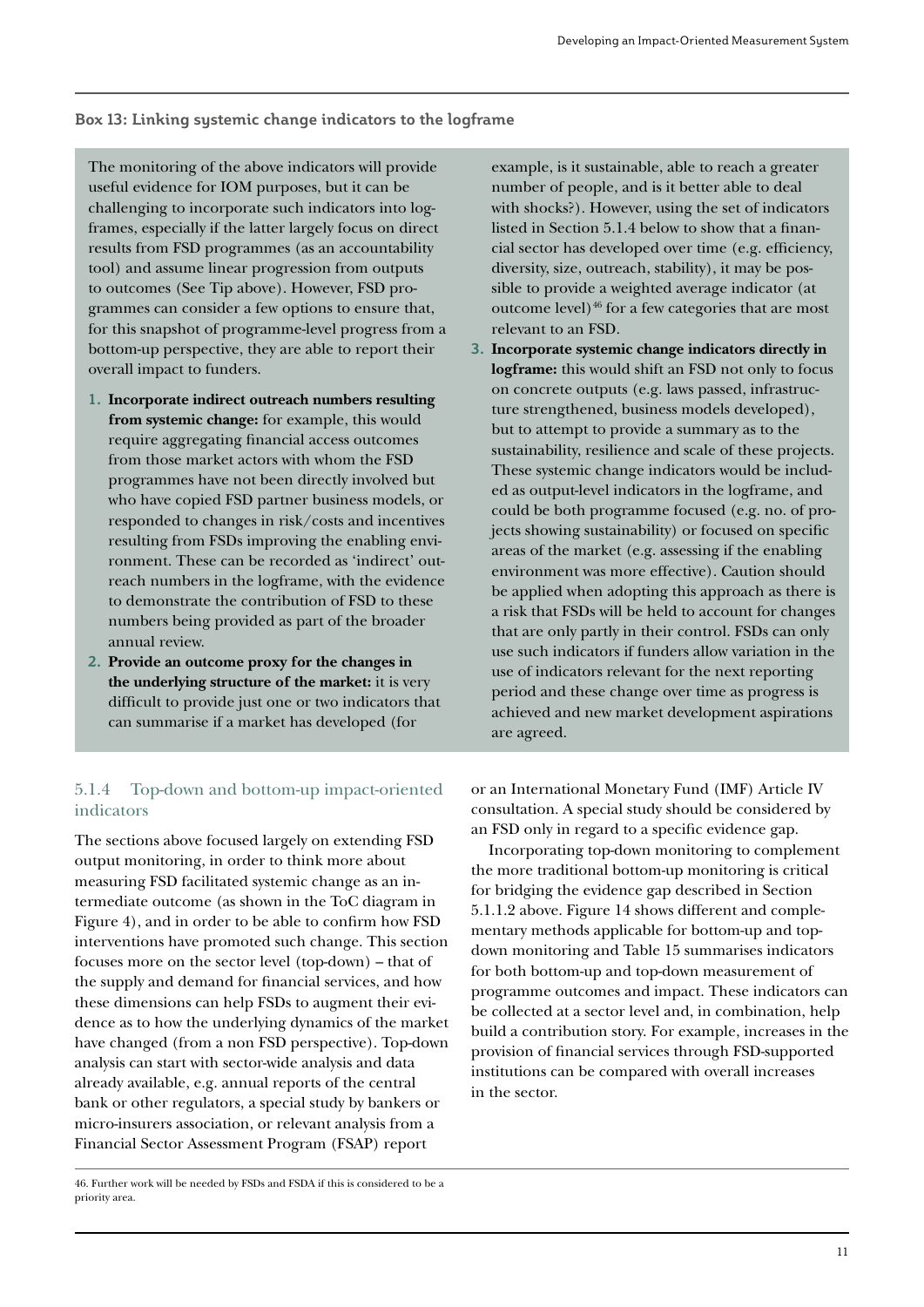## **Figure 14 Tracking changes in the ToC**

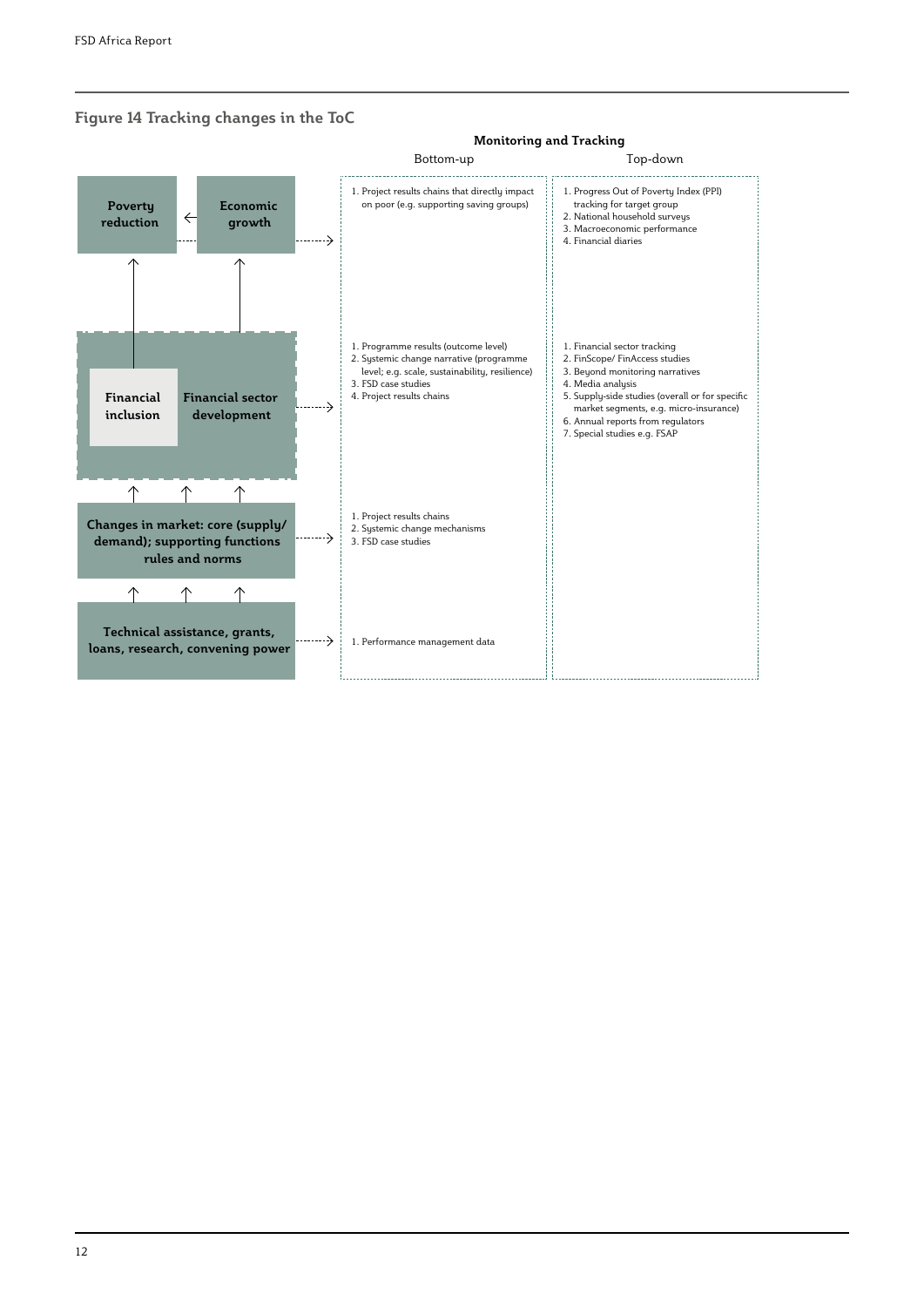**Table 15 Types of indicators – programme outcome and impact (top-down and bottom-up)47**

|                            | PROGRAMME OUTCOME                                                                                 |                                        |                                                                                                                                                                                |                                                                                | <b>IMPACT</b>                                                             |                                                                                          |                                                                                              |  |
|----------------------------|---------------------------------------------------------------------------------------------------|----------------------------------------|--------------------------------------------------------------------------------------------------------------------------------------------------------------------------------|--------------------------------------------------------------------------------|---------------------------------------------------------------------------|------------------------------------------------------------------------------------------|----------------------------------------------------------------------------------------------|--|
| <b>Financial Inclusion</b> |                                                                                                   | <b>Financial Sector</b><br>Development |                                                                                                                                                                                | Livelihood/Poverty<br><b>Reduction (for more</b><br>details see Box 14 below). |                                                                           | Pro-poor Growth                                                                          |                                                                                              |  |
|                            |                                                                                                   |                                        | Examples of sector focused indicators – top-down                                                                                                                               |                                                                                |                                                                           |                                                                                          |                                                                                              |  |
|                            | FinScope/FinAccess surveys<br>complemented with:                                                  | i.                                     | Reduced use of cash<br>transactions                                                                                                                                            | i.                                                                             | PPI<br>ii. Reduced number of                                              | ı.                                                                                       | Increase in private sector<br>investment                                                     |  |
|                            | i. Frequency of financial<br>services use                                                         |                                        | ii. Increased use of mobile<br>money payments and                                                                                                                              |                                                                                | occasions when household ii. Average growth rate<br>needed to borrow from |                                                                                          | for last three years                                                                         |  |
|                            | ii. Reduced cost of use<br>iii. Reduced account inactivi-<br>ty/ drop-out rates                   |                                        | remittances<br>iii. Deposits/ GDP per capita<br>increasing                                                                                                                     |                                                                                | money-lenders to cover<br>daily expenses or<br>emergencies                |                                                                                          | iii. Additional jobs created<br>in SMEs<br>Possible tracking through:                        |  |
|                            | iv. Financial diaries and/or<br>ethnographic research to<br>provide qualitative data on           |                                        | iv. Increases/ growth in credit<br>to SMEs as a ratio to total<br>credit outstanding                                                                                           |                                                                                |                                                                           | efficient exchange of goods<br>and services; mobilise/<br>pool savings; allocate capital |                                                                                              |  |
|                            | how people and small<br>businesses view specific<br>financial products, services<br>and providers |                                        | v. Percentage of small<br>businesses identifying<br>access/cost of credit as a<br>major constraint (see also<br>separate paper on Tracking<br>financial sector<br>development) |                                                                                |                                                                           | 5.1.6                                                                                    | (at financial sector and firm<br>level); risk diversification and<br>management. See Section |  |

**Examples of FSD-focused – bottom-up – aggregated indicators (including outcomes as a result of partners scaling up, replicating and responding to changing risks and costs resulting from structural changes)<sup>48</sup>**

| (i) Number of individuals/<br>enterprises using financial<br>services as a result of FSD<br>interventions                               | (i) | No. of banks and other<br>financial institutions using<br>FSD-supported credit<br>reference bureaus              | (i) No. of people provided<br>with income opportunities<br>(ii) No. of people reporting<br>reduction in losses when                                                                                                                                                                                                                                                   | (i) | No. of jobs created by<br>enterprises funded by<br>FSD-supported partners |
|-----------------------------------------------------------------------------------------------------------------------------------------|-----|------------------------------------------------------------------------------------------------------------------|-----------------------------------------------------------------------------------------------------------------------------------------------------------------------------------------------------------------------------------------------------------------------------------------------------------------------------------------------------------------------|-----|---------------------------------------------------------------------------|
| (ii) Volume of credit / deposits (ii) No. of new entrants to<br>provided by a cross-sec-<br>tion of FSPs supported by<br>FSD programmes |     | sector supported by FSD<br>programme<br>(iii) Efflciency improved<br>amongst FSPs supported<br>by FSD programmes | savings<br>Many projects and factors (outside the control of FSD pro-<br>grammes) contribute to outcomes and impact, and FSD<br>programme focused indicators are not expected at the impact<br>level. However, project-specific evaluations may, for example,<br>attempt to assess how income changes for a specific group of<br>end-users benefited from the project |     |                                                                           |

*Note: See separate papers on The relationship between financial sector development, economic growth and poverty reduction; Tracking financial sector development; and Assessing the quality of access.*

47. See Annex C for a discussion of how FSD programmes are currently tracking these indicators in their logframes.

48. It may be useful to keep indirect results (i.e. those from non-FSD partners copying an FSD-funded project, or from macro interventions stimulating a broader market responses) separate in the IOM system and the logframe.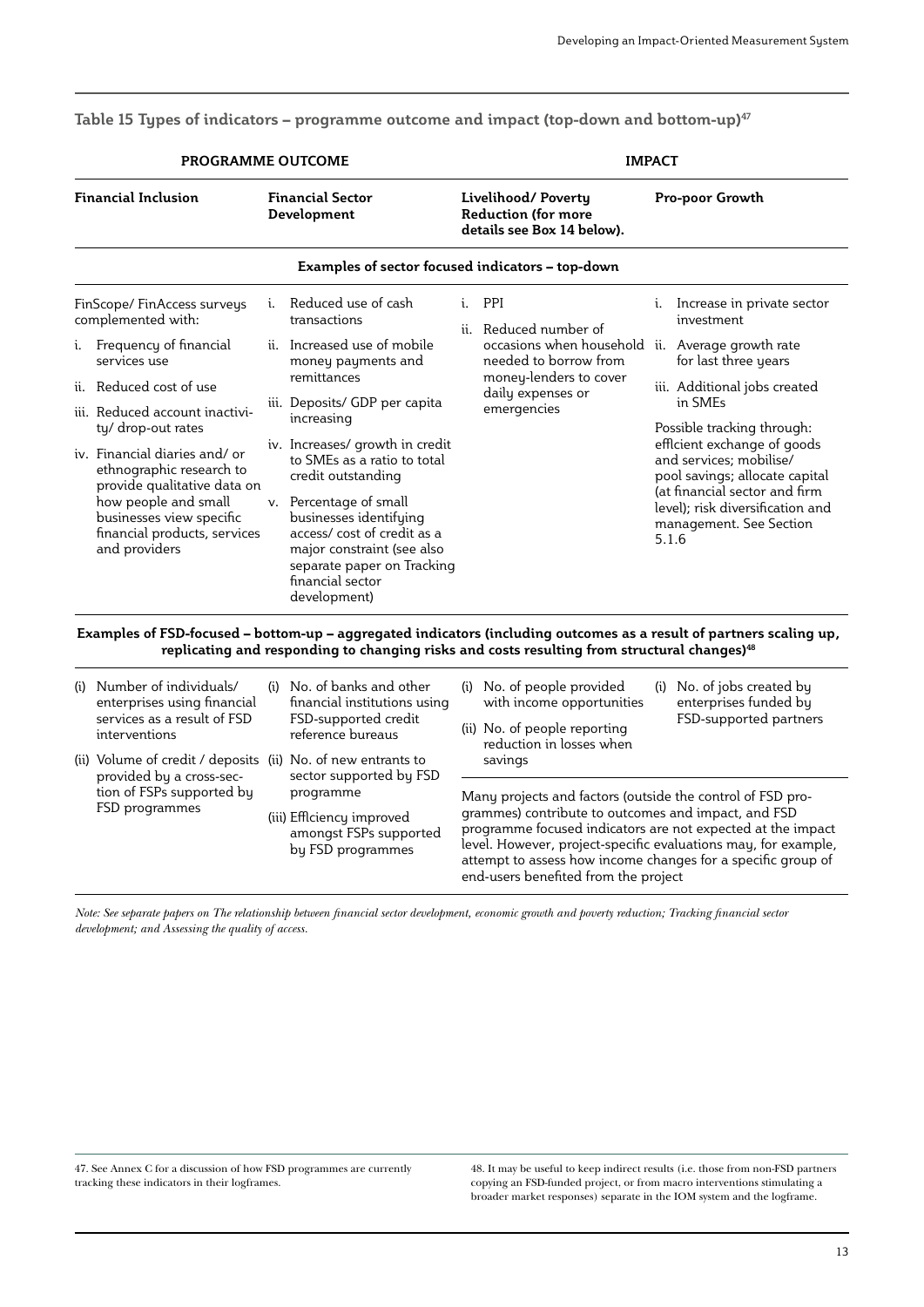**Box 14 How far should M&E focus on the final impact of poverty reduction?**

In general we advise FSD programmes to focus on financial sector outcomes, rather than expending significant resources on trying to understand the final impact on poverty reduction. Evidence should show that links to poverty reduction are present and, for a number of interventions, it should be possible to use the emerging evidence (linked to the type and context of your project, e.g. are poor people and small businesses getting financial services?) to show that these links exist. However, there may be times when FSD will be able to go further and collect specific data on poverty impacts of individual projects. Indeed many of the reasons listed in Box 25 in Step 5 on when to undertake in-depth evaluations of specific projects apply. The process may, for example, include collecting evidence on changes in livelihoods/poverty reduction when implementing a particular innovative project or a particularly expensive project (where VfM analysis may also be applied). These can be done to convince realtively informed critics of the link between market change and peoples' lives. Again, there is a spectrum as regards the types of studies/methods that can be used to collect and analyse such data. For example, light-touch methods for collecting poverty data may include FGDs, compared with more extensive (and expensive) representative sampling and before-and-after surveys.

5.1.4.1 Measuring and tracking financial sector development (Top-down monitoring)

Tracking financial sector development is crucial for FSDs to meet several different objectives:

- **i.** to augment the evidence base for impact evaluation (e.g. it captures how interventions are changing the financial sector in ways that go beyond FSD partners) as well as to pick up unexpected impacts;
- **ii.** to improve understanding of how complex and dynamic markets are changing and place the FSD interventions in the overall market context $49$  so that FSD managers can assess the role and progress of their own programmes in order to develop an overall credible narrative around impact;

**iii.**to identify priority areas/gaps for future FSD work; and to strengthen dialogue and advocacy.<sup>50</sup>

FSDs are familiar with some of these objectives and have used FinScope and other studies to pursue similar objectives in the past. However, very few FSDs have systematically collected and used the financial sector data so far, especially on the supply side – and even on the demand side few have mined the FinScope data as deeply as they might. Of course, some financial sector data are at a much higher level than FSD contributions; but without an overview it is quite hard to map where FSDs are, or to prioritise in which sub-sector/market there is an opportunity for an FSD intervention to make a major difference.<sup>51</sup>

**Discussion point:** During the consultation FSDs commented that top-down measurement is difficult as it is always not clear where to start. However, there was agreement that a clearly articulated ToC (and theme based ToCs) can help provide some limits on the type of sector tracking an FSD undertakes. For example, an FSD focusing on finance for growth may want to focus on longer term loans whereas this need not be the case if the FSD focus is mainly on finance for all. Moreover, this type of tracking is intrinsic to what FSDs have already been doing, for instance with their funding of FinScopes/ FinAccess. This not only provides an essential source of data for measurement, but it also allows for informed discussions with policymakers and other stakeholders based on non-FSD specific set of credible evidence.

**Tip:** Given their lack of direct relevance to FSD interventions, sector-wide data need not be used by an FSD to show accountability of the FSD's performance through annual reporting processes, but they can and should be used for broader IOM measurement purposes.

As noted at the start of this chapter, a particular challenge for FSDs is measuring how the underlying structures of the market have changed. We have showed how to assess this from the perspective of FSD projects, but being able

<sup>49.</sup> For example, what are the implications for FSD-supported financial institutions showing x for a particular indicator while the sector is showing y for the same indicator? (x and y could be absolute numbers, growth rates or percentages, depending upon the specific indicator being analysed). 50. Sector-level data and insights can also provide a public good function (used by national policy-makers, market actors and other market observers). The process of identifying/prioritising sectorlevel indicators and discussions about how these market data should be compiled/ funded and disseminated in itself

can be an important part of the FSD market facilitation function. These data also provide evidence for an active dialogue with financial institutions, policy-makers, bankers' association and others as to why the needle is shifting in some indicators (and not others) and what more can/ should be done. 51. There is something of a parallel here to a share market operator who needs to track the overall changes in the capital market even though the trader may only be interested in a few shares, bonds or other financing instruments.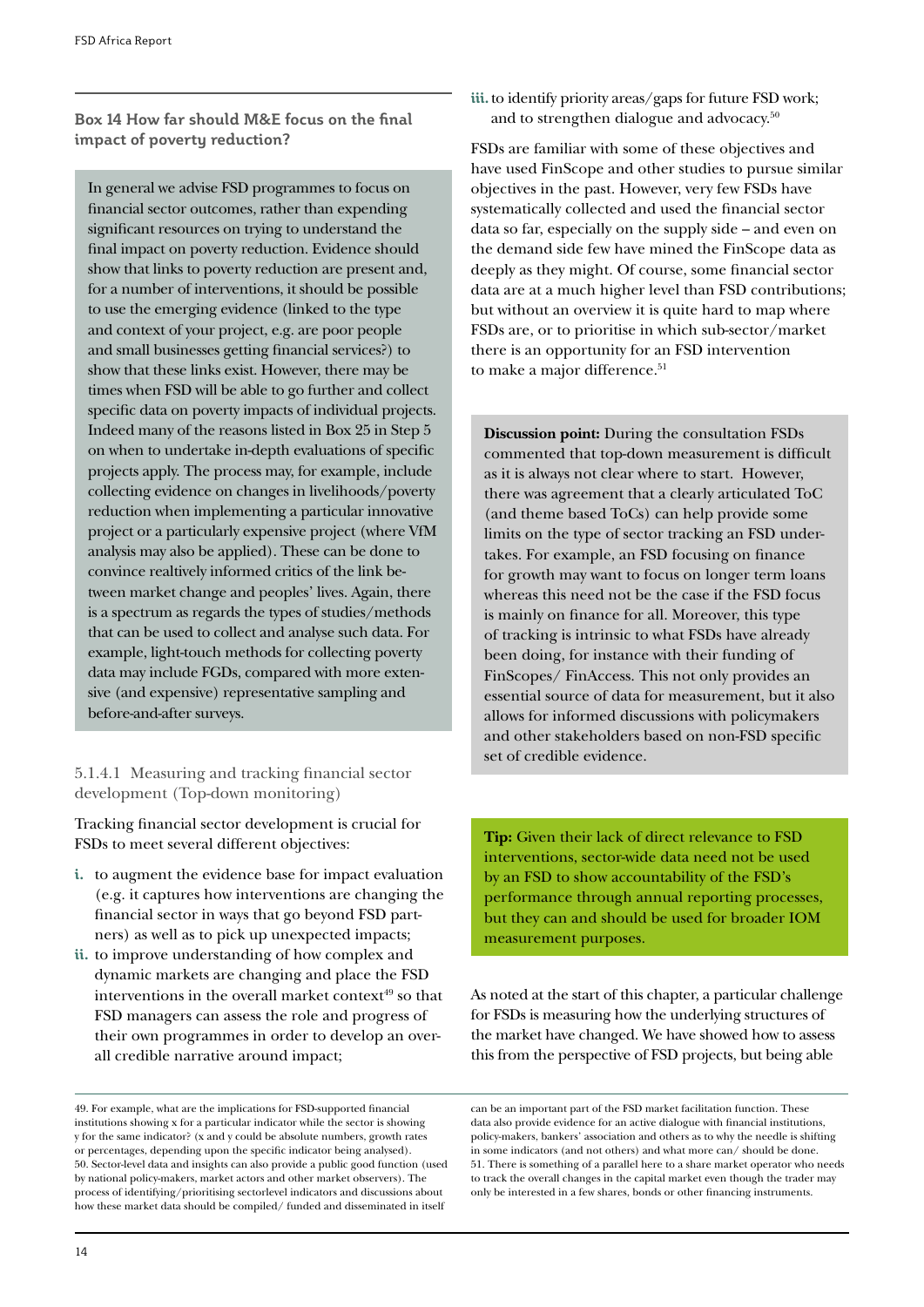to track how the sector is developing and changing over time is also important. Most of us could point to the structures (an enabling environment, innovative business models, developed infrastructure and skills, high levels of financial capability etc.) that we would want to see in a more inclusive market, with market players that were sustainable, had achieved scale and were resilient. But this is hard to measure in practice. Indicators that relate to financial sector development, along with descriptions of how forms in the market have changed (e.g. new rules/ credit registries and the entry of new players), provide useful proxies for how underlying dynamics are operating.

Financial sector development incorporates (at least) certain types of change in a range of indicators (size, depth, etc.). Indicators that can be used to measure these changes, and which can be collected at relatively low cost by all FSDs, are identified in Table 16.52 The trade-offs in selecting these indicators are further elaborated in a separate paper.<sup>53</sup> When considered together, the proposed indicators can provide a useful overview of the state of a country's financial sector and its evolution over a number of years.

**Box 15 Do all interventions need top-down sector tracking?**

Some form of understanding of how the sector or sub-sector is changing is important for most interventions. However, the sector/sub-sector indicators provided in the Section 5.1.4.1 are likely to be useful across a number of interventions, meaning that there is no need for additional sector analysis for each new intervention. Over time it may be found that these indicators are not related closely enough to an FSD project (to build up a contribution narrative), and will therefore need to evolve accordingly, with new indicators added and others dropped.

**Discussion point:** Recognizing that the total number of indicators the paper identified exceeded 30, there was a risk that if, for the sake of ease of data gathering, an FSD selected to track two or three of the five categories of indicators, these might paint a misleading picture. The example of Myanmar was given where, judged by some limited number of measures, the country might be considered to have a well-developed financial sector, which is clearly not the case. So it was probably important to track all five categories, even if the total number of indicators followed was reduced to a more manageable number.

**Table 16 Tracking financial sector development – some common indicators**

| Financial sector change | Indicator                                                                                                                                                                                                                                                                                                                                                                                                                            |
|-------------------------|--------------------------------------------------------------------------------------------------------------------------------------------------------------------------------------------------------------------------------------------------------------------------------------------------------------------------------------------------------------------------------------------------------------------------------------|
| <b>Size</b>             | Ratio of bank deposits to GDP<br>Ratio of private credit to GDP<br>Ratio of cash holding to deposits (given interest in 'cash-lite' economies)                                                                                                                                                                                                                                                                                       |
| Depth/diversity         | A listing of the country's main non-bank financial institutions with a simple summary of their<br>size based on total assets<br>A composite indicator <sup>54</sup> comprising the following (or sub-set of): insurance company assets to<br>GDP; life insurance premium volume to GDP; non-life insurance premium to GDP; pension fund<br>assets to GDP; stock market capitalisation to GDP; stock market total value-traded to GDP |
| Access/inclusion        | ATMs per 100,000 adults<br>Bank accounts per 1,000 adults<br>Bank branches per 100,000 adults<br>Received loan from a financial institution in last year (% of adults)<br>Saved at a financial institution in last year (% of adults)<br>Small firm with a bank loan or credit line (%)                                                                                                                                              |
| Efficiency              | Bank net interest margin as a percentage of earning assets<br>Bank overhead costs as a percentage of total assets<br>Bank return on assets before tax (%), and return on assets after tax (%)                                                                                                                                                                                                                                        |
| Safety and soundness    | Ratio of bank regulatory capital to risk-weighted assets<br>Bank non-performing loans as a percentage of gross loans<br>Narrative descriptions from financial stability studies                                                                                                                                                                                                                                                      |
|                         | 52. Some individual FSDs may also be able to collect more granular information<br>54. More details are available in a separate paper on tracking financial sector                                                                                                                                                                                                                                                                    |

from their respective central banks at low cost. 53. See FSDA website, at www.fsdafrica.org/knowledge-hub. development. See, www.fsdafrica.org/knowledge-hub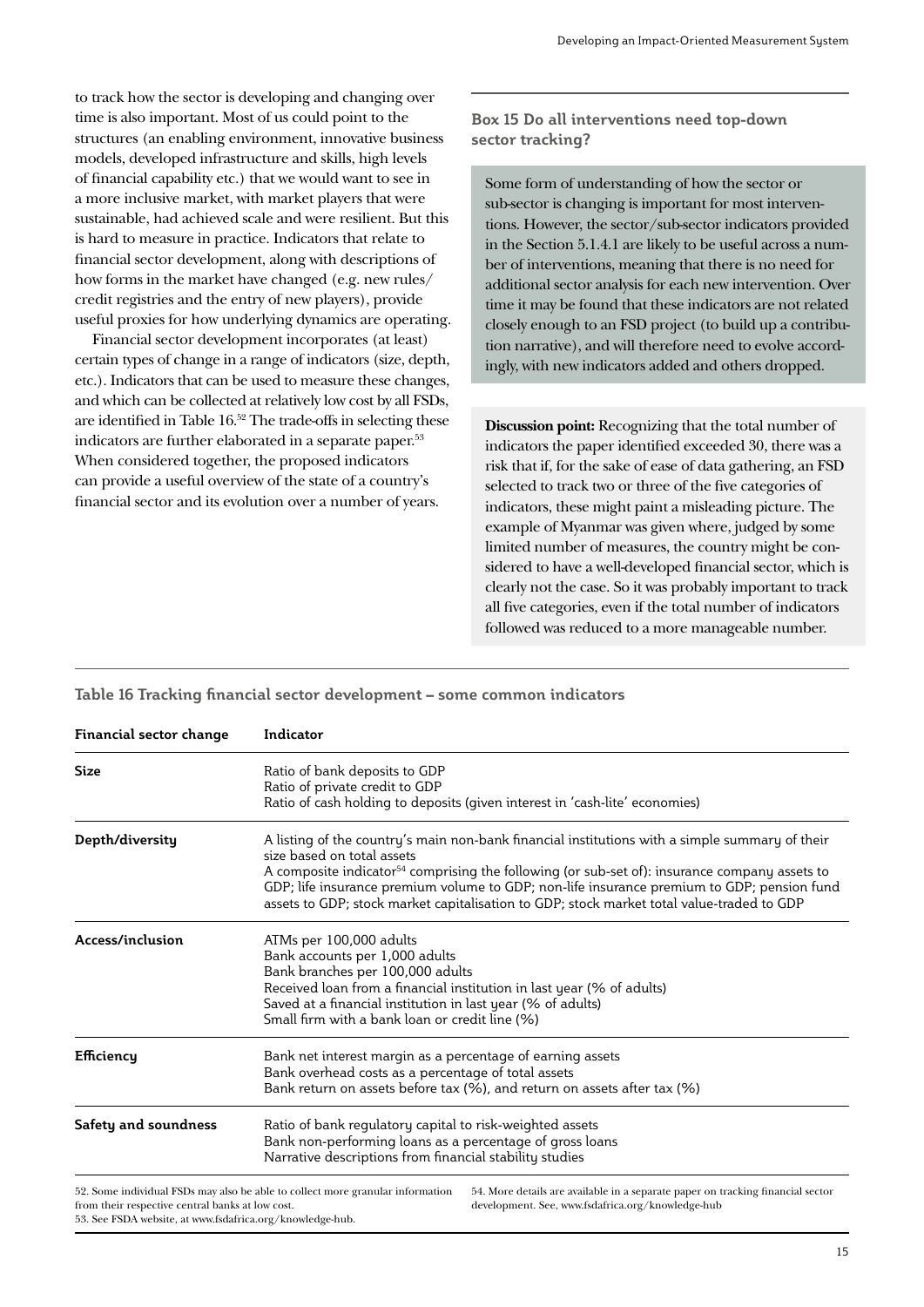In total some 30 indicators have been identified. In many cases the data for use in the monitoring process can be assembled from readily available international databases. However, these sources would need to be supplemented by some limited new research efforts to extract relevant 'new' data from national data sources that will be available in most countries. They can also be supplemented by country-specific indicators if an FSD has ready access to more bespoke data.

For a stronger narrative, it will also be helpful<sup>55</sup> to analyse these indicators on a disaggregated basis: i.e. are financial inclusion-focused financial institutions as Analysing such sub-sector data over time may reveal surprising or unexpected trends. Whilst useful in itself for FSD programming, the data can also be compared back to FSD interventions, to see if the interventions were having unexpected impacts revealed by such trends.

5.1.4.2 Tracking financial sector development contribution to economic growth

Possible indicators for tracking FSDs' contributions to economic growth can be identified by considering functions such as: efficient exchange of goods and services; mobilising/ pooling savings; allocating capital (at

| Agri-financial sub-sector<br>change | Indicator                                                                                                                                                                                                                                                                                                                                                                                                                                   |
|-------------------------------------|---------------------------------------------------------------------------------------------------------------------------------------------------------------------------------------------------------------------------------------------------------------------------------------------------------------------------------------------------------------------------------------------------------------------------------------------|
| Size                                | Ratio of bank (and any non-bank financial institution (NBFI)) deposits from agri-businesses<br>and farmers to GDP<br>Ratio of private credit to agri-businesses and farmers, to GDP                                                                                                                                                                                                                                                         |
| Depth/diversity                     | A list of the country's main NBFIs with a strategic focus on agri/rural-finance (e.g. insurance<br>companies, savings and credit co-operatives (SACCOs) and microfinance institutions (MFIs),<br>plus a simple summary of their size based on total assets <sup>56</sup><br>The proportion of adults sourcing credit from NBFIs and savings and loans and other informal<br>groups (FinScope) <sup>57</sup>                                 |
| Access/ inclusion <sup>58</sup>     | Agri-finance loan from a financial institution in last year (% of adults)<br>Agri-businesses and farmers who have saved at a financial institution in last year (% of adults)<br>Agri-businesses with a bank loan or credit line (%)<br>Purchased agriculture insurance (% working in agriculture, aged 15+)<br>Received payments for agricultural products: deposited in an account at a financial institution<br>(% recipients, aged 15+) |
| Efficiency                          | Bank net interest margin on agri-credit as a percentage of earning assets<br>Bank return on agri-assets before tax (%)<br>Top banks engaging in agricultural sector – net interest margins on all credit as a percentage<br>of all earning assets <sup>59</sup>                                                                                                                                                                             |
| Safety and soundness                | Bank non-performing agri-loans as a percentage of gross agri-loans<br>Narrative descriptions from any financial stability studies                                                                                                                                                                                                                                                                                                           |

**Table 17 Focused sector tracking – illustrative example (agriculture)**

sustainable as those who serve the entire market, and/ or is efficiency and profitability of financial institutions improving over time? Similarly, while the bottom-up analysis may look at growth of FSD-supported FSPs, placing these data alongside market data can strengthen the narrative, e.g. absolute size and number of SMEs financed by FSD-supported FSPs and the overall market, and how this has changed from year x1 (when FSD support started) to period x2. Or if an FSD focuses on a particular sub-sector, say agriculture, additional indicators to the above can be collected, as shown in Table 17. financial sector and firm level); and risk diversification and management. Table 18 below provides some suggestions and comments in this area: a separate, more detailed paper (see Tracking Financial Sector Development) is available to explain why these indicators have been shortlisted.

58. Agri-insurance indicators available from Findex and the World Bank can also provide disaggregation by gender.

59. This would be a proxy to be used in the event that central bank data were not available specifically for agri-finance.

<sup>55.</sup> We still encourage analysis of the above indicators in order to obtain an overall picture.

<sup>56.</sup> Use cut-off for minimum size, possibly based on number of members, e.g. 25,000.

<sup>57.</sup> FinScope also provides access indicators.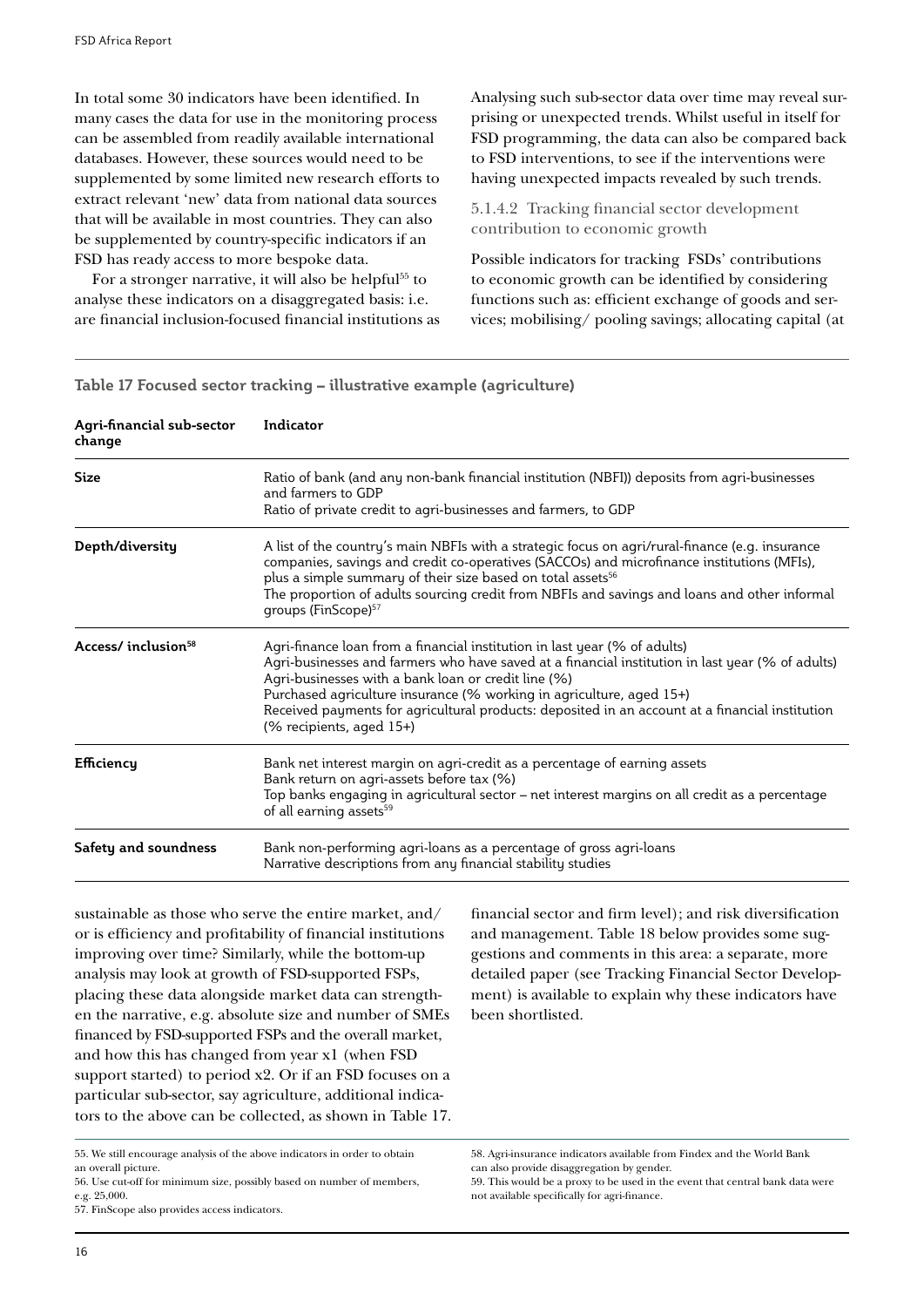|    | Theme                                           | <b>Possible indicators</b>                                                                                                                                                            | Comments                                                                                                                                                                                                                                                                                                |
|----|-------------------------------------------------|---------------------------------------------------------------------------------------------------------------------------------------------------------------------------------------|---------------------------------------------------------------------------------------------------------------------------------------------------------------------------------------------------------------------------------------------------------------------------------------------------------|
| 1  | Efflcient ex-<br>and services                   | Volume of transactions performed through<br>change of goods the banking system                                                                                                        | Need to check with the central bank as to whether such data<br>is easily available. The payment system survey by the World<br>Bank may have these data, but it may not be available on a<br>regular basis                                                                                               |
|    |                                                 | Transaction costs for payment services                                                                                                                                                | Some countries have started collecting such data at bank<br>level, but there is a need to check broad data collection<br>efforts in this area                                                                                                                                                           |
|    |                                                 | Ratio of cash in the economy to deposits<br>in the banking system                                                                                                                     | This might be the best and most readily available indicator                                                                                                                                                                                                                                             |
| 2  | Mobilise/pool<br>savings                        | Ratio of total deposits to GDP                                                                                                                                                        | Readily available                                                                                                                                                                                                                                                                                       |
|    |                                                 | Ratio of total credit to GDP                                                                                                                                                          | Readily available                                                                                                                                                                                                                                                                                       |
|    |                                                 | Loan-deposit ratio (a gauge of intermedia-<br>tion efflciency)                                                                                                                        | Can be easily calculated                                                                                                                                                                                                                                                                                |
| 3  | Allocate capital<br>(financial sector<br>level) | Percentages of MSMEs noting constrained<br>access to loans and other financial products<br>(e.g. restrictive collateral requirements, high<br>application fees and lengthy processes) | Assess percentage of MSMEs that obtain a loan compared<br>to those who say they need a loan (i.e. exclude firms that<br>do not apply because they do not need a loan) <sup>60</sup>                                                                                                                     |
| 4  | Allocate capital<br>(firm level)                | Ratio of assets of NBFIs to GDP                                                                                                                                                       | Ideally defined as the combined total assets of insurance<br>companies, mutual funds and pension funds as a percent-<br>age of GDP. Initially data may be available for only some<br>NBFIs; this that should be ok as long as similar metrics are<br>used for comparison across countries and over time |
|    |                                                 | Doing Business indicator of property<br>registration or efflciency of credit<br>information-sharing                                                                                   | Important to note that these indicators are actually<br>institution/ policy variables and - unlike the others<br>- not 'output' measures of the banking system                                                                                                                                          |
| 5. | risk                                            | Manage liquidity Share of loans with a maturity above<br>one year relative to demand deposits                                                                                         | Might be available for individual countries, more difflcult<br>at cross-country level                                                                                                                                                                                                                   |
|    |                                                 | Actual number of firms listed on the<br>stock exchange                                                                                                                                | Readily available                                                                                                                                                                                                                                                                                       |
|    |                                                 | The availability of a long-term yield<br>curve in the economy                                                                                                                         | May be available for some countries                                                                                                                                                                                                                                                                     |
| 6  | Risk diversifica-<br>tion and                   | Life insurance penetration                                                                                                                                                            |                                                                                                                                                                                                                                                                                                         |
|    | management                                      | Market capitalisation of listed companies<br>$(% \mathcal{L}_{0})$ (% of GDP)                                                                                                         | Readily available                                                                                                                                                                                                                                                                                       |
|    |                                                 | Stock traded, total value (% of GDP)                                                                                                                                                  | Readily available                                                                                                                                                                                                                                                                                       |
|    |                                                 | Ratio of cash in the economy to deposits<br>in the banking system <sup>61</sup>                                                                                                       | This might be the best and most readily available indicator                                                                                                                                                                                                                                             |
|    |                                                 |                                                                                                                                                                                       |                                                                                                                                                                                                                                                                                                         |

**Table 18 Indicators to track FSD contribution to economic growth**

60. This is a difficult indicator as all the MSMEs who aspire to obtain a loan but may not be worthy of a loan: e.g. entrepreneurs may gloss over their own weaknesses and just blame the banker even though bankers may be right to refuse a loan in some circumstances.

61. This has been listed for efficient exchange of goods and services. The data are collected only once but can also be used to track evidence of changes in risk diversification and management at the level of the economy.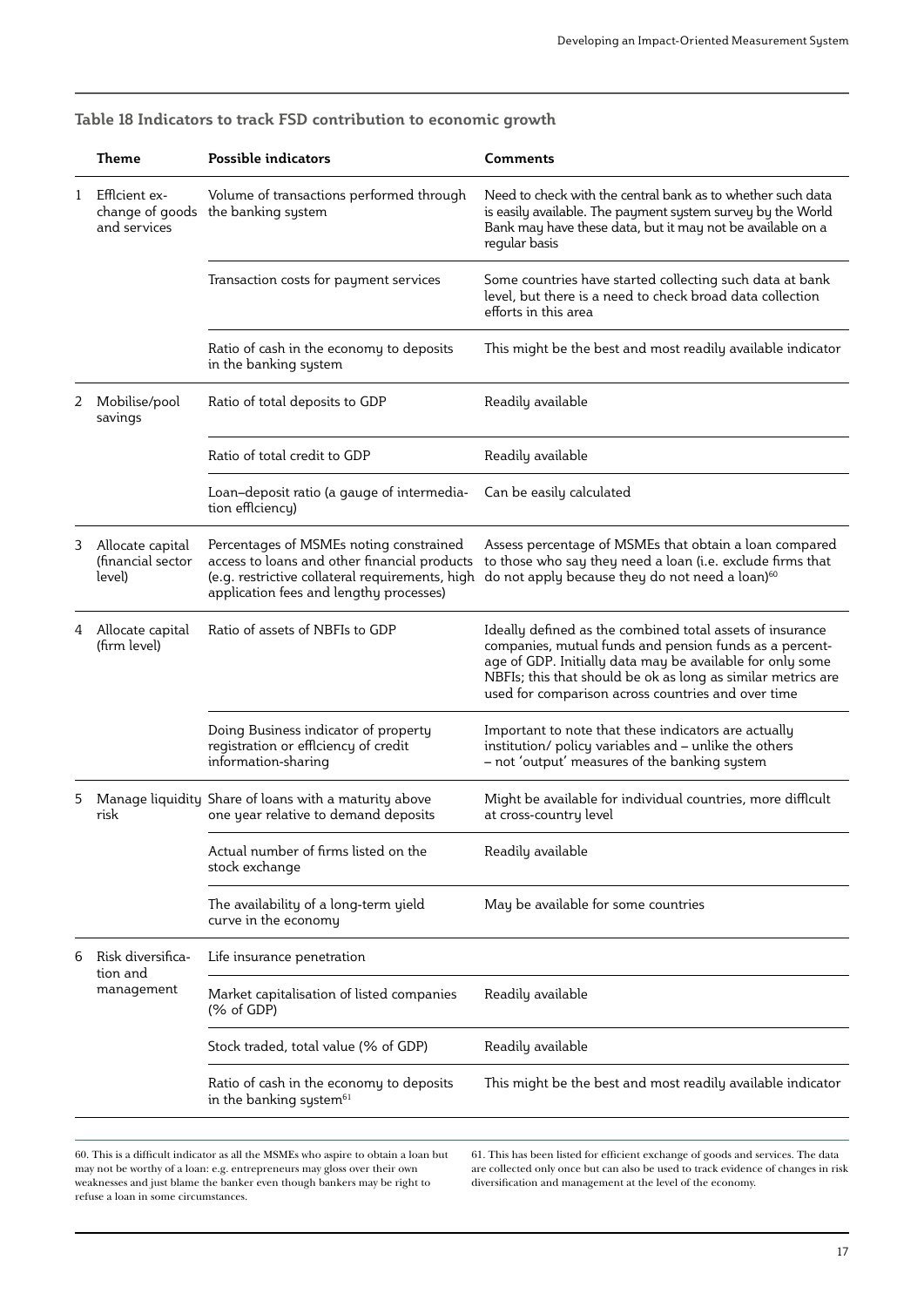### 5.1.5 The use of qualitative indicators and monitoring beyond indicators

Some indicators are a straightforward quantitative measurement of what happened – for example, 'number of policies changed'. These indicators are well suited for inclusion in the donors' logframe or results framework because they are clear cut and easy to measure. On the other hand, other indicators address more complex outcomes. Often such indicators signify a mechanism of change rather than the change itself, let alone the desired end results of enhanced financial inclusion, financial sector development or impact on livelihoods.

Such data are critical for capturing and providing valuable insights for attribution or contribution analysis and impact evaluations. Examples might include changes in policy-makers' and regulators' attitudes (e.g. regarding the importance of informal savings groups for financial inclusion), changes in FSPs' strategies towards serving lower-income segments (also perhaps resulting from changes in attitudes – to the enabling environment, for example), and willingness of MNOs and FSPs to support inter-operability and non-exclusivity of mobile money agents. As we noted earlier, these types of indicators could be substantiated by memos recording conversations with senior regulators or FSP executives, or surveys or FGDs.

Table 19 provides examples of qualitative indicators and how they can be measured. The table also includes possible quantitative proxy indicators. These do not measure the qualitative indicator adequately, but they may be easier to track with greater frequency than qualitative measures; quantitative proxies are also helpful for triangulating the findings from the qualitative data collected.

| Qualitative indicator                                                                    | Qualitative source of data/<br>means of verification                                                                    | Possible quantitative proxy                                                                                                                                                     | How to report findings and<br>results                                                                    |
|------------------------------------------------------------------------------------------|-------------------------------------------------------------------------------------------------------------------------|---------------------------------------------------------------------------------------------------------------------------------------------------------------------------------|----------------------------------------------------------------------------------------------------------|
| Improved enabling<br>policy environment                                                  | Meeting notes or recording<br>from interviews, FGDs with<br>regulators and/or with FSPs<br>Special studies              | Number of regulatory reforms<br>Score on EIU Microscope <sup>62</sup>                                                                                                           | Synthesise findings and report<br>key findings and evidence in<br>quarterly/annual report                |
| Changing attitude of poli-<br>cy-makers towards financial<br>inclusion issues            | Meeting notes or recordings<br>of interviews with regulators                                                            | Number of international<br>meetings or events on<br>financial inclusion topics<br>attended by representatives<br>of the central bank                                            | Synthesise findings and report<br>key findings and evidence<br>in quarterly/annual report                |
|                                                                                          |                                                                                                                         | Perception surveys of selected<br>market actors and/or<br>policy-makers (calculating<br>average score on a few<br>indicators)                                                   |                                                                                                          |
| Improved capacity of FSPs<br>to reach 'down market'                                      | Meeting notes or recordings of Number of training sessions<br>interviews with FSPs. Surveys<br>of FSPs and/or FSP staff | or TA received by FSP<br>Proxy indicators for capacity<br>agreed with FSPs and scored                                                                                           | Synthesise findings and report<br>key findings and evidence<br>in quarterly/annual report                |
| Changing behaviour of FSPs to Meeting notes or recordings<br>improve consumer protection | of interviews or focus groups<br>with FSPs and clients. Surveys<br>of FSPs and/or FSP staff                             | Non-performing loans<br>Percentage of active account<br>users<br>Number of consumer com-<br>plaints received by FSP or by<br>regulator<br>Percentage of complaints<br>addressed | Synthesise findings and report<br>key findings and evidence in<br>quarterly/annual report. Case<br>study |

#### **Table 19 Examples of qualitative indicators**

62. http://www.eiu.com/public/topical\_report.aspx?campaignid=microscope2014.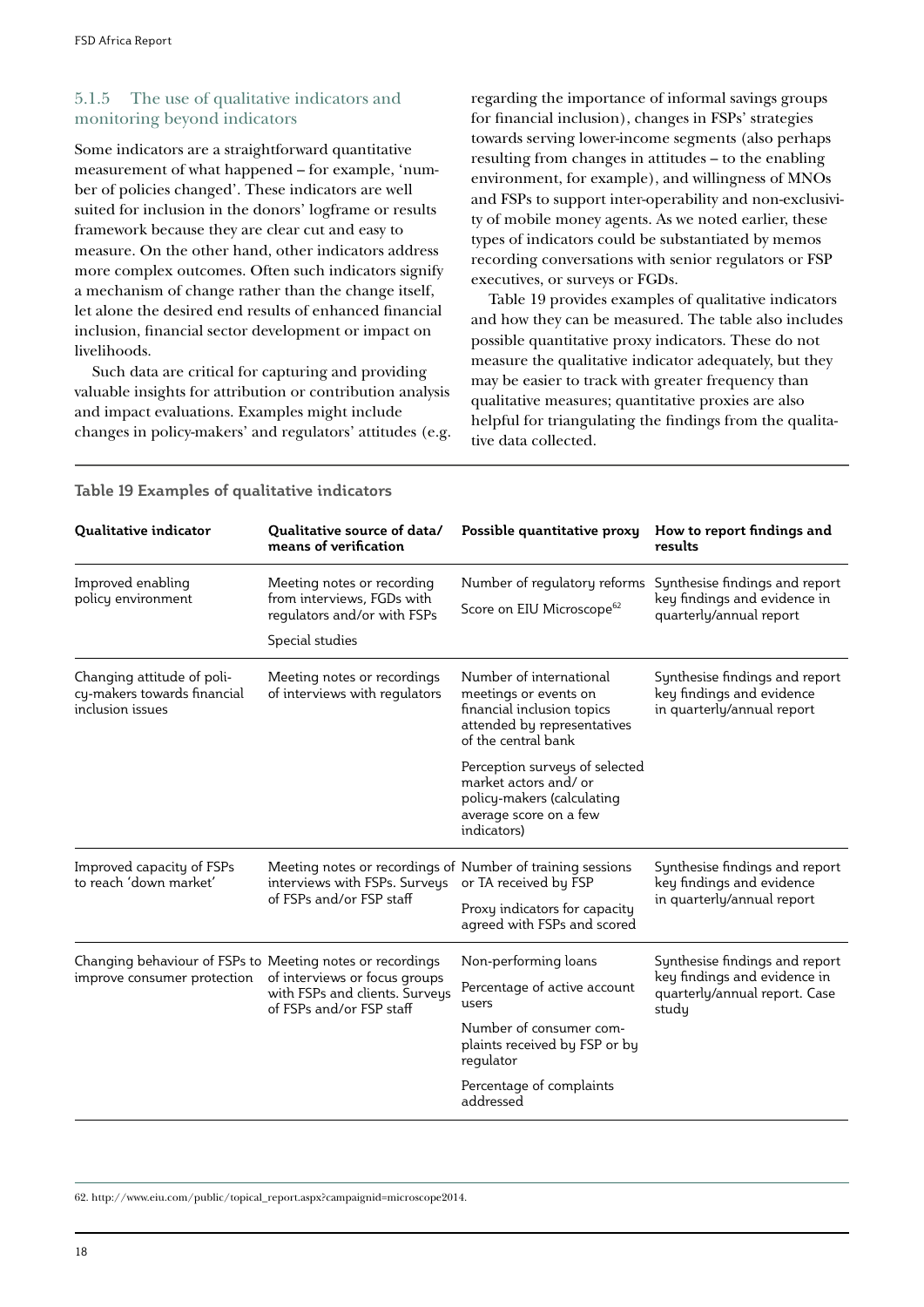Taking the concept of qualitative indicators a step further, it should be noted that even quantitative and qualitative indicators alone rarely present a full picture of the results that are being tracked. Results chains and logframes place an emphasis on the FSD as the influencing factor in the financial sector, but given the size and complexity of the financial sector, this may miss important relationships, different perspectives or influences outside FSD contributions, or new approaches/ perspectives/ providers that are much more important but are not being captured through indicators currently being tracked. For instance, as noted above, qualitative and quantitative indicators may not capture unplanned or unforeseen outcomes. This is a particular issue with complex programmes like FSDs, where results and their indicators are often difficult to define precisely in advance. In addition, such indicators only provide insights perhaps once or twice a year when they are updated. It is therefore important that we capture evidence of outcomes beyond specified indicators.

**Box 16 Example of measuring beyond indicators: financial protection** 

An FSD seeks a long-term outcome: firms take concrete steps towards the adoption of new policy and industry practices that better protect base-of-pyramid financial consumers. Thus, the FSD could commission a comprehensive study to track firms that are adopting these practices. Alternatively, the FSD could ask their stakeholders (e.g. FSPs, trade associations or central banks) to refer cases that they come across, and FSD team members could also capture examples themselves, through field visits or through desk research. An FSD programme may not be able to establish how representative these cases are, but they can learn from them, as case studies, and feed that knowledge back to the relevant market actors with a view to improving the outcome(s) sought.

For sector-level tracking, there are also indicators – often broad in nature and more conducive to narrative description than direct trend analysis – that might be used to look at the systemic changes occurring in the sector from a broader perspective than those provided above in Table 14. There is no set list of things that can be identified, but Miehlbradt and McVay (2006) provide a number of examples of signs that a market system is functioning which can be picked up by such

narrative reporting; including if attitudes are changing (Box 17), if a major event has taken place (such as a new financial institution has entered the market, or different organisations have started to create partnerships (e.g. between MNOs and banks)).

## **Box 17 Attitudinal change**

Because some of the changes that FSDs aim to effect address fundamental market behaviour and are long-term, it is important to identify indicators that progress is being made towards those ultimate goals.

Changes in knowledge and/or 'mental models' (including attitudes) by policy-makers and other important market actors may indicate future changes in behaviour by these individuals as well as the market system. Such actors can include large bank and insurance company CEOs, central bankers and policy-makers.

Attitude changes of interest could include, for example, the attitude of policy-makers towards the relaxation of KYC requirements in favour of a more accessible formal financial sector, or the attitude of MFIs towards predatory lending practices. These changes can be tracked through surveys, FGDs, key informant interviews, media monitoring, case studies, and even through observations by FSD staff.

**Tip:** One way to explore these measurements beyond indicators is to define the specific assumptions or hypotheses based on the ToC that it is important to track and that are not sufficiently captured in the quantitative and qualitative indicators.

## 5.1.6 Impact-oriented indicators in practice

As market development programmes, FSDs also need to answer certain questions, as regards how they use indicators: **Are they useful?** FSD programmes should select indicators based on whether they are useful in relation to managing interventions, providing accountability to funders annually (through the logframe) and demonstrating impact. For IOM purposes the key is that indicators can help answer the measurement questions that are of interest to the FSD.63

– **Are they realistic/ feasible?** FSD programmes should be realistic and pragmatic in selecting indicators, and should choose a manageable number of such

<sup>63.</sup> Over time it is also useful to include checks as to 'Who is using (or going to use) the information?' and 'can it be used in a practical way?' If the answer to either of these questions is 'no-one' and 'no' for a specific indicator, then the

indicator can be dropped or changed. Also, if FSD programmes notice important gaps, they can fill them by identifying what additional information or analyses are needed.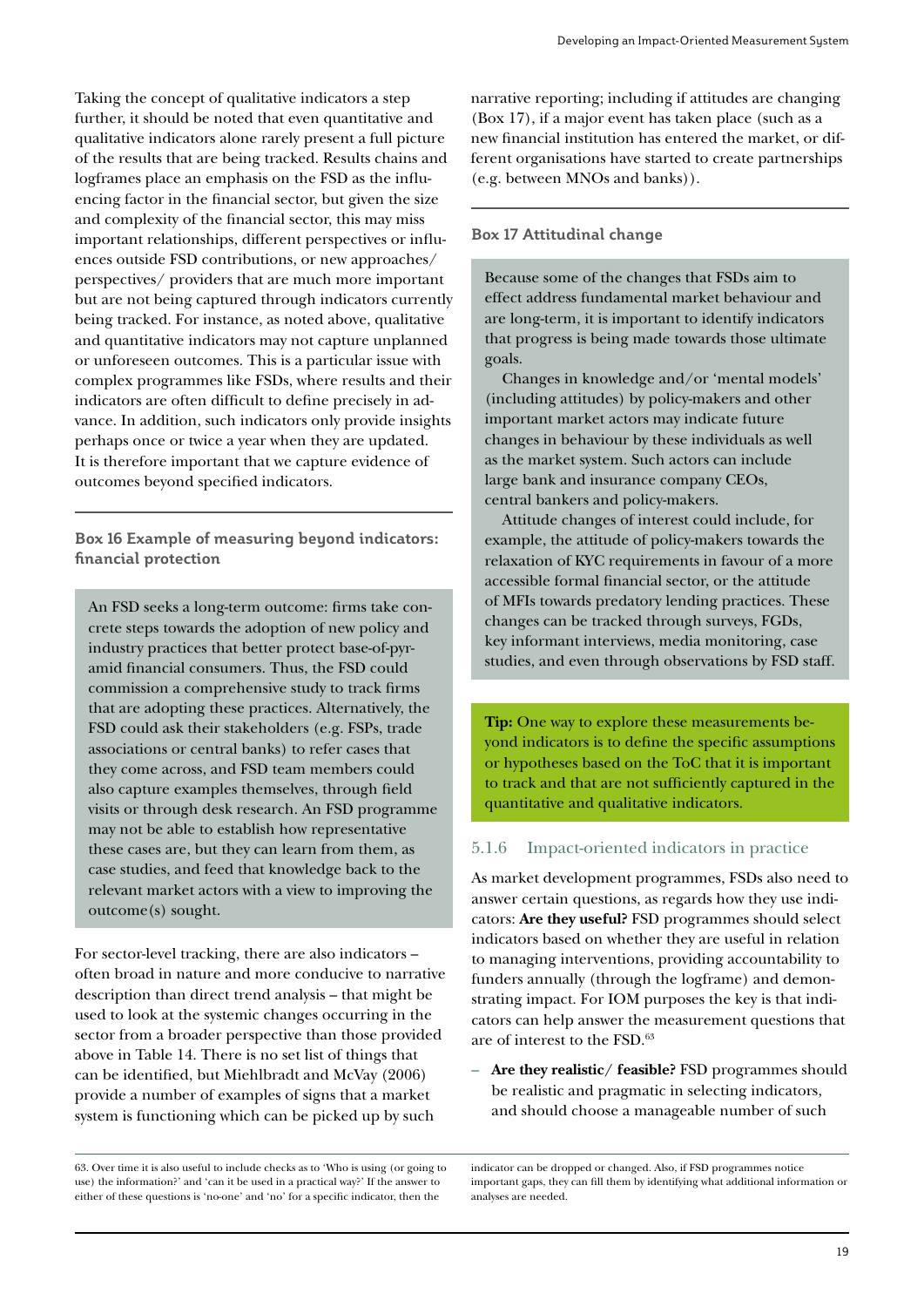indicators, for which data can be collected. FSDs need to consider the people, time and money required to track these indicators.

- **Are they varied?** FSD programmes should select a variety of indicators that monitor shorter and longer term changes, in order to assess progress along the pathway. For example, FSDs should not only select indicators that establish longer-term systemic change, but should also choose indicators that measure short-term behavioural changes that are necessary for the longer-term changes to occur (and that help FSDs anticipate such longer-term changes).
- **Are similar indicators being used by others?** FSD should discuss the proposed indicators with the implementing partners and see which indicators could meet the needs of both the FSD and their partners. The FSD programme team can also draw on high-level indicators already being promoted by CGAP, DFID, the Global Partnership for Financial Inclusion (GPFA), World Bank, the Alliance for Financial Inclusion (AFI) and others.
- **Are they measurable?** The indicator should specify the **qualitative** or **quantitative** unit of measurement that will be used. Baselines, a key measurement tool for traditional monitoring, may also need to be adapted for dynamic FSD programmes (see Box 18). Given the wide range of indicators discussed as part of building an IOM system (on top of those core measurement processes FSDs are already using), it can be helpful for FSD programmes to develop detailed technical notes on each indicator – referred to as 'indicator profiles'. Indicator profiles can help to ensure that indicators are well understood by all potential users (stakeholders) and that there is a plan in place to capture information related to them. The indicator profile describes the indicator and its rationale, and clarifies definitions where needed. It identifies:
	- **i.** the data source(s) and method(s) for data collection and any cost implications that they might have;
	- **ii.** the baseline and targets, as well as the rationale for both; and
	- **iii.** the responsibilities for data collection, analysis and reporting.

**Tip:** Where possible indicators should be prioritised in consultation with sector stakeholders. This prioritisation should recognise the fact that indicators are used not only for accountability to funders, but also for influencing decision-makers and market actors.

**Box 18 The role of baselines**

Baseline information is important for both the programme as a whole and for individual projects as it allows an FSD to compare the situation at the beginning of the intervention(s) with that at the end, to establish what change has occurred. Baseline information can be collected for all indicators, at all levels of the ToC, so that predicted change can be assessed against actual change, and adaptation can be made. **But given the nature of FSDs, some caution is required before significant effort is expended on gathering baseline data.** 

At the programme level, it is difficult to design a detailed baseline for an FSD, although sector indicators such as level of overall inclusion are still useful. More bespoke baselines, focusing on specific households and enterprises, risk becoming obsolete as FSDs' plans (e.g. type of interventions, geographical areas, objectives) change or are adjusted.\*

**At the project level baselines are easier to construct. However, FSDs should still be pragmatic given the dynamism of FSD interventions:** some of their interventions are pilots, and may not be scaled up; the formation of partnerships, for example, takes considerable time, so baselines should not be too fixed in case these relationships evolve in unexpected ways; and as FSDs are intervening in dynamic contexts/ trajectories of growth, crucial factors may be missed in baseline information that is obtained ahead of the full-scale implementation (see Figure 15)

#### **Tips to mitigate these risks, include the following:**

- **i.** Effort can be made to identify pre-existing data that can be used for baselines. For example, this may draw on information gathered during the FSD diagnostic processes or information collected by FSD partner(s) as implementation proceeds.
- **ii.** It may be easier and far less costly to start with supply-side data, which will be (or can be) more easily collected by the implementing partner, as against demand-side data for customer behaviour and usage.
- **iii.**FSDs should not devote all their M&E resources to a programme baseline; instead, they should use a range of techniques, existing sector data and project monitoring and baseline information, as for different programme priorities, different data may need to be collected at different times.
- **iv.** For complex interventions, it may be necessary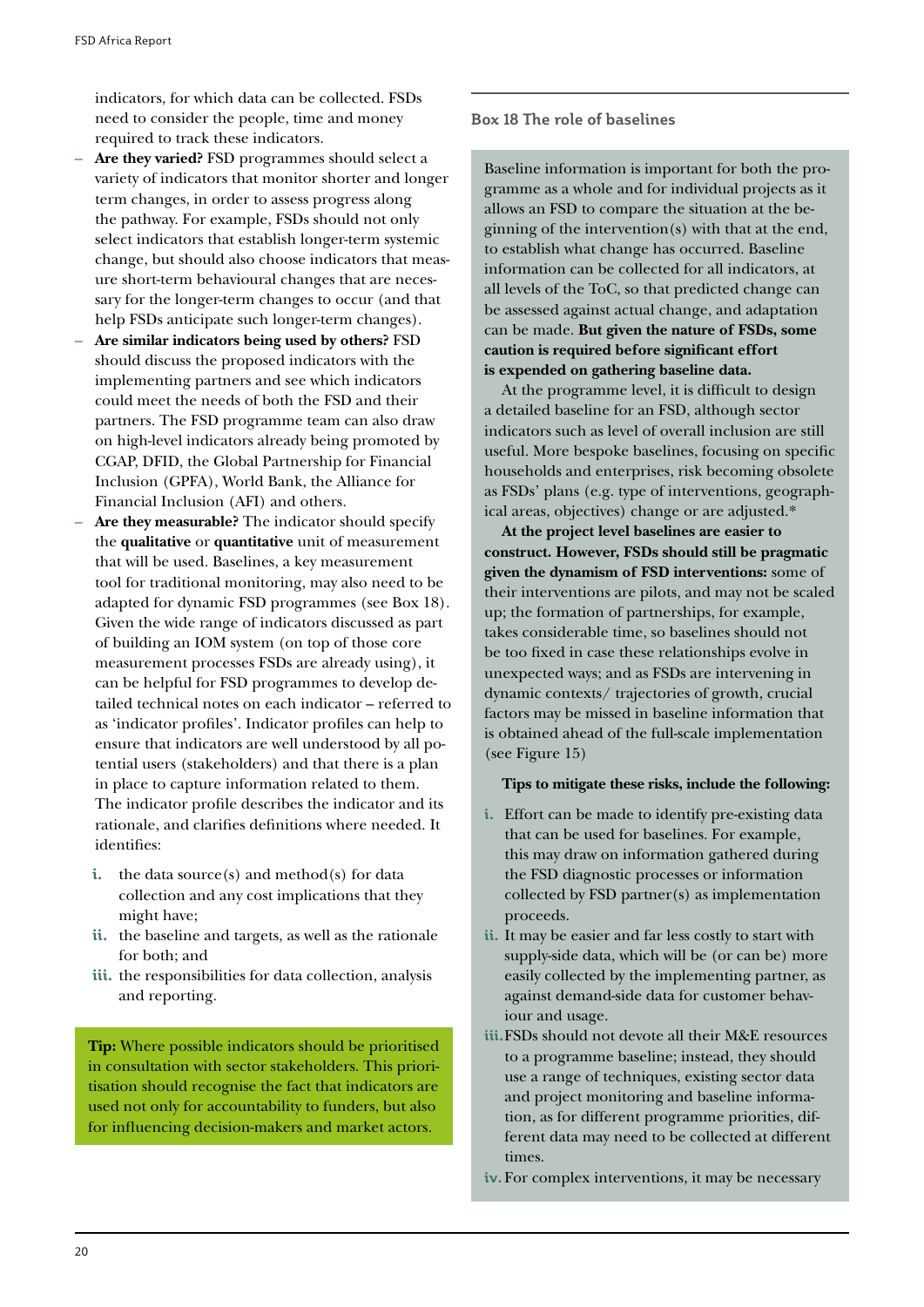to establish baselines retrospectively once FSD understand how change is proceeding (e.g. through recall methods, documentation and other sector data). This is more useful than comparing an intervention against an inappropriate baseline.

**v.** FSDs should ensure that the baseline is appropriate given the trajectory of change in the area of intervention. This may require including trend growth rates in a baseline rather than only relying on performance at a particular point in time. It may also require updating baselines as the programme approach (and understanding) evolves.

 *For further reading, see Kessler and Sen (2013); Springfield Centre (2014) \*See OPM (2014).*

**Table 20 Types of indicators and change trajectory** 

| Type of indicator Description |                                                                                                                                                          |
|-------------------------------|----------------------------------------------------------------------------------------------------------------------------------------------------------|
| Leading                       | Provides information before the result<br>takes place                                                                                                    |
| Coincident                    | Yields information at about the same<br>time as the result                                                                                               |
| Lagging                       | Provides data after the result takes<br>place, often with considerable time lag,<br>either due to data collection routines<br>and/or long results chains |

*Source: Britt (2013)*

– **Has the time-dimension been carefully considered (and have the projected results)?** Given the process of change is often non-linear, the indicator should consider the time-frame over which the change is expected. Table 20 highlights the fact that indicators can be used to provide information at different points of the change process. For FSDs, lagging indicators are likely to be less useful for programme management but are more useful in terms of evaluating how a system has changed over time. Where results may take considerable time to emerge (for example, in the case of policy change), an FSD can rely on indicators that would be expected to change in the shorter term, leading towards the expected longer-term change.

Furthermore, Figure 15 shows how different types of intervention can have different trajectories, in terms of when they produce results. Thus, the dates by which they can be expected to achieve their results will differ.64 However, given the unpredictability of the pace of change, targets should be realistic, and should not be pursued at all costs, if that undermines the change process (for example, through moving away from facilitation towards more direct forms of intervention/ delivery).

#### **Figure 15 Possible trajectories of impact by different interventions**



- **Do the indicators need to be updated?** As with all aspects of a measurement framework, FSDs must also review and revise their indicators as their programmes and environments evolve. It is important to note that any revisions affect the ability to compare indicators with baselines, and to conduct trend analysis. Box 19 below describes FSDK's recent experience with its outcome and output indicators.
- **What incentives do the indicators provide?** Measurement systems can by themselves create incentives and distortions. Implementers are encouraged to focus more on what is being measured and may miss other important, but difficult, reform processes. For example, short-term support to an FSP may be justified to kick-start financial services delivery, but if the indicators being tracked only focus on outreach while failing to pick up issues around costs of delivery/ efficiency and customer response/ dropout rates, this may not lead to sustainable business models beyond the period of an FSD's support, and other FSPs may be put off rather than encouraged to focus on this market segment.

<sup>64.</sup> Please note that these charts are hypothetical. The numbers on the y-axis are purely illustrative and the times shown on the x-axis could be months, quarters or years.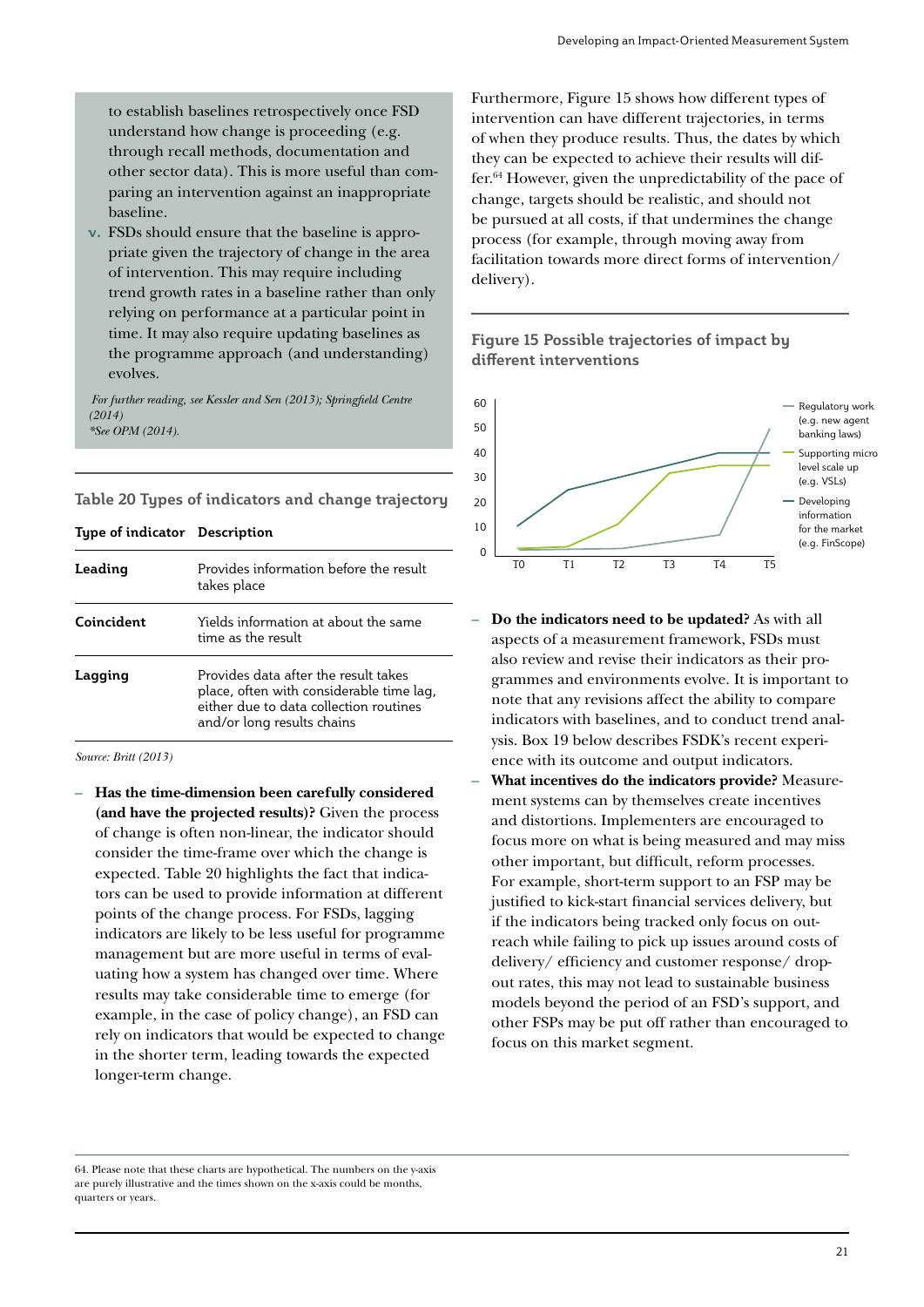**Box 19 FSDK's experience of updating indicators**

In November 2014, after a mid-term review, FSDK made a number of adjustments to its outcome and output indicators. The main reason for changing the programme-level (outcome) indicators was practical: some of the indicators were ill-defined or there were simply no data to track them. Every year DFID and FSDK struggled to report against these indicators, and reporting to the donors on these indicators was not very effective. The idea was therefore not to revolutionise the logframe, which would have required a lot of negotiations with DFID and the PIC, but rather to maintain the core meaning of the indicators and to change them so as to make them more feasible and more meaningful as a means of assessing FSDK's performance.

The changes to the indicators were spread across the four themes (Formal financial services, direct poverty impact, inclusive growth and knowledge), based on the quality of the individual indicators rather than how they collectively measured the impact of the theme as a whole. For example, FSDK changed the indicator 'Average cost of a single retail transaction through formal financial providers' to 'Cost of a KSh 500 electronic transfer across most widely used retail payment platform'. The problem is that a 'single financial transaction' can be defined in very many different ways. By contrast, the revised indicator, though very broad, is feasible and not open to interpretation. At present, M-PESA is the 'most widely used retail payment platform', but this could change over the next few years. The KSh 500 figure might sound like an arbitrary amount, but it was chosen based on findings from financial diaries, showing that among low-income household, KSh 500 is the most common size of payments considered 'large-scale'. *Source – discussions with FSDK, 2015*

#### **Box 20 Step 3 checklist**

- Indicators are aligned with the ToC and results chains, and the overall reporting is agreed with the funders
- Have you considered the different types of indicators suggested;
	- progress indicators;
	- market system development indicators;
	- top down sector tracking; and
	- 'beyond indicators'?
- Ensure your indicators distinguish between indicators used for accountability and those indicators which will help track and test the impact measure-

ment questions (some overlaps can be expected)

- In the final selection of indicators prioritised, do you have clear indicators for systemic change and sector tracking
- Does the set of indicators adequately fill the gap between programme outputs and the final desired market change?
- Indicators capture key quantitative and qualitative data (especially, in the case of the latter, for sector tracking). Are you capturing both at different steps of your ToC/results chains?
- Have you prepared indicator profiles for each selected indicator – definition, rationale for use, the  $data source(s)$ , frequency and method(s) for data collection, cost implications, and who will be responsible for data collection, analysis and reporting?
- Have you collected baseline information where possible? Have you set realistic and transparent targets (i.e. based on evidence and explicit assumptions) for those indicators?
- Have you established processes to:
	- periodically check if the indicators being measured miss a focus on key drivers for expected change and create distortions in the behaviour of FSD staff and/or implementers?
	- Are there unintended and/or negative impacts happening? Do you have processes to measure these?

**5.2 Data collection methods and sources (Step 4)**

#### 5.2.1 Overview

- This step sets out examples of various types of data sources, mapped back to the indicator framework presented in Step 3. It includes:
	- guidance on relevant methods and sources for collecting information on systemic change;
	- sector tracking; and
	- monitoring beyond indicators.
- It argues that a mixed method (quantitative and qualitative) approach to evidence collection is appropriate for FSDs.
- It suggests tips for assessing data quality in particular, what to watch out for with regard to supplyand demand-side data.

#### 5.2.2 A mixed methods approach

As noted above, the use of both quantitative and qualitative data is important in order to understand all the changes and related processes FSDs are assessing. **A mixed methods approach is therefore recommended, no matter whether data collection and analysis is under-**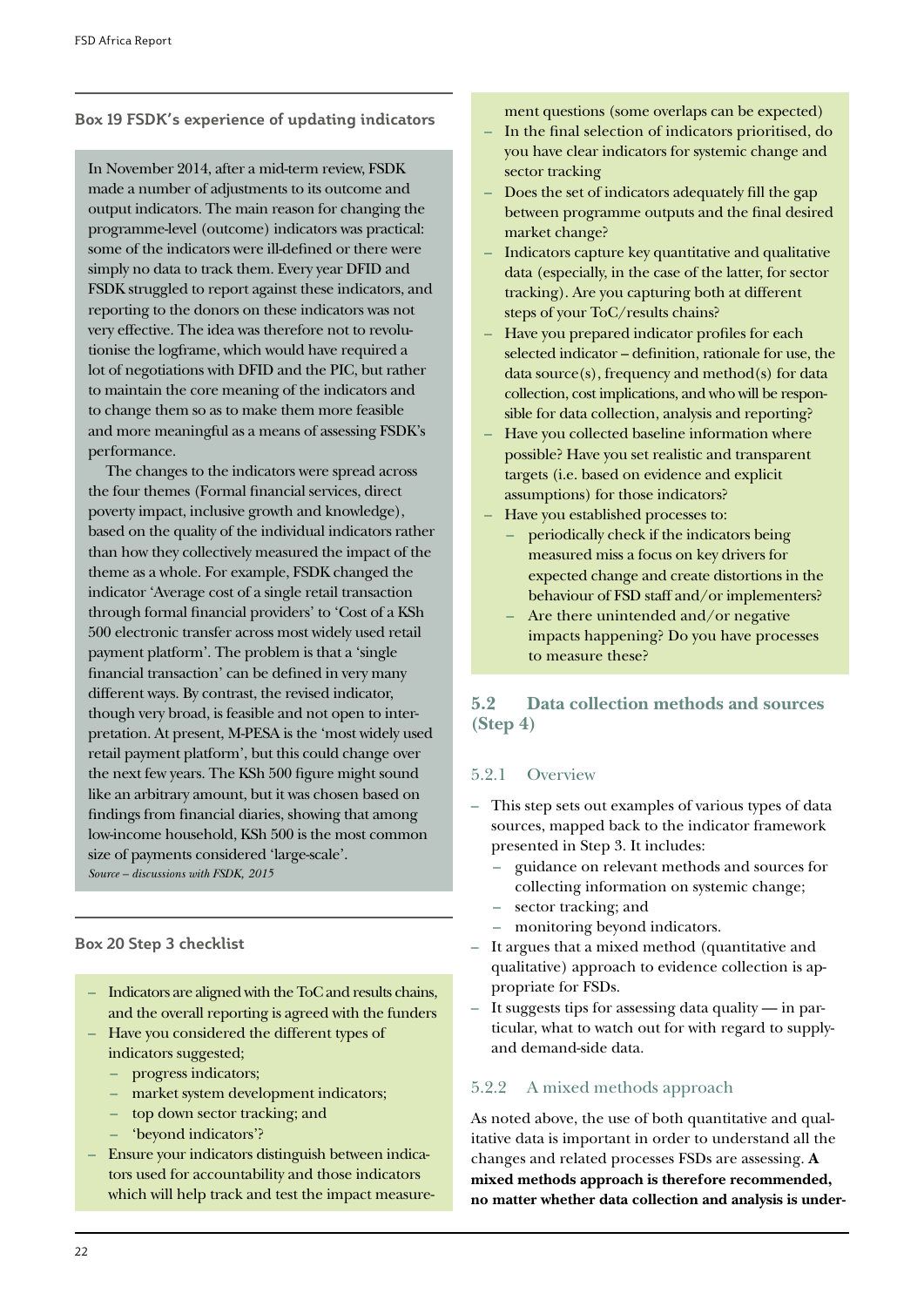**taken at the output, outcome or impact levels.** Key arguments for using mixed methods include (Lund, 2014):

- Mixed methods can answer complex research questions related to both describing causal paths and explaining how they work.
- Mixed methods research may provide robust inferences regarding causal paths.
- Qualitative and quantitative results may sometimes be contradictory and can generate new insights.

**A mixed methods implies the use of a combination of quantitative and qualitative methods, with data that can be captured from primary and/or secondary data sources** (see Table 21). Data can be drawn from intervention-specific engagements from direct partners, industry associations, regulators, policy-makers, academic research or other donors' or programmes' reports and studies, as well as from global data sources.

**Table 21 Data collection methods**

Data collection methods should be determined by the type of question that is being asked (see Step 2). However, normally outcome and impact analysis should contain some quantitative measurement of the target group. In most cases, qualitative methods can be used to complement quantitative methods, either to define what to measure and/or to understand why the quantitative data reveal a particular trend. This helps triangulate evidence of impact and tests the plausibility of intervention pathways as laid out in the programme ToC and/or the nested project results chains. Qualitative methods also provide a mechanism for identifying unforeseen results by addressing why something did or did not happen. This is especially important when impacts are dependent on complex pathways of change.<sup>65</sup> Examples of common FSD data sources mapped against qualitative and quantitative, as well as primary and secondary, sources are illustrated in the table below.

|                                                          | Qualitative                                                                                                                                                                                                                                                                                                                                                         | Quantitative                                                                                                                                                                         |
|----------------------------------------------------------|---------------------------------------------------------------------------------------------------------------------------------------------------------------------------------------------------------------------------------------------------------------------------------------------------------------------------------------------------------------------|--------------------------------------------------------------------------------------------------------------------------------------------------------------------------------------|
| Primary<br>(collected or<br>funded by FSD<br>programmes) | - Formal or informal interviews with key inform-<br>ants, market players and partners<br>$-$ FGDs<br>– Case studies (can also draw on quantitative data<br>sources)<br>- FSD staff's professional experiences, educated<br>judgements and opinions<br>– Observations from the field (i.e. discussions with<br>financial services consumers and field staff of FSPs) | - Surveys. <sup>66</sup> These include FinScope/ FinAccess and<br>market studies (which can also draw on qualitative<br>data)<br>- Geospatial data on financial access <sup>67</sup> |
| Secondary                                                | – Minutes of meetings<br>- Memorandums<br>- Policies/ laws enacted<br>– Observations/ specific analysis in reports (e.g.<br>central bank annual reports/ banks' annual<br>reports, special studies, FSAP studies)<br>- Press releases (can also draw on quantitative data)<br>- Studies by FSD network                                                              | Data in annual reports of central bank and other<br>regulators, FSAP, special studies, global databases                                                                              |

Other data sources for measuring supply- and demand-side aspects of financial inclusion can be found on CGAP's website: http://www.cgap.org/blog/10-useful-data-sources-measuring-financial-inclusion and http://www.cgap.org/blog/ making-sense-financial-inclusion-data-sources.

#### **5.2.3 Sources of data and indicators – systemic change and sector tracking**

5.2.3.1 Systemic change

To illustrate this point, Table 22 takes a specific exam-

65. ITAD (2012). 66. These can also collect qualitative data, to analyse and present in a quantitative form. An example of converting qualitative data into quantitative indicators is the Economist Intelligence Unit (EIU) report on the national

ple related to systemic change and provides examples of the types of data sources that could be used for the micro-insurance example presented earlier in this step. Annex D provides a more comprehensive list of data sources for all types of projects.

regulatory environment and institutional support in the provision of financial products and services to low-income populations. See http://www.eiu.com/ public/topical\_report.aspx?campaignid=microscope2014 67. These may sometimes be from secondary sources.

#### 23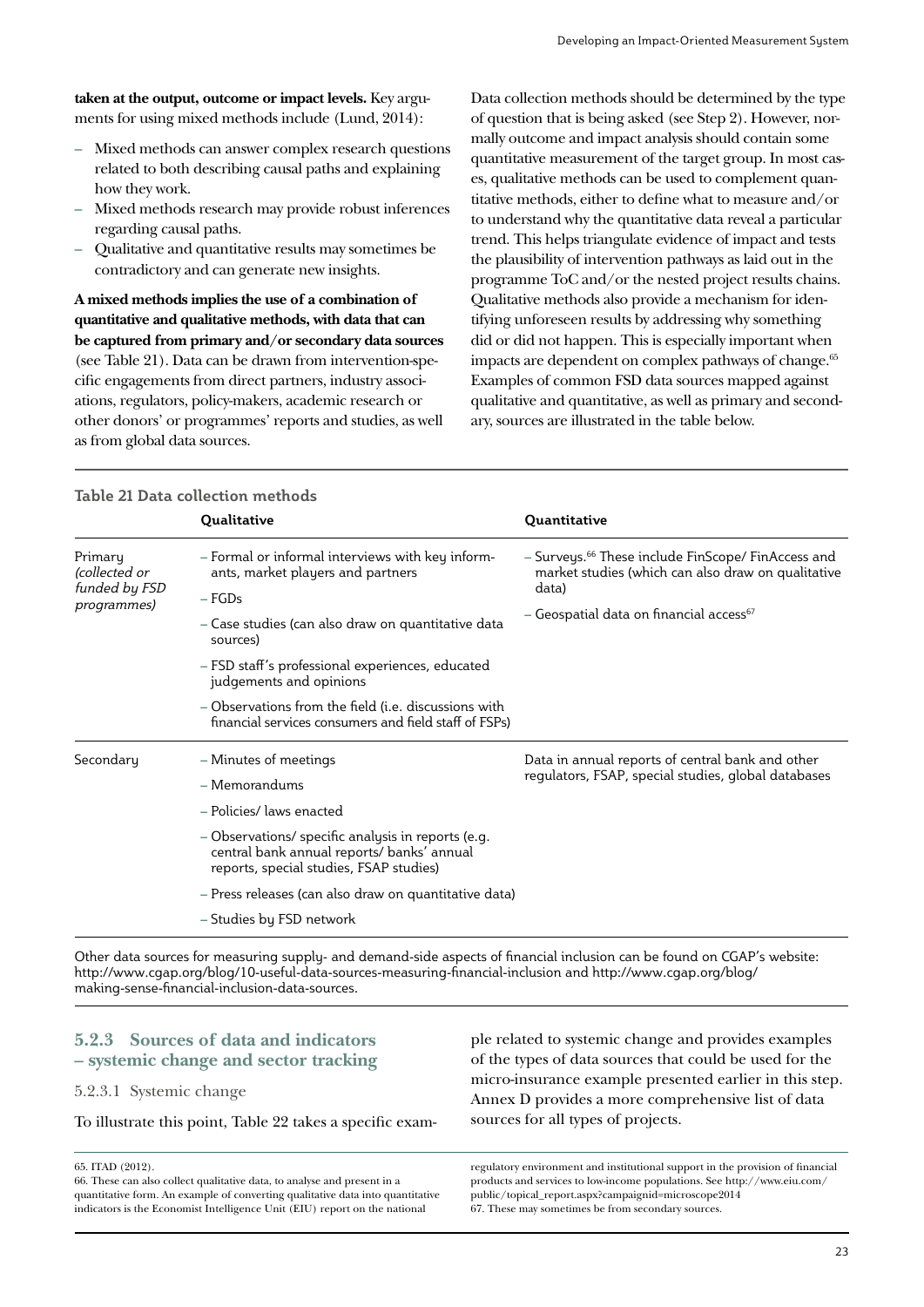| <b>Categories</b><br>of change             | Change in attitude, skills,<br>knowledge and behaviour<br>of partner                                                                                                                                                                                                                                                                                                                                                                                                                                                                                                                                                                                                                                                                                            | Market change<br>occurred (often<br>presented as an output initial project<br>in a FSD logframe)                                                                                                                                                                                                                                                                                                                                                                         | Changes within the<br>partner beyond the                                                                                                                                                                                                                                                                                                                                                                                                                                                        | <b>Broader market</b><br>changes                                                                                                                                                                                                                                                                                                                                                                                                                                                                                                                                                                                               |
|--------------------------------------------|-----------------------------------------------------------------------------------------------------------------------------------------------------------------------------------------------------------------------------------------------------------------------------------------------------------------------------------------------------------------------------------------------------------------------------------------------------------------------------------------------------------------------------------------------------------------------------------------------------------------------------------------------------------------------------------------------------------------------------------------------------------------|--------------------------------------------------------------------------------------------------------------------------------------------------------------------------------------------------------------------------------------------------------------------------------------------------------------------------------------------------------------------------------------------------------------------------------------------------------------------------|-------------------------------------------------------------------------------------------------------------------------------------------------------------------------------------------------------------------------------------------------------------------------------------------------------------------------------------------------------------------------------------------------------------------------------------------------------------------------------------------------|--------------------------------------------------------------------------------------------------------------------------------------------------------------------------------------------------------------------------------------------------------------------------------------------------------------------------------------------------------------------------------------------------------------------------------------------------------------------------------------------------------------------------------------------------------------------------------------------------------------------------------|
| <b>Detailed</b><br>measurement<br>question | Has the micro-insurance<br>provider (partner) improved its product for the mi-<br>capacity to serve low-income<br>people?                                                                                                                                                                                                                                                                                                                                                                                                                                                                                                                                                                                                                                       | Has an innovative<br>cro-insurance sector<br>targeting poor people<br>been established?                                                                                                                                                                                                                                                                                                                                                                                  | Will the micro-insurance<br>product continue to be<br>provided to low-income<br>people by the FSD<br>programme partner in<br>the absence of subsidies? FSD partner and those                                                                                                                                                                                                                                                                                                                    | Has there been an<br>increase in the number of<br>providers of micro-insur-<br>ance products in the last<br>two years? How has the<br>influenced by the partner<br>contributed to this change?                                                                                                                                                                                                                                                                                                                                                                                                                                 |
| Indicator/<br>change of<br>interest        | - Partner's attendance at a training - Partner designs<br>session specific to the topic<br>- Partner conducts a diagnosis<br>of the sector<br>- Partner conducts market<br>research/ segmentation on<br>low-income households<br>– Partner designs suitable<br>micro-insurance product<br>– Partner takes out a licence to<br>provide micro-insurance<br>products<br>- Training budget spent on<br>micro-insurance<br>- Partner sets up new depart-<br>ment to focus on<br>micro-insurance<br>- Strategy is developed/adopted<br>for low-income households<br>- Number of staff (in partner<br>organisation) trained and<br>certified in pro-poor product<br>development<br>- Board approval of strategies/<br>business plan with micro-in-<br>surance elements | suitable micro-insur-<br>ance product<br>– Partner takes out a<br>licence to provide<br>micro-insurance<br>products<br>- Partner sets up<br>distribution channels<br>(branches, agents,<br>arrangements with<br>mobile phone<br>operators) to deliver<br>insurance product(s)<br>to customers<br>- New product has<br>reached market<br>(increase in number of<br>low-income house-<br>holds/ clients<br>reached/served:<br>increase in number of<br>insurance policies) | - Partner's business<br>model is viable ( <i>i.e.</i><br>likely to make money)<br>[adopt/ scale]<br>– Increase in number<br>of insurance policies<br>[scale]<br>- Increasing number of<br>policy renewals as % of<br>total policies in a<br>partner [adopt]<br>– Partner adapts product<br>to respond to demand<br>[adapt]<br>– Partner commits their<br>own funds to scale up<br>[adopt]<br>- Partner continues to<br>offer the product two to<br>four years after pilot<br>completion [adopt] | – Partner's market share<br>increases Iscale across<br>the market]<br>– Number of additional<br>insurance providers<br>serving micro-insurance<br>market [scale]<br>- Total uptake of<br>micro-insurance across<br>the market [scale across<br>the marketl<br>- New types of micro-in-<br>surance products<br>available (health,<br>agriculture, insurance<br>as a part of product<br>package <sup>68</sup> etc.)<br>[crowding in]<br>- Decrease in the average<br>market price for the<br>insurance product<br>[respond/ scaling across<br>the market<br>Changing focus on<br>micro-insurance amongst<br>regulators [respond] |
|                                            | QUANTITATIVE<br>QUALITATIVE                                                                                                                                                                                                                                                                                                                                                                                                                                                                                                                                                                                                                                                                                                                                     | QUANTITATIVE QUALITATIVE                                                                                                                                                                                                                                                                                                                                                                                                                                                 | QUANTITATIVE QUALITATIVE                                                                                                                                                                                                                                                                                                                                                                                                                                                                        | QUANTITATIVE QUALITATIVE                                                                                                                                                                                                                                                                                                                                                                                                                                                                                                                                                                                                       |

| Table 22 Data sources: Illustrated example for a micro project and systemic change |  |  |  |
|------------------------------------------------------------------------------------|--|--|--|
|------------------------------------------------------------------------------------|--|--|--|

|              | <b>QUANTITATIVE</b>                                                                                                                  | QUALITATIVE                                                                                                                             | QUANTITATIVE QUALITATIVE                                                                                                                            |                                                                                                                                    | <b>QUANTITATIVE</b>                                                                                                                                                                                                                                                                     | QUALITATIVE                                                                                 | QUANTITATIVE                                                                                                                                                                                    | QUALITATIVE                                                                                                                                                                           |
|--------------|--------------------------------------------------------------------------------------------------------------------------------------|-----------------------------------------------------------------------------------------------------------------------------------------|-----------------------------------------------------------------------------------------------------------------------------------------------------|------------------------------------------------------------------------------------------------------------------------------------|-----------------------------------------------------------------------------------------------------------------------------------------------------------------------------------------------------------------------------------------------------------------------------------------|---------------------------------------------------------------------------------------------|-------------------------------------------------------------------------------------------------------------------------------------------------------------------------------------------------|---------------------------------------------------------------------------------------------------------------------------------------------------------------------------------------|
| Data sources | FSD partner-level<br>information:<br>- Financial reports<br>- Human resources<br>(HR) data/<br>management<br>reports from<br>partner | Interviews with<br>senior partner<br>executives<br>HR data/<br>management<br>reports<br>Partner annual<br>reports and press<br>releases | Market surveys Partner<br>Information<br>from regulator<br>Ouarterly/<br>annual reports<br>from partners<br>Reports from<br>industry<br>association | announce-<br>ments<br>Interviews with<br>senior partner<br>executives<br>Information<br>from industry<br>association/<br>regulator | Partner-level<br>information:<br>client data<br>analysis, annual<br>reports, financial<br>reports, business<br>plan, management competitors<br>information<br>system (MIS)<br>data<br>FSD survey<br>of partners<br>Market<br>assessments<br>Regulator<br>information<br>FinScope/Findex | Interviews with<br>senior partner<br>executives/<br>industru<br>association/<br>regulators/ | Regulator<br>reports<br>Industru<br>association<br>reports<br>FinScope/<br>FinAccess<br>Market<br>research/<br>product scan<br>reports<br>Findex<br>annual reports<br>of new market<br>entrants | Client<br>satisfaction<br>interviews/<br>FGDs<br>Oualitative<br>research with<br>partners and<br>other<br>micro-insurance<br>providers<br>Annual reports<br>of new market<br>entrants |
|              |                                                                                                                                      |                                                                                                                                         |                                                                                                                                                     |                                                                                                                                    |                                                                                                                                                                                                                                                                                         |                                                                                             |                                                                                                                                                                                                 |                                                                                                                                                                                       |

68. Insurance sold as part of another purchase by customer.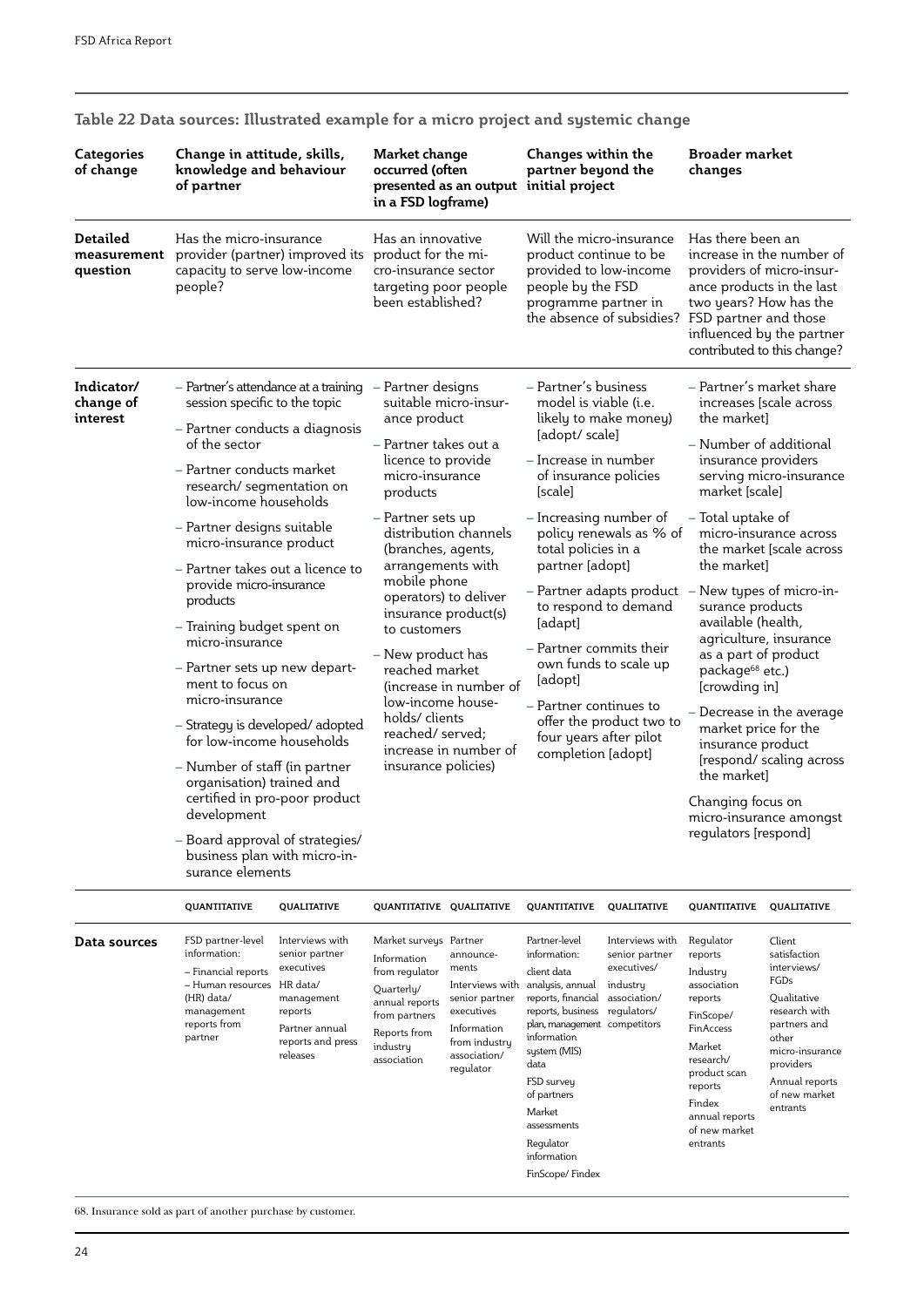**Discussion point:** During the consultation FSDs had different views on the time dimensions for examining these different types of indicators. For example, crowding in of other market actors could happen within a few months or a number of years. A results chain for an intervention can help provide some indication to an FSD of likely timing, but they may often be unpredictable, with both on-going project and top-down market tracking important to pick up key changes.

The above example sets out a number of indicators that can be monitored to assess if an FSD programme is contributing to systemic change. As noted above, indicators can be identified as part of setting out an intervention results chain and then tracked accordingly, using the data sources shown in the table, together with other indicators and data sources that FSD programmes may identify or prioritise.

However, there may be times when an FSD wants to go beyond this type of monitoring and use more in-depth techniques for tracking and assessing systemic change. Examples of such a case are set out in Table 23. Some of these tools go further than assessing what has changed – also looking at what has caused the changes to these underlying dynamics (discussed further in Step 5).

**Table 23 Data collection methods for capturing systemic changes (qualitative insights and quantitative data)**

| Type of systemic measurement tool Summary                                                  |                                                                                                                                                                                                                                                                                                                                                                                                                                                                                                                                                                                                                                                                                                                                                                                                                                                | Application                                                                                                                                                                                                                                                                                                                                         |
|--------------------------------------------------------------------------------------------|------------------------------------------------------------------------------------------------------------------------------------------------------------------------------------------------------------------------------------------------------------------------------------------------------------------------------------------------------------------------------------------------------------------------------------------------------------------------------------------------------------------------------------------------------------------------------------------------------------------------------------------------------------------------------------------------------------------------------------------------------------------------------------------------------------------------------------------------|-----------------------------------------------------------------------------------------------------------------------------------------------------------------------------------------------------------------------------------------------------------------------------------------------------------------------------------------------------|
| Monitoring beyond indicators<br>(picking up narratives/external<br>stakeholders' insights) | - Pro-actively looking for, enquiring about and<br>capturing observations in back-to-offlce reports,<br>evidence of outcomes and the quality of<br>outputs during FSD field visits, or those of<br>colleagues and consultants (see Annex F)<br>- Having sensitive antennae for this type<br>of information remotely – keeping a $log^{69}$ of<br>relevant references FSDs find in media,<br>correspondence etc.<br>- Convincing people in the field - local delivery<br>partners, targeted institutions, etc. - of the<br>value of looking out for changes that may be<br>traced to the intervention. This could be in the<br>form of logs/diaries or through regular process-<br>es of group reflection (amongst FSD staff and/or<br>with implementation partners), especially while<br>reviewing specific projects/ programmes <sup>70</sup> | - Leveraging tacit knowledge of FSD<br>programme staff and perceptions of<br>others<br>- Picking up unexpected changes<br>- Identifying changes that are not<br>easily defined by indicators<br>- Confirming that indicators that are<br>being regularly tracked will help in<br>tracking progress (i.e. the right<br>indicators are being tracked) |
| Most significant change                                                                    | - Unprompted, FSD partners choose most<br>significant change caused by intervention (i.e.<br>not necessarily what results chain said)<br>- Highly participatory - FSD partners provide<br>narrative and feedback on<br>which stories/ changes the partners<br>feel are most important                                                                                                                                                                                                                                                                                                                                                                                                                                                                                                                                                          | - Bringing in a range of market actors'<br>perspectives<br>- Pick up unanticipated change                                                                                                                                                                                                                                                           |
| <b>Outcome harvesting</b>                                                                  | – Works backwards after change in outcomes<br>has occurred<br>- Use range of common tools to identify<br>changes<br>- Places project's contribution in context with<br>other contributions                                                                                                                                                                                                                                                                                                                                                                                                                                                                                                                                                                                                                                                     | - Can be used to assess the causes of<br>change<br>- When causes of change are unclear                                                                                                                                                                                                                                                              |
| <b>Outcome mapping</b>                                                                     | – Focus on behavioural and attitude change on<br>the part of FSD partners<br>- Use programme journals to capture behav-<br>ioural change                                                                                                                                                                                                                                                                                                                                                                                                                                                                                                                                                                                                                                                                                                       | - Picks up FSD direct partner perspec-<br>tives (less useful beyond these)<br>- Focuses on attitudes and behaviour<br>- Used as ongoing monitoring                                                                                                                                                                                                  |
|                                                                                            |                                                                                                                                                                                                                                                                                                                                                                                                                                                                                                                                                                                                                                                                                                                                                                                                                                                |                                                                                                                                                                                                                                                                                                                                                     |

*Source: adapted from SEEP (2015)*

69. It is important to do this systematically so information can be readily retrieved, in order to assess progress towards systemic change, sector tracking and impact targets.

you have obtained it, to capture the flavour of the points being made and to minimise the risk of memory lapses. Simple diary entries or action logs can be used for this – see Hovland (2007) for guidance on this. Over time, these can be captured and analysed in specific FSD reports and studies.

70. It is important that this knowledge be noted down as soon as possible after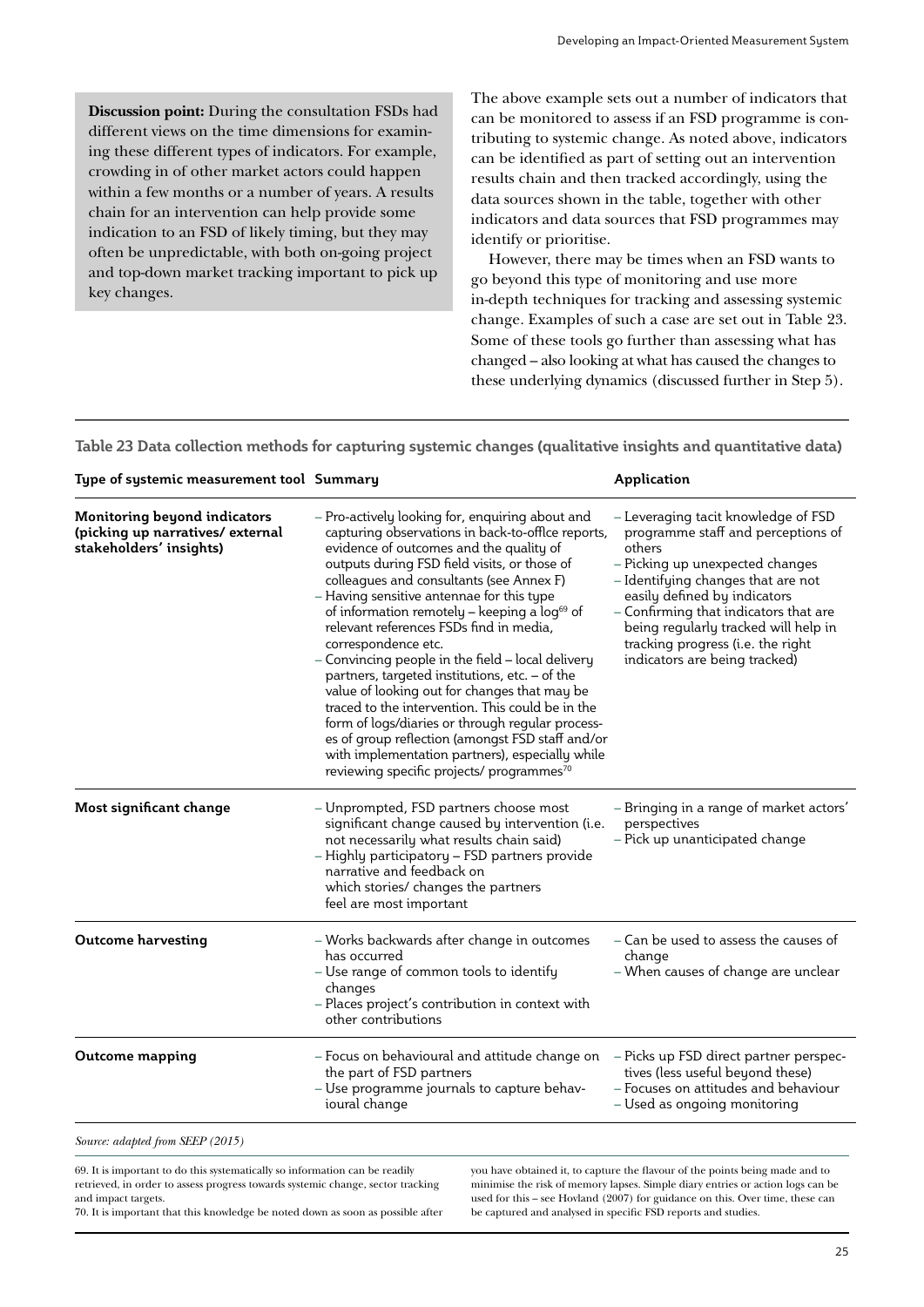**Discussion point:** It was argued by those working with FSDs that participatory methods can connect FSDs with market actors (including households) which is particularly important in re-examining our mental models of the poor and how they use and value financial services.

**Tip:** Check with other FSD network colleagues. They may have already identified similar information requirements, and how best to address these.

#### 5.2.3.2 Sector tracking sources

Table 24 below outlines illustrative data sources at the programme level – financial inclusion and financial sector, as well as the two different levels of impact, poverty and growth. FinScope/ FinAcccess – perhaps the most common source – is discussed further in Box 21. A new FMT/ Centre for Financial Regulation and Inclusion (Cenfri) programme being set up in South Africa is summarised in Box 22.

**Table 24 Data sources – programme: financial sector, poverty and growth (examples)**

|             | <b>PROGRAMME OUTCOME</b>                                                                                                                |                                                                                                                                                                             | <b>IMPACT</b>                                                                                                                                                                                         |                                                       |  |
|-------------|-----------------------------------------------------------------------------------------------------------------------------------------|-----------------------------------------------------------------------------------------------------------------------------------------------------------------------------|-------------------------------------------------------------------------------------------------------------------------------------------------------------------------------------------------------|-------------------------------------------------------|--|
|             | Financial inclusion                                                                                                                     | <b>Financial sector</b><br>development                                                                                                                                      | Livelihood/poverty<br>reduction                                                                                                                                                                       | Pro-poor growth                                       |  |
|             | FinScope/FinAccess                                                                                                                      | Central bank data                                                                                                                                                           | PPI results                                                                                                                                                                                           | Country statistics                                    |  |
|             | (representative at national<br>and, in some cases, at                                                                                   | World Bank/ IMF<br>IMF dataset for cross-coun-                                                                                                                              | National/regional poverty                                                                                                                                                                             | World Bank/ IMF/ GFS                                  |  |
|             | sub-national levels)                                                                                                                    |                                                                                                                                                                             | surveys                                                                                                                                                                                               | Labour statistics                                     |  |
|             | Other local surveys                                                                                                                     | try comparisons                                                                                                                                                             | National household                                                                                                                                                                                    | MSME employment                                       |  |
|             | Global Findex (national                                                                                                                 | IFC Doing Business Index<br>Perceptions surveys using                                                                                                                       | budget and living stand-<br>ard surveys                                                                                                                                                               | surveys                                               |  |
|             | level)                                                                                                                                  | SurveyMonkey or similar                                                                                                                                                     | Census data                                                                                                                                                                                           |                                                       |  |
|             | World Bank/ IFC                                                                                                                         | tools                                                                                                                                                                       |                                                                                                                                                                                                       |                                                       |  |
|             | credit)                                                                                                                                 | Enterprise Survey (for SME Financial sector develop-<br>ment indicators shown in<br>Table 5 are mostly<br>available from Central<br>Banks. Also from FSAP and<br>World Bank | FinScope can provide some<br>information on proxy<br>livelihood factors (e.g. LSM                                                                                                                     |                                                       |  |
|             | FinScope/FinAccess<br>- perception data                                                                                                 |                                                                                                                                                                             | and PPI modules)                                                                                                                                                                                      |                                                       |  |
|             | Central bank, and other<br>regulators supply-side<br>data                                                                               |                                                                                                                                                                             | Note – research underway<br>in Kenya and Zambia may<br>demonstrate the feasibility<br>of developing correlations<br>between FinScope and<br>consumption module data<br>in household budget<br>surveys |                                                       |  |
|             | Trade association sup-<br>ply-side data (banks,<br>insurers and microfinance<br>providers)                                              |                                                                                                                                                                             |                                                                                                                                                                                                       |                                                       |  |
|             | IMF dataset for cross-coun-<br>try comparisons                                                                                          |                                                                                                                                                                             |                                                                                                                                                                                                       |                                                       |  |
|             | GIS mapping of access<br>points                                                                                                         |                                                                                                                                                                             |                                                                                                                                                                                                       |                                                       |  |
| Qualitative | Financial diaries, FGDs<br>and in-depth interviews<br>as part, for instance, of<br>financial landscape studies<br>- largely qualitative | Interviews with key<br>policy-makers, regulators,<br>FSP executives and civil<br>society organisations                                                                      | FGDs and in-depth<br>interviews at household<br>level                                                                                                                                                 | FGDs and in-depth<br>interviews with<br>entrepreneurs |  |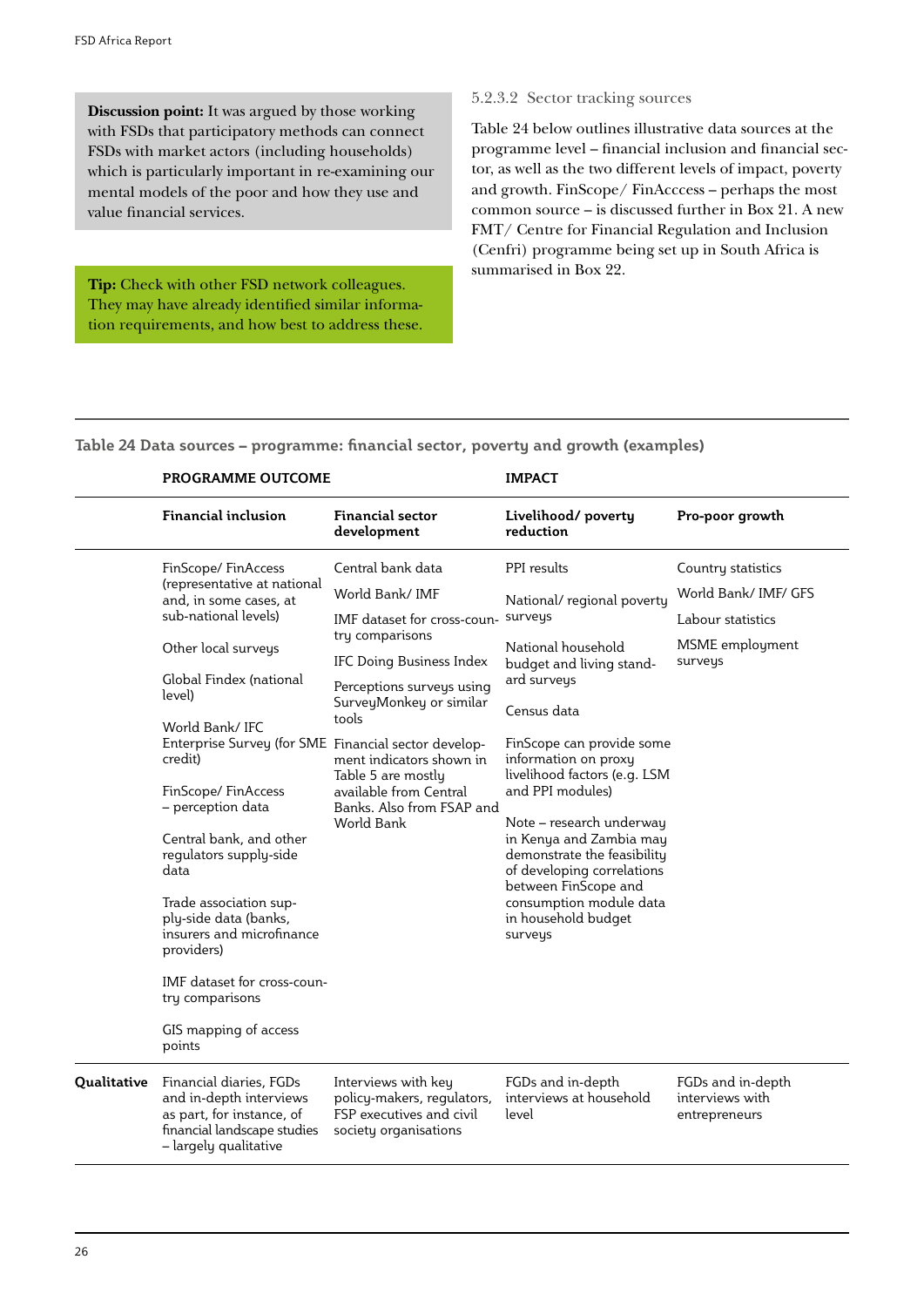#### **Box 21 FinScope/ FinAccess – status, use and challenges**

**FinScope is a survey of individuals in a country that looks at demand for financial services and barriers to access** (specifically referred to as FinAccess in Kenya and Access to Financial Services Survey in Nigeria, but the generic name is used here). FinScope provides an overall understanding of how individuals generate an income and how they manage their financial lives. It identifies the factors that drive financial behaviour and those that prevent individuals from using financial products and services. It also includes some psychographic questions looking, for instance, at people's attitudes, and issues such as trust. Implementing the FinScope survey over time provides the opportunity to assess whether, and how, a country's situation is changing. FinScope is designed to be at least nationally representative and, in several countries, the sample is enlarged to be representative at a regional (or lower administrative) level as well.

FinScope has been used in South Africa, where it was first developed and deployed by FMT in 2002, and in all the countries where FSDs have now been established, as well as several others in Africa (such as Ghana) and outside the continent (e.g. Myanmar and India). For all the FSD countries, FinScope has become an important yardstick for measuring financial access and changes over time. It is used as such not only by the FSD programmes, but by governments, central banks and the private sector, as well as by academics and other researchers.

**FinScope has been tailored primarily to meet national requirements; cross-border comparisons requiring standardisation of at least a number of core questions have been of secondary importance.** This is the main limitation when comparing FinScope with the World Bank's Global Findex, another household survey that looks at demand for financial services and

barriers to access.

In 2011 the four FSDs (operational at that time) commissioned a study by OPM to take stock of where the various FinScope surveys stood, along with the strengths, weaknesses and challenges FSDs and other stakeholders faced in applying this tool more effectively. The FSDs recognised that, in most cases, the questionnaires had become too long (often in an attempt to meet a wide range of increasing demands from different stakeholders), the analytical framework linking specific indicators to relevant questions was not as strong as it should be, there was a lack of clear definitions, and there were conflicting demands between standardisation and customisation needs.

The FSDs have subsequently absorbed many of the study's recommendations in the recent rounds of FinScope surveys. For instance, questionnaires are shorter and are developed around much tighter and more coherent analytical frameworks. However, there is still work to be done, for instance on agreeing a common set of core questions and thereby balancing local customisation with cross-border standardisation. Also, to some extent FinScope still risks being a victim of its own success: too many stakeholders still want it to provide an increasing range of information and analyses. It will be up to the FSDs in each country as to how they address this. Ensuring clarity on Fin-Scope's objectives in each FSD country remains an important issue, along with whether these objectives should be the same across all FSDs. However, lengthening questionnaires beyond those that take much more than an hour and a quarter to administer is unlikely to be the way forward. Developing complementary (and often qualitative) research tools would probably be more fruitful.

#### **Box 22 New data programme being established by Cenfri and FMT**

Cenfri and FMT are jointly establishing a new programme funded by the Bill & Melinda Gates Foundation and the MasterCard Foundation. The programme has secured funding for five years to achieve two broad objectives:

- improve the quality, relevance and comparability of indicators of financial inclusion and the data needed to design effective programmes, products and policies; and
- increase the use and quality of client-centric data, research and methodologies by FSPs to inform business decisions in a way that will lead to the design of a greater range of more relevant and impactful financial products and services for financially underserved individuals. This will largely include developing data solutions for the private sector to promote financial inclusion.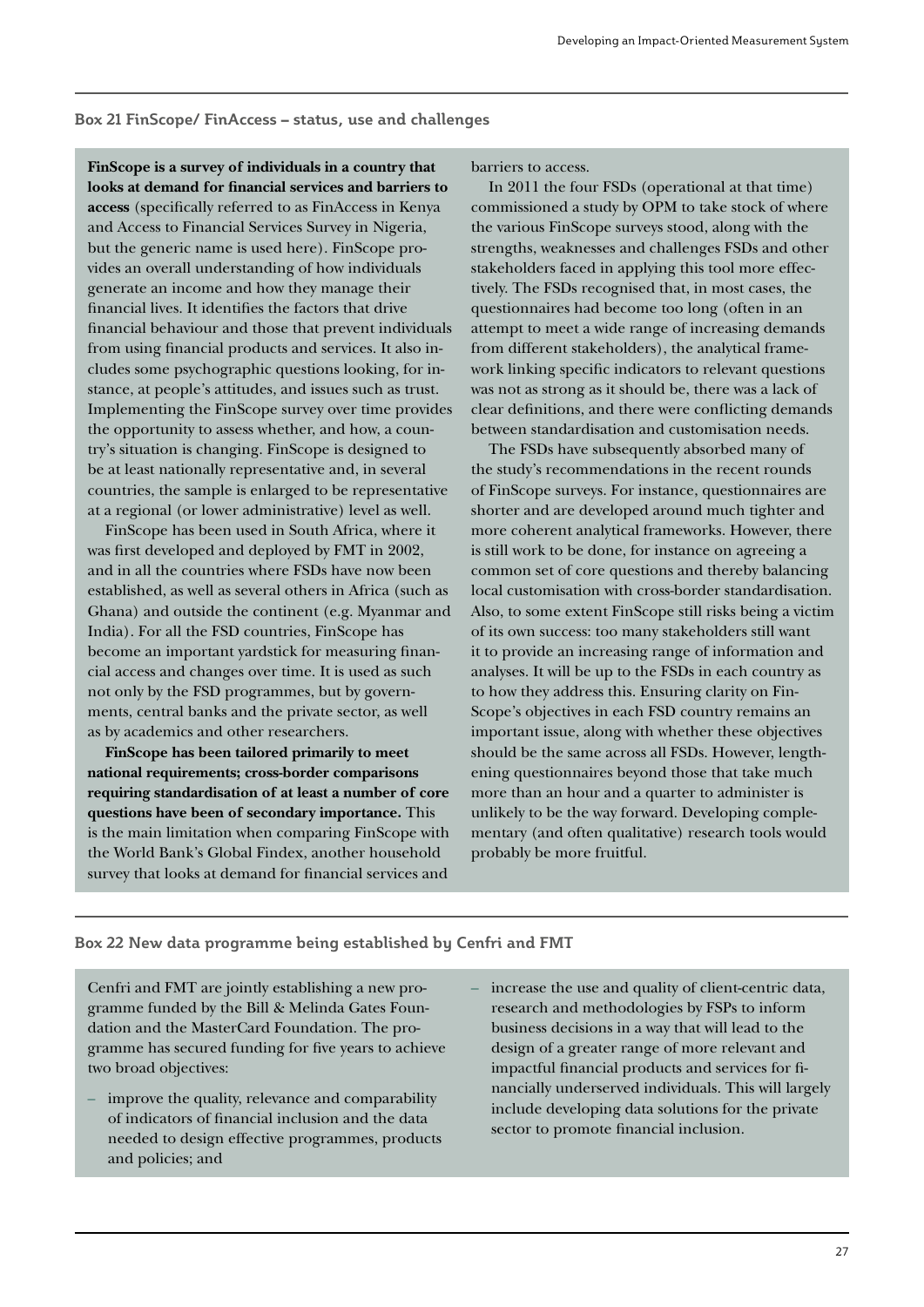#### 5.2.3.3 Beyond indicator sources/methods

Some of the narrative descriptions of change discussed in Step 3 are challenging to track and there is no single method that is applicable to all cases. At one end of the spectrum FSD staff can provide a narrative, from quarter to quarter, about what changes they are seeing in different characteristics of the system; for example, has a new player moved into the market, or has the governor of the central bank focused more on financial inclusion than previously? **This tacit and explicit knowledge that FSD programme staff gain from their day to day work, which goes beyond their immediate projects, is important and needs to be captured.** This places a greater emphasis on participatory data collection methods in an attempt to observe (from as many perspectives as realistically possible) the types of changes in the behaviours of policy-makers, market actors and customers that are likely to shape future outcomes. It will also require FSD staff and their partners to pro-actively look for, or have antennae to capture, interesting changes in the market, as well as to look out for changes that may be traced to the intervention (see Annex F for an example template that could be of help in this regard).

At the other end of the spectrum specific monitoring methods can be used to assess if items of interest have changed. For example:

- surveys of perceptions of the regulatory environment (e.g. using SurveyMonkey);
- FGDs with important policy-makers;
- network analysis of core actors; and
- announcements in the press and other media tracked by FSD programmes.

A separate paper on research methods provides further guidance in this area.

### 5.2.4 Data issues for FSDs

The types of indicators and sources that are analysed above give rise to some implications for FSDs' measurement plans, including:

– **Measuring sustainability:** it is necessary to be able to rely on a few data sources for a longer time-frame, rather than on many data sources over a short period. This can mean that there is a need to build into FSDs' partnership agreements conditions that there should be progress reporting to the FSD during, and even after, the end of the direct engagement (in cases where a partner might suspend reporting on progress, it may be possible to build in audit requirements, as well as including sanctions, such as shutting off funding or refusing any future funding).

- **Discussions with market actors:** Some actors, particularly private sector players, are less interested in results such as replication and demonstration, so FSDs will need to look for other data to report these.
- **Leveraging tacit/ informal knowledge:** FSD staff and their relationships are an important data source; they should be considered as core data sources.
- **Using existing supply-side data:** Some data, particularly regarding sector trends, can be leveraged from existing sources. There have been some discussions as to whether FSDA should facilitate/ host a financial sector dashboard for FSD countries.
- **Using a market development approach to develop data sources:** where gaps exist FSDs can help market actors to provide data on a sustainable basis (Box 23).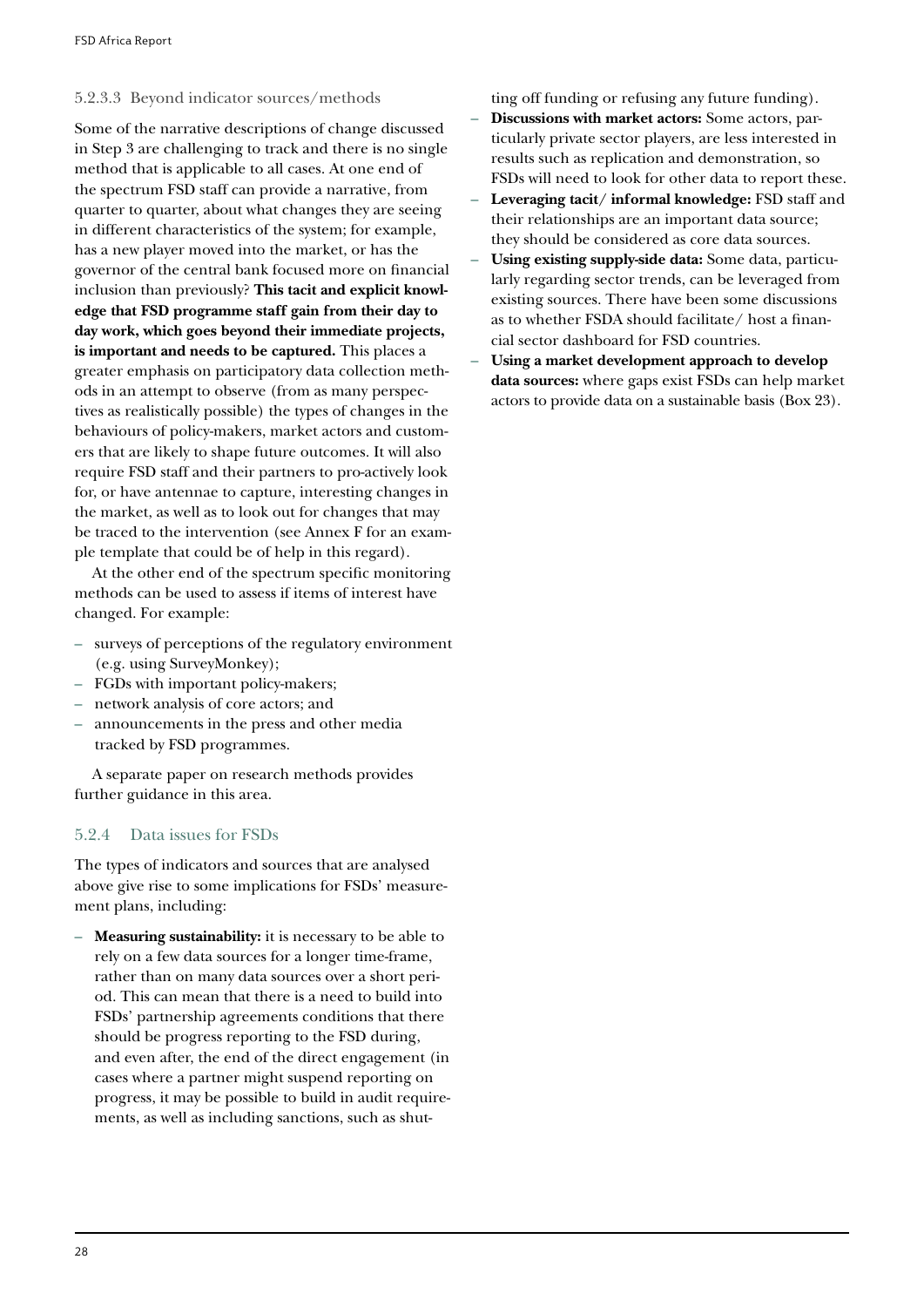**Box 23 The role of FSDs as data advocates and supporting data initiatives**

**The combination of good data and the right champions can move markets, and FSDs as market facilitators can play a crucial role in bringing about this combination.** Even though the primary driver for this need not be impact-oriented monitoring for FSDs, overlapping interests with other stakeholders can be easily identified. FSDs can encourage, say, a central bank or credit bureau to provide quality data to industry providers if/when there is sound analysis that such data can help inform and/or provide incentives to financial providers through, for example, healthy competition. The starting point for this is to identify which stakeholders will be interested in which data and how it will be useful for them. Once the potential demand and sources of data are identified, challenges around skills, costs, aggregation, confidentiality, prioritisation and dissemination need to be addressed.

FSDs can also provide funding or direct technical support to, for instance, banks and/or industry associations in relation to collecting, analysing and disseminating market data. **Direct funding by FSDs of new data sources should be carefully assessed in terms of sustainability (who pays and for how long) and incentives (why?).** FSDs should carefully assess the purpose of the information dissemination: e.g. does it provide one-off data to kick-start a dialogue and collaboration, does it drive strategic clarity, or are long-term data deemed necessary for market actors and policy-makers? Similarly, there may be a lot of data that are already in the public domain, are not easily usable (e.g. the prices charged may be available for each financial institution) but need further work (e.g. cost for a typical bundle of services or a pricing index) before they can provide useful insights for consumers and other potential users. For example, in South Africa an inflation-adjusted index of the cost-to-user of banking services for low-income users, averaged over the cheapest offerings, declined from 100 in 2010 to 80.6 in 2012. See http://www.afi-global.org/library/ publications/use-financial-inclusion-data-country-. case-study-south-africa.

#### 5.2.5 Data quality

**It is important to be aware of the strengths and limitations of each of the demand- and supply-side data sources,** depending respectively on the evaluation questions and indicators. Demand-side data (data that originates from the users of financial services – individuals, households and enterprises) vary in their indicators, the frequency of data collection, the sampling approach and the extent to which data are representative at the national or sub-national level. Supply-side data (data that originates from FSPs) similarly can vary in their frequency of collection and sub-national representation.72

Data quality issues can be mitigated by following the recommended tips in Table 25. However, given the resources and availability of data, FSDs may simply have to find ways to work around these issues. Regarding issues of accuracy/validity, reliability, integrity and completeness – we cannot always be sure that we can trust what the data tell us. It is important that when interpreting the data these limitations are taken into account. It is also critical that when reporting their findings, the FSD acknowledges the possible limitations of the data and the findings and, if possible, the implications. For example, surveys can be too long and this may risk compromising the validity of answers in later questions (both respondents and questioners may become bored), or sampling may go wrong. With regard to issues of precision and timeliness, we have to work around insufficient data, unavailability of some desired data points or data not being available at the time it is needed. These issues are usually mitigated by proper planning and, to the extent possible, by diversifying data sources.

72. Note that the demand-side and supply-side data definition depends upon the specific context, e.g. for credit bureau, usage of credit bureau services by financial institutions is demand-side data whereas financial institution records

of the number of loans given is supply-side data as regards an expansion of credit programme.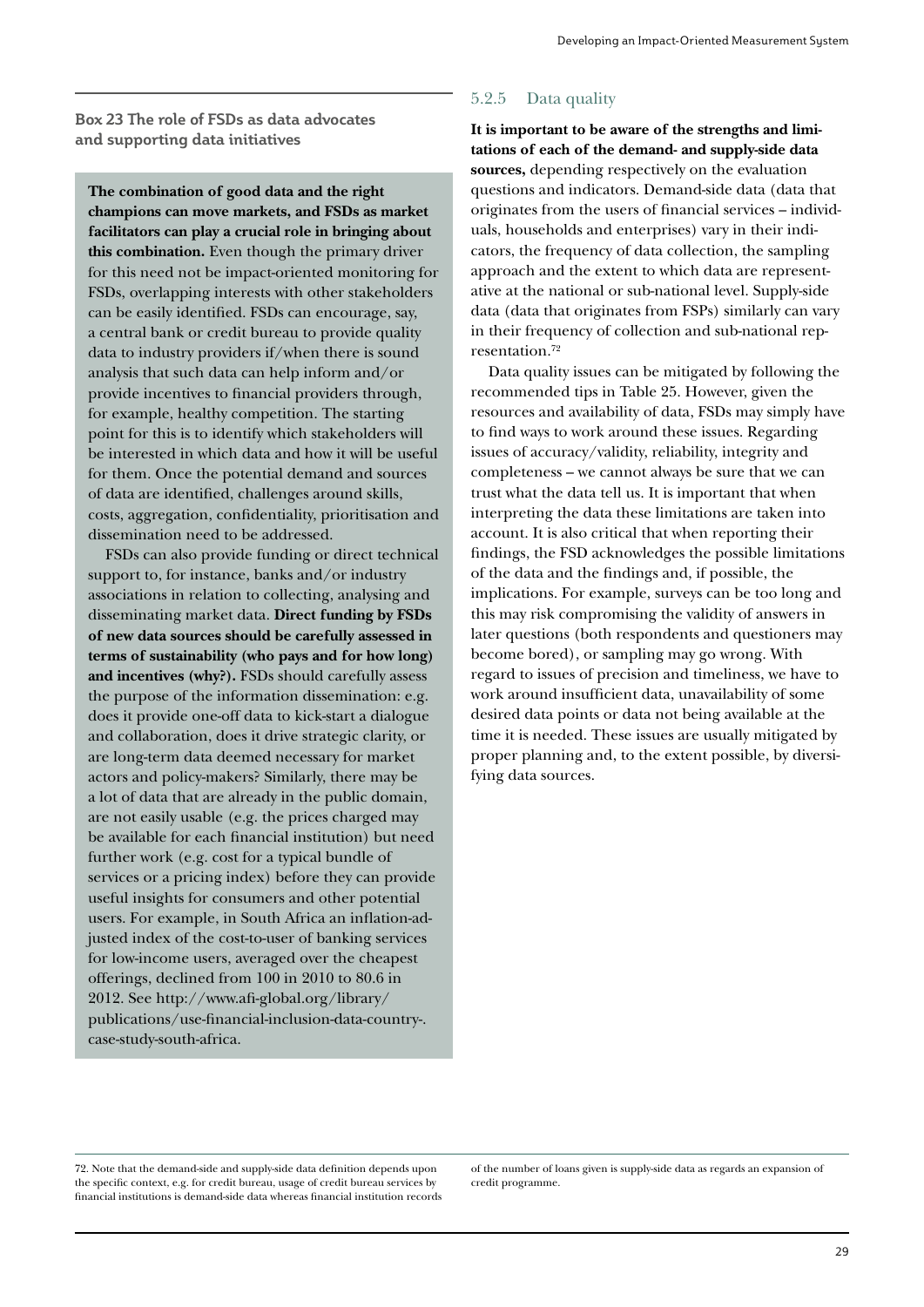| Dimension             | Table 25 Dimensions of data quality<br>Definition                                                                                                 |                                                                                                                                                                                                                                              |
|-----------------------|---------------------------------------------------------------------------------------------------------------------------------------------------|----------------------------------------------------------------------------------------------------------------------------------------------------------------------------------------------------------------------------------------------|
|                       |                                                                                                                                                   | <b>Tips</b>                                                                                                                                                                                                                                  |
| Good planning         | Analytical plans are the starting point for all<br>research                                                                                       | - Develop an analytical plan to show how data will be<br>analysed, used and reported (responding to research<br>questions) before designing data collection tools to ensure<br>that all necessary data are collected                         |
| Accuracy/<br>validity | measure what is intended to be measured                                                                                                           | Valid data are considered to be accurate. They – FSDs can support data collection by market actors to fill<br>measurement gaps (see Box 23)                                                                                                  |
|                       |                                                                                                                                                   | - Data quality checks built into data collection and analysis<br>processes                                                                                                                                                                   |
|                       |                                                                                                                                                   | - For demand-side data, sampling and survey methodolo-<br>gies follow industry standards and, typically, are based on<br>master sample frames prepared by national statistics<br>offices                                                     |
|                       |                                                                                                                                                   | - If using electronic data capture, review and test the<br>scripting thoroughly to ensure skip routines and consisten-<br>cy checks are automated correctly                                                                                  |
| Reliability           | The data are measured and collected consist-<br>ently (i.e. in the same way and using the                                                         | - Ensure adequate training for enumerators and others in<br>charge of collecting data                                                                                                                                                        |
|                       | same data collection instruments) over time                                                                                                       | - Put in place proper documentation and checks to ensure<br>that data are measured and collected in the same way,<br>regardless of who carries out the measurement and<br>collection                                                         |
| Completeness          | An information system provides the complete<br>list of data sources and organisations                                                             | - Collaborate with partner organisations that can contribute<br>to ensuring the completeness of the data                                                                                                                                     |
|                       |                                                                                                                                                   | - Review the data for completeness with key informants and<br>stakeholders                                                                                                                                                                   |
|                       |                                                                                                                                                   | - Complement quantitative surveys with qualitative re-<br>search, such as FGDs, as considered necessary                                                                                                                                      |
| Precision             | The data have sufficient detail (e.g. are<br>collected by gender, urban/rural location,<br>etc.)                                                  | - This should be an output from the planning process (see<br>'Good planning' above)                                                                                                                                                          |
| Timeliness            | Data are up to date (current) and data are<br>available on time                                                                                   | - Plan data collection based on when the data are needed.<br>Allow for adequate time for training of relevant staff, data<br>collection, data entry, data cleaning etc.                                                                      |
| Integrity             | manipulation for political or personal reasons as the FSD programme                                                                               | The data are protected from deliberate bias or hould be held to the same standards of integrity                                                                                                                                              |
|                       |                                                                                                                                                   | - Data practices should follow industry standards,<br>be documented and made transparent                                                                                                                                                     |
|                       |                                                                                                                                                   | - Oversight can be given by external experts and others. If<br>appropriate, form a politically neutral technical team to<br>oversee the data process                                                                                         |
| Confidentiality       | Clients are assured that their data will be<br>maintained according to national/interna-<br>tional standards for data gathering and<br>management | - Enumerators are trained to explain clearly to survey<br>respondents that their names and information provided<br>will be kept confidential. If necessary include in client<br>contracts provisions relating to maintaining confidentiality |
|                       |                                                                                                                                                   | – Also make data handling policy transparent, possibly also<br>including this policy in the client contract                                                                                                                                  |

## **Table 25 Dimensions of data quality**

*Source: Adapted from Duvendack (2013)*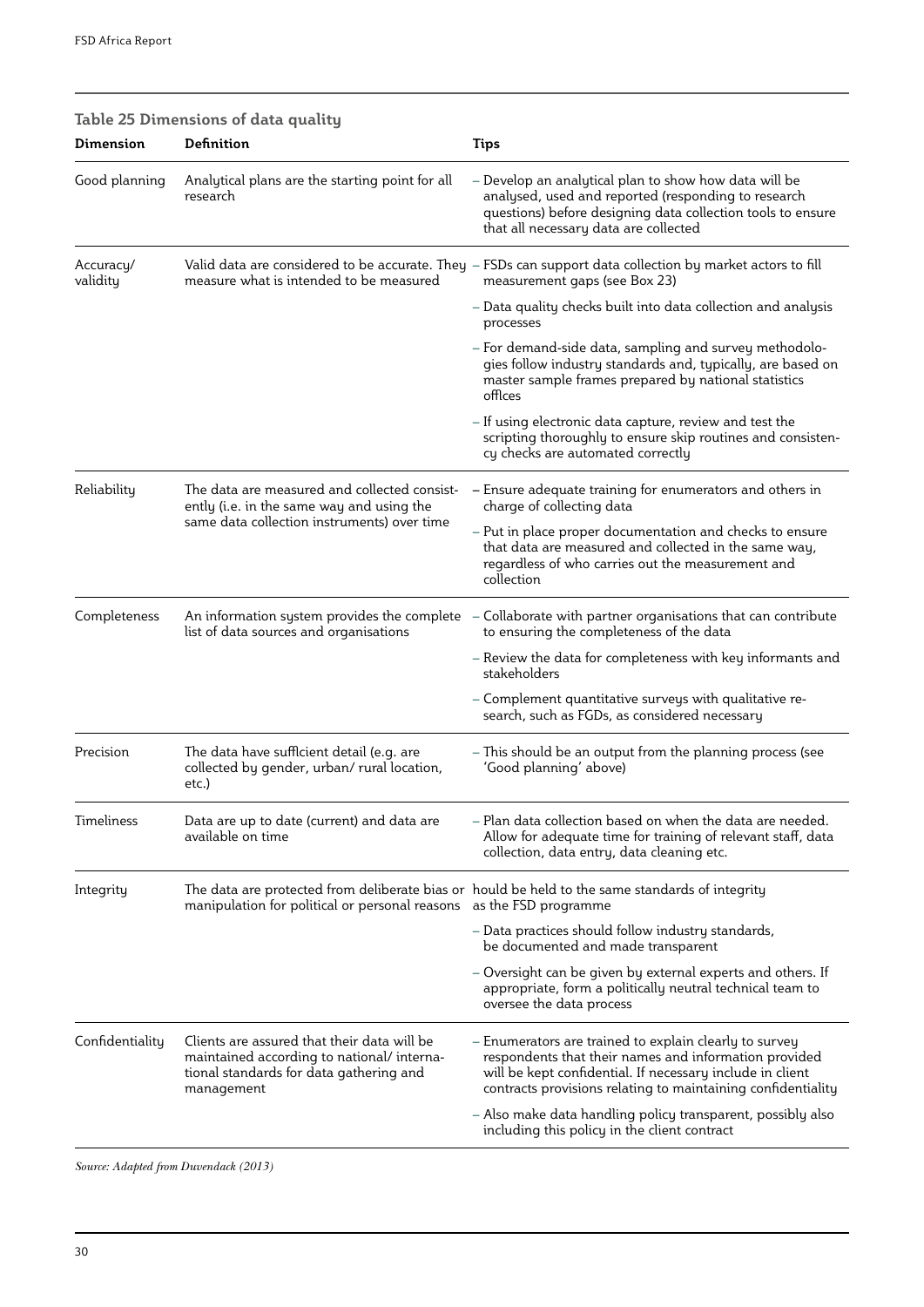#### **Box 24: Step 4 checklist**

- Are you using mixed methods to take advantage of the strengths of both quantitative and qualitative methods in answering measurement questions?
- Review all data sources listed under indicator profiles and cluster these to identify the most important data sources and data gaps
- Identify data sources for selected IOM indicators, e.g. progress indicators; market system development; top down sector tracking; and 'beyond indicators'
- Assess data quality using standard criteria; FSDs should, in particular, be aware of the known strengths and limitations of demand – and supply-side data.
- Review data sources for frequency and time lag of data availability (i.e. to assess if the data will be available in time for reporting), and whether the data are already in the public domain
- Once data gaps have been identified, consider what additional data collection methods and analyses will be needed for indicator tracking
- Periodically review and refresh selected indicators and data sources
- Be data advocates provide support to other organisations in relation to collecting, analysing and disseminating data, and in relation to doing so more effectively. Consider what is the rationale for the FSD directly collecting these data, as opposed to supporting a national stakeholder to do so?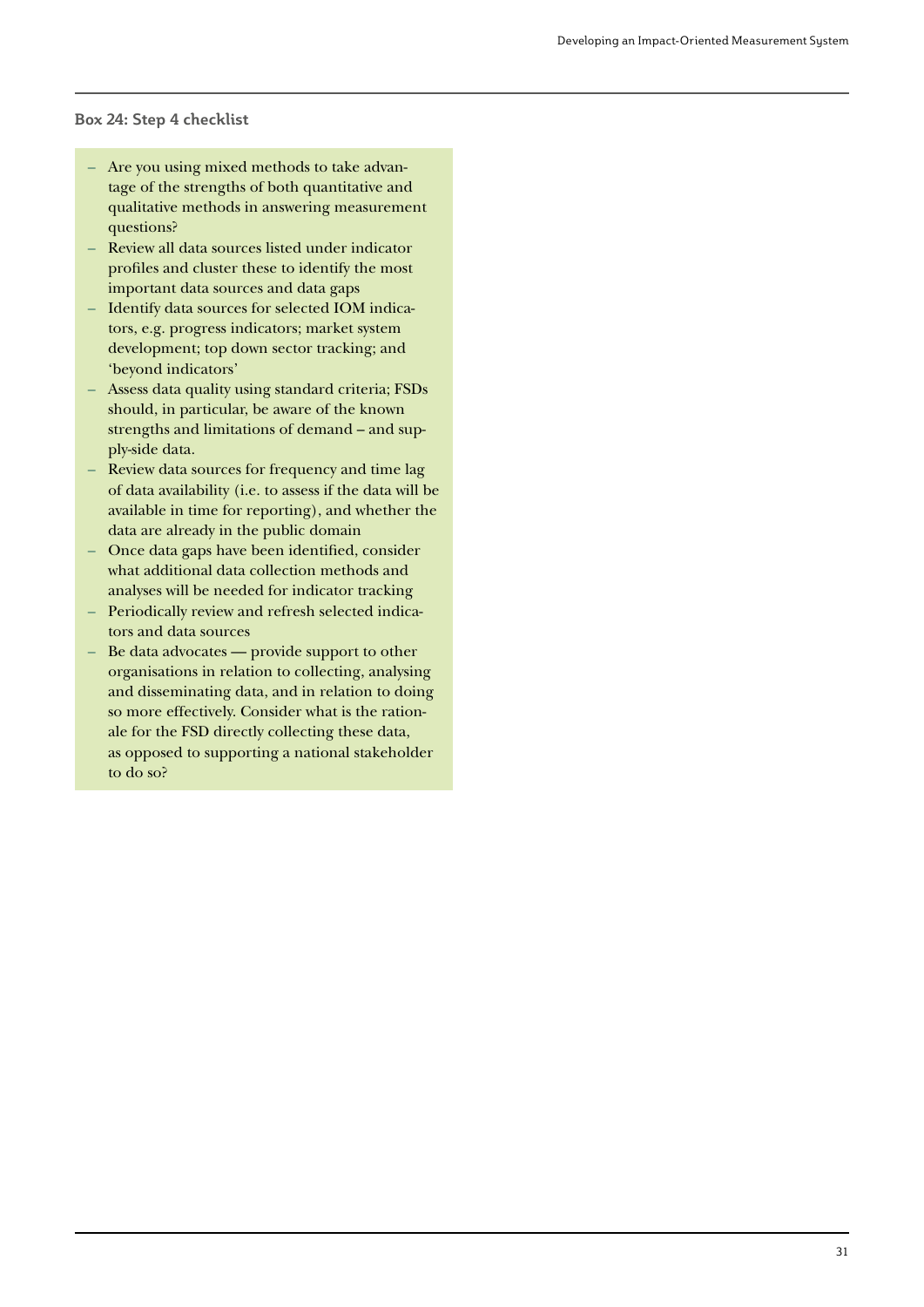## **Annex C FSD indicators**

The eight FSDs in Africa have similar ToCs, with most seeking market change, leading to financial inclusion and subsequent impact on poverty.95 However, despite there being a fair amount of consistency in regard to objectives at different stages (i.e. impact and outcome statements) of their results matrices (i.e. the logframe), there are considerable differences in the indicators that FSDs actually use.96

**Impact** statements mostly focus on poverty and livelihoods, with a fair degree of commonality. In terms of impact indicators four FSDs<sup>97</sup> focus on national poverty levels – although there are doubts over how relevant an indicator this is for FSDs to measure, given that the difficulty in attribution jumps considerably from financial inclusion to country-level poverty reduction. There are also some significant differences in indicators used. For example, EFInA focuses on financial access at impact level (not poverty reduction), FSDZ measures the numbers of poor people experiencing an expansion in income opportunities or a reduction in *vulnerability* (i.e. not focusing on a change in poverty or income per se),98 and FSDMoç includes an indicator for jobs created in the country. AFR includes an indicator for percentage savings to GDP, principally as a proxy for reduced vulnerability.99

Even at the **outcome** level, there are considerable differences. Four out of the eight FSDs use similar (albeit not directly comparable) indicators in terms of focusing on financial access. These include:

- the proportion of total adult population using services in formal (regulated) financial institutions (FSDK);
- the percentage of adult population using formal financial services (FMT and FSDT); and
- the number of poor people and microenterprises accessing a new financial service (FSDZ).

Three more FSDs have similar indicators but focus on direct FSD interventions, rather than country-level trends:

- the number of people in Rwanda using financial services as a result of AFR's interventions; and
- the number of adult individuals accessing financial services as a result of FSDU's interventions (disaggregated by type of product/service, gender and other categories).
- increased financial inclusion for poor Mozambicans and small businesses as a result of FSDMoç interventions (defined by first time usage of or using new financial products, disaggregated by type of product/ service, gender, urban/rural and other categories as required).

99. Although the attribution to the FSD programme is a challenge.

<sup>95.</sup> FSDA has been excluded from this analysis.

<sup>96.</sup> A full list of FSD indicators is provided at www.fsdafrica.org/knowledge-hub

<sup>97.</sup> FSDT had yet to define its impact indicators at the time of writing.

<sup>98.</sup> Although a reduction in vulnerability is a measure of reduced risk of entering into or increasing poverty.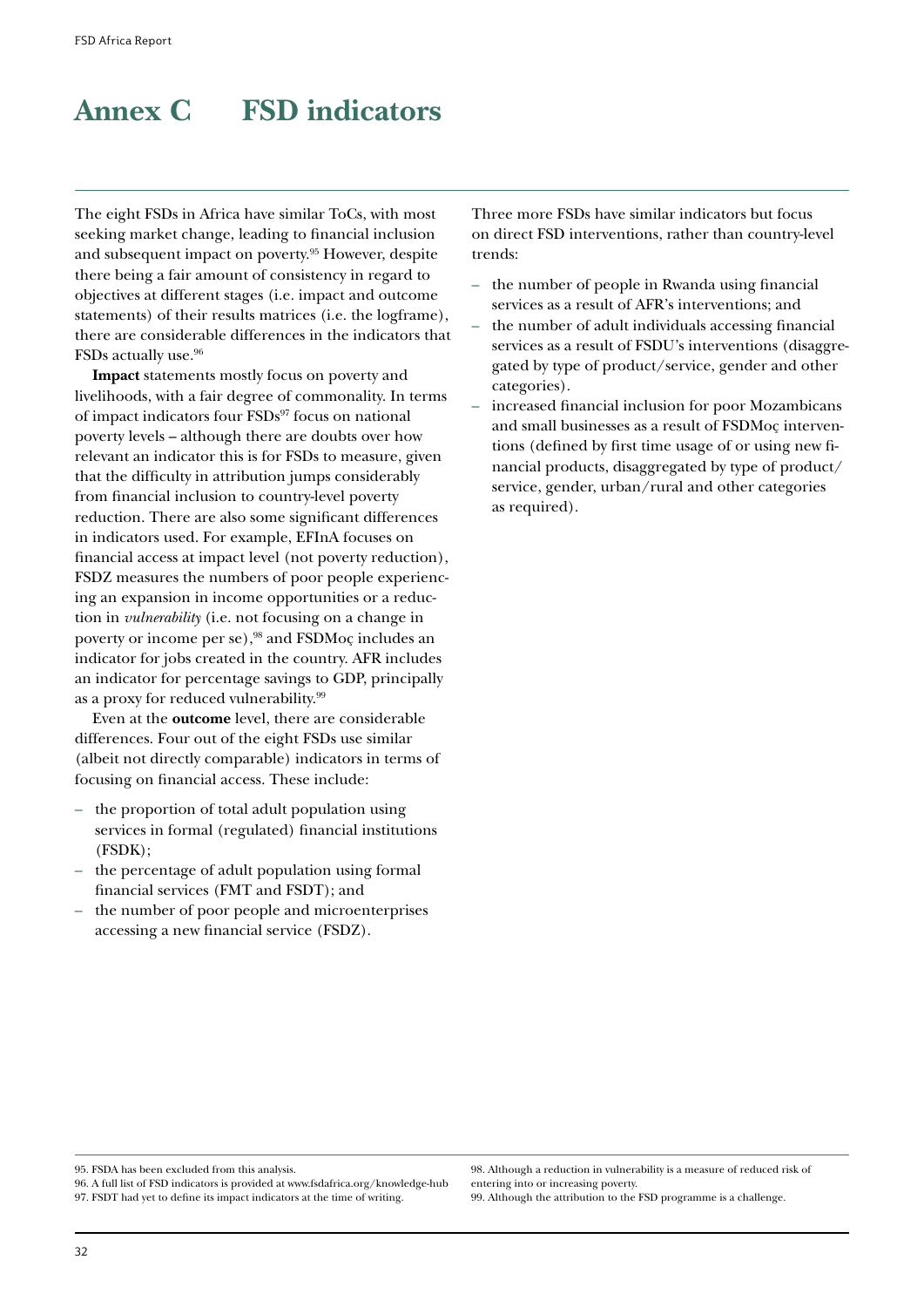## **Table 36 Indicators for individuals/ households and MSMEs100** *The figures in brackets show the number of FSDs using this or a similar measure.*

#### **Individuals and households<sup>101</sup>**

| Access (8)                                                                                        | Vulnerability                                                                              | Cost of access                                                          |
|---------------------------------------------------------------------------------------------------|--------------------------------------------------------------------------------------------|-------------------------------------------------------------------------|
| % of adults using formal financial<br>services <sup>102</sup>                                     | % adults with reliable access to lump<br>sum equivalent to one month's expenses<br>(1)     | Total average annual cost of running an<br>account as % GDP/ capita (1) |
| % adults using informal financial<br>services (only)                                              | Increased volume of deposits mobilised<br>from poor people by (supported)<br>providers (1) |                                                                         |
| % adults excluded                                                                                 |                                                                                            | Volume of credit                                                        |
|                                                                                                   |                                                                                            | Increased volume of credit to poor<br>people (1)                        |
| <b>Enterprises</b>                                                                                |                                                                                            |                                                                         |
| Access                                                                                            | Vulnerability                                                                              | Volume of credit                                                        |
| Increased no. (M)SMEs accessing<br>financial services (formal only or<br>formal $+$ informal) (2) | Increased volume of deposits mobilised<br>from (M)SMEs by (supported) providers<br>(1)     | Increased volume of credit to (M)SMEs<br>(1)                            |
| Increased no. (M)SMEs <sup>103</sup> accessing<br>new financial services (1)                      |                                                                                            | Increased aggregate (M)SME loan<br>portfolios of formal providers (1)   |

The table illustrates the extent to which FSDs have, in practice, developed common outcome indicators for financial access of individuals/ households, even though there are variances in the actual measures used. FinScope-type surveys typically provide these measures. These indicators raise several questions and issues (see Table 37). The table also shows less common ground when it comes to access for enterprises.

100. NB: this does not include the second outcome indicator for FMT, i.e. number of legal, policy or de facto barriers to cross-border capital flows removed.

101. Some FSDs refer to households in some of their access indicators.

102. Access figures are usually disaggregated by gender; they may also be disaggregated by wealth/ poverty levels, e.g. quartiles or quintiles. 103. FSDZ disaggregates this figure to show increased number of smallholders using a new agricultural financial service.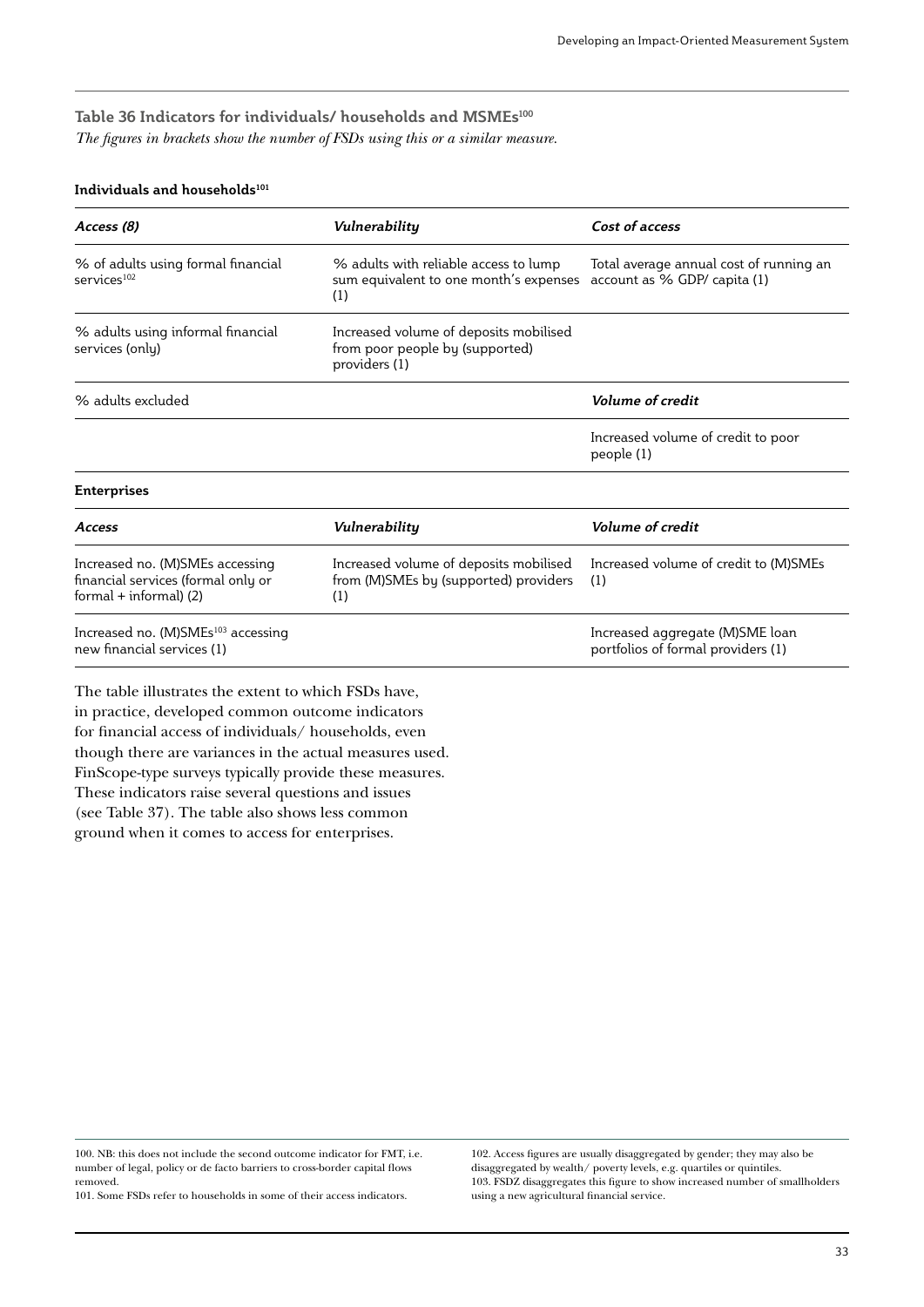#### **Table 37 Review of FSD indicators**

| Question/Issue                                                                                                                                             | Answer/Recommendation                                                                                                                                                                                                                                                                                                                                                                                                                                                                                                                                                                                                                                                                                                                                                                                |  |
|------------------------------------------------------------------------------------------------------------------------------------------------------------|------------------------------------------------------------------------------------------------------------------------------------------------------------------------------------------------------------------------------------------------------------------------------------------------------------------------------------------------------------------------------------------------------------------------------------------------------------------------------------------------------------------------------------------------------------------------------------------------------------------------------------------------------------------------------------------------------------------------------------------------------------------------------------------------------|--|
| If financial access in some form is the only<br>truly common outcome indicator across<br>FSDs, is it sensible and feasible to seek<br>others?              | In its business cases for FSDs, DFID regards financial access as a common<br>binding constraint on financial sector development and on economic growth.<br>Common financial access indicators for MSMEs (subject to agreeing a<br>common definition) as well as individuals does make sense and should be<br>feasible, especially in the light of DFID's increased focus on its growth<br>agenda.                                                                                                                                                                                                                                                                                                                                                                                                    |  |
| Should vulnerability indicators be used at<br>the impact or outcome levels, or are both<br>acceptable?                                                     | Vulnerability is an indicator of the risk of poverty increasing (or decreasing).<br>As such it seems to be sensible to include such measures at the impact level,<br>and to ensure that all FSDs adopt vulnerability measures in line with their<br>impact statements (i.e. they should not make a statement that refers to<br>reduced vulnerability and then fail to include an indicator for this).                                                                                                                                                                                                                                                                                                                                                                                                |  |
| <b>Volume of credit</b>                                                                                                                                    | This falls into two categories:                                                                                                                                                                                                                                                                                                                                                                                                                                                                                                                                                                                                                                                                                                                                                                      |  |
|                                                                                                                                                            | (i) Credit to MSMEs (from FSD-supported partners) – given the increased<br>focus on growth, it seems sensible to measure this explicitly and include it<br>as an output indicator. Two FSDs do this in one form or another.                                                                                                                                                                                                                                                                                                                                                                                                                                                                                                                                                                          |  |
|                                                                                                                                                            | (ii) Credit to individuals - this may be important as an indicator, particularly<br>in terms of poor people's ability to secure credit for income smoothing<br>and to reduce vulnerability to economic shocks. It is therefore recom-<br>mended to measure this at the outcome level. One FSD does this at<br>present, but it should not pose much of a problem for others.                                                                                                                                                                                                                                                                                                                                                                                                                          |  |
| Cost of access                                                                                                                                             | This reflects both the affordability of financial services and, albeit indirectly,<br>market efflciency. It is thus a useful measure that can also reflect systemic<br>change. However, the sources of this indicator are pricing surveys, central<br>bank data or proxy indicators, such as FSP overheads. These might not<br>always be available to, or available at an acceptable cost to, all FSDs. It is<br>therefore not recommended that this be a common indicator for all FSDs.<br>However, those that wish to and can feasibly adopt it should do so. <sup>104</sup> FSDK<br>has recently changed this indicator to 'Cost of a KSh 500 electronic transfer<br>across most widely used retail payment platform' and will be able to confirm<br>in a few months whether this indictor works. |  |
| Should indicators be linked specifically<br>to FSD interventions or measure overall<br>changes, only some of which may be<br>related to FSD interventions? | – At the outcome level, Mozambique, Rwanda, Tanzania and Uganda<br>indicators specify links with the respective FSD interventions, whereas<br>Kenya, South Africa and Zambia do not. <sup>105</sup><br>- The advantage of defining indicators with specific links is that this strength-<br>ens the case for the contribution that FSDs make. The disadvantage is that<br>it may miss other factors that influence outcomes, but still relate to those<br>cases where FSDs have intervened, especially where there are unintended<br>outcomes that might be more clearly seen over a wider sample than just<br>FSD interventions.                                                                                                                                                                    |  |
|                                                                                                                                                            | - It is up to each FSD to work with their funders to decide whether the<br>indicators should be limited to FSD intervention. However, we would<br>recommend (either captured as part of the logframe or separately) that<br>FSDs use indicators that are not limited to FSD interventions. However, in<br>drawing up samples for measurement, FSDs include some cases where they<br>have intervened, as well as ones where they have not.                                                                                                                                                                                                                                                                                                                                                            |  |

104. At the overall sector level the 'tracking financial sector development' paper provides indicators of efficiency which may provide some indications of cost of access. See, www.fsdafrica.org/knowledge-hub

105. An update of Nigeria's outcome indicators had not been provided at the time of writing.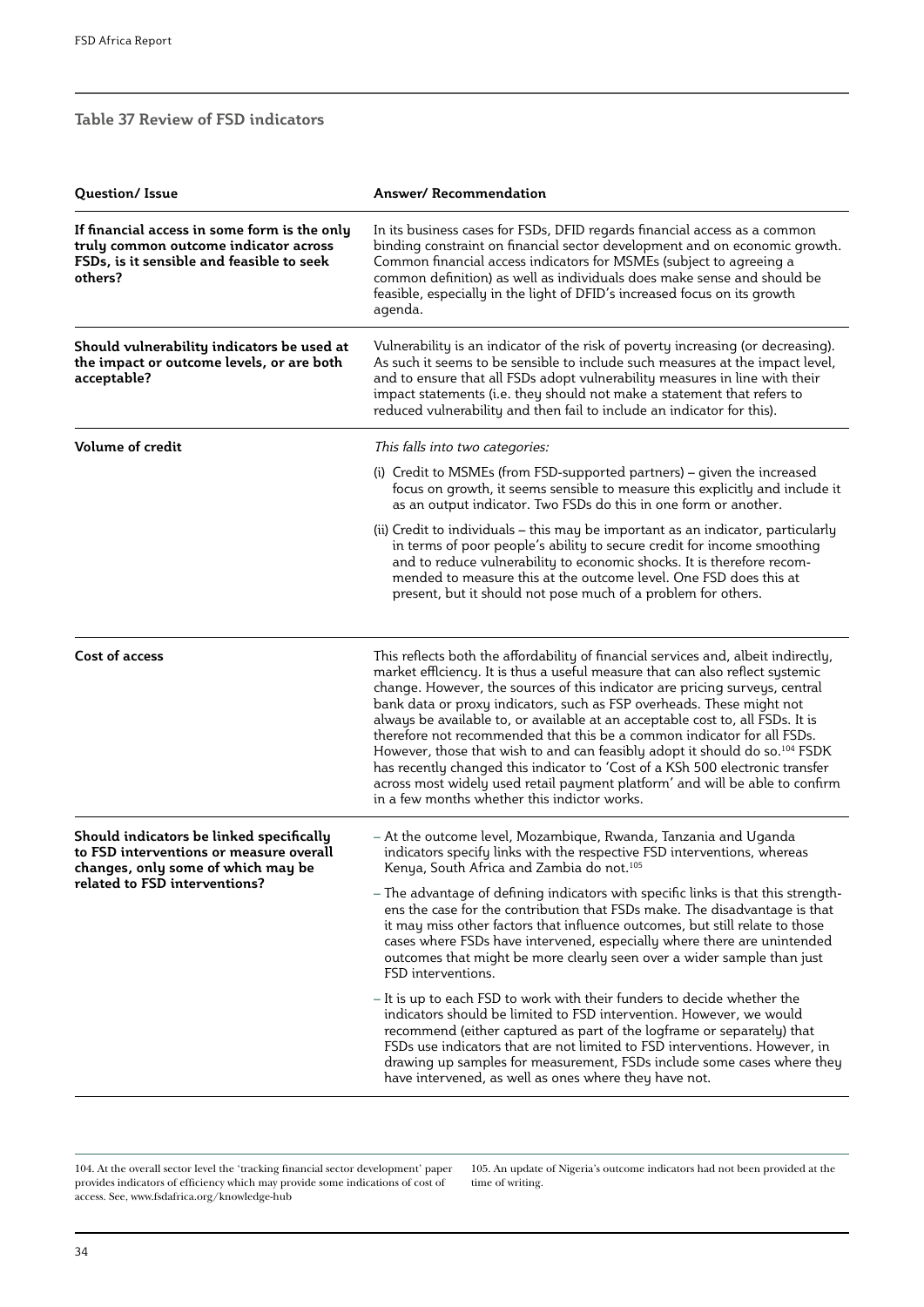The final point to make here is that indicators should always be defined so that FSDs can measure change. Simply stating numbers at any point in time may fall short in this respect. At the outcome level in particular, it is also important to measure the effect of that change. Thus, an indicator that measures a given number of individuals or enterprises that have received support from an FSD does not capture the effect that support may have had (intended or unintended) on those individuals or enterprises.

## **Output indicators**

Consistent with the common analytical framework that all the FSDs use in approaching market failures in the financial system, the broad themes of the outputs across the countries relate to:

*Macro* – Improvements in policies and strategies, along with legal and regulatory frameworks relating to the financial sector

There are three main types of interventions on which FSDs focus at the macro level, with corresponding programme indicators:106

#### **1.** Focus on changes in rules:

- change in number of financial sector policies, strategies and activities that are aligned with appropriate international codes or standards;
- FSPs, surveys or FSAP report improvements in regards to identified constraints in enabling environment (e.g. access to credit indicators/ microfinance business environment); and
- number of policies/ regulations/ administrative procedures improved (supported by an FSD).
- **2.** Focus on regulator/policy-makers:
	- change in and number of research products being used by policy-makers; and
	- improved capacity of policy-making bodies to formulate and implement effective financial sector policies and regulations.
- **3.** Focus on groups interacting with regulators/ policy-makers:
	- working/ advocacy groups strengthened (as reported by both groups and central banks/ policy-makers); and
	- number of organisations demonstrating improved effectiveness in advocacy.

*Meso* – This can be divided into three main components:

- **1.** improved capacity of financial institutions, including trade associations, platforms, and policy-makers to deliver appropriate products and services (e.g. EFInA and FSDU);
- **2.** enhanced knowledge and information as a public good, e.g. FinScope and similar surveys of both individuals and small businesses; and
- **3.** improved financial capability delivered through financial education (e.g. EFInA, and FSDMoç).

*Micro* – Greater financial access provided to poorer individuals and small enterprises. In several cases these two segments are treated as separate groups.

As expected at the output level, most indicators focus on 'how many' of a particular thing were achieved; for instance, number of people reached, or number of knowledge products disseminated. Given that most of these indicators are based on programme-level interventions, the source for the information is largely based on M&E system aggregation.

One key point is the link between outputs and outcomes, which is also discussed in the section on ToCs. While outputs like the number of workshops held or the number of times FinScope and similar surveys and databases are accessed and reportedly used are useful, they do not take the essential next step of assessing how FSPs and policy-makers use the information to make better decisions. While this is perhaps more of an outcome level measure, it is critical to assess what impact(s) such additional knowledge actually has in practice. A similar point could be made about the provision of financial education.

<sup>106.</sup> As adapted from FSD logframes.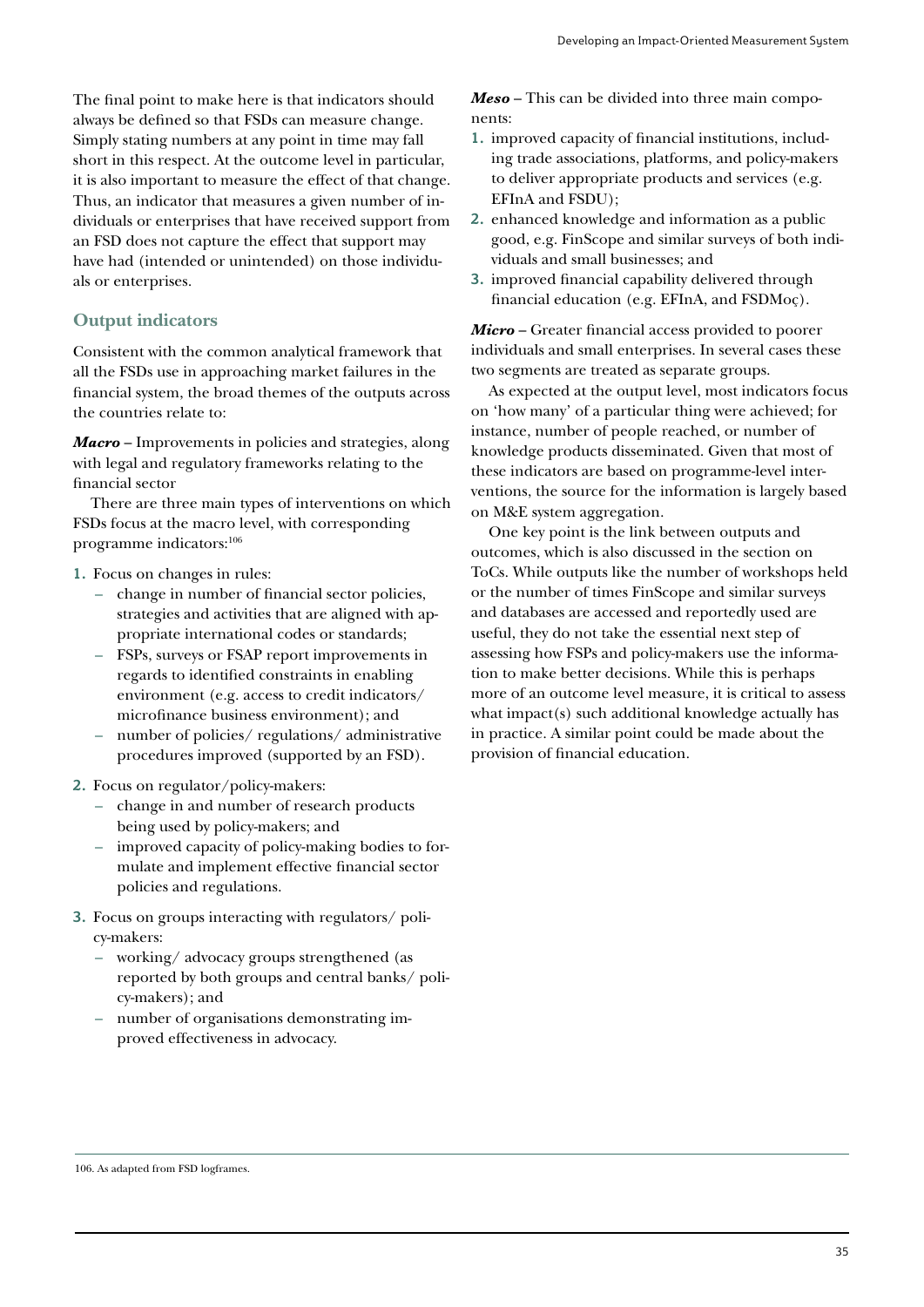# **Annex D Indicator sheets – systemic change**

The tables in this annex show types of changes and related indicators that are general and not specific to a country context. They have not been presented as 'SMART' (specific, measurable, achievable, relevant and time-bound) indicators but are provided here for illustrative purposes to summarise a number of group sessions during the workshop. They are also not provided as a template that can be slavishly followed. Which type of indicator should be used, and in which column,

is more of an art (i.e. requires the exercise of judgement) than a science.

Before finalising indicators, FSD teams may consider how these can be made SMART. As summarised below, each letter refers to a different criterion for judging objectives. Different sources use the letters to refer to different things. Typically accepted interpretations for SMART indicators are as follows:

#### **Table 38 Developing SMART indicators**

| Letter | Common interpretation | Alternative interpretation                                                                                                        |  |
|--------|-----------------------|-----------------------------------------------------------------------------------------------------------------------------------|--|
| S      | Specific              | Significant, stretching, simple, sustainable                                                                                      |  |
| M      | Measurable            | Motivational, manageable, meaningful                                                                                              |  |
| A      | Achievable            | Agreed, assignable, attainable, actionable, action-oriented, adjustable,<br>ambitious, aligned with corporate goals, aspirational |  |
| R      | Relevant              | Realistic, results-oriented, resourced, reasonable                                                                                |  |
|        | Time-bound            | Time-oriented, time-based, time-specific, time-sensitive, time-frame,<br>testable                                                 |  |

*Source: Adapted from https://en.wikipedia.org/wiki/SMART\_criteria*

As noted in section 5.1.3, the IOM will need to track three types of changes: i) partner changes supported by an initial project; ii) partner changes beyond an initial project; and iii) broader market changes, i.e. signs that the broader sector is adapting and changing with emerging evidence of scale and breadth of change. This is where what has been a fairly FSD-centric monitoring perspective (bottom-up) connects with a broader sector tracking perspective. Evidence around these last two areas (e.g. partners' adopting, adapting, scaling up, replication, demonstration, crowding in effects, changing incentives of market actors resulting from structural change and changing resilience and responsiveness) can help articulate the narrative around systemic change.

For micro interventions see Table 22 in Section 5.2.3. The tables 39 to 41 below give examples of meso and macro level changes. Changes on the part of the partner as well as the wider market have been broken into during and after FSD support. However, the systemic change indicators cannot be seen as a linear

progression and will be influenced by factors such as country context, diversity of projects, feedback loops across projects and dependence on many actors for timing and pace of change.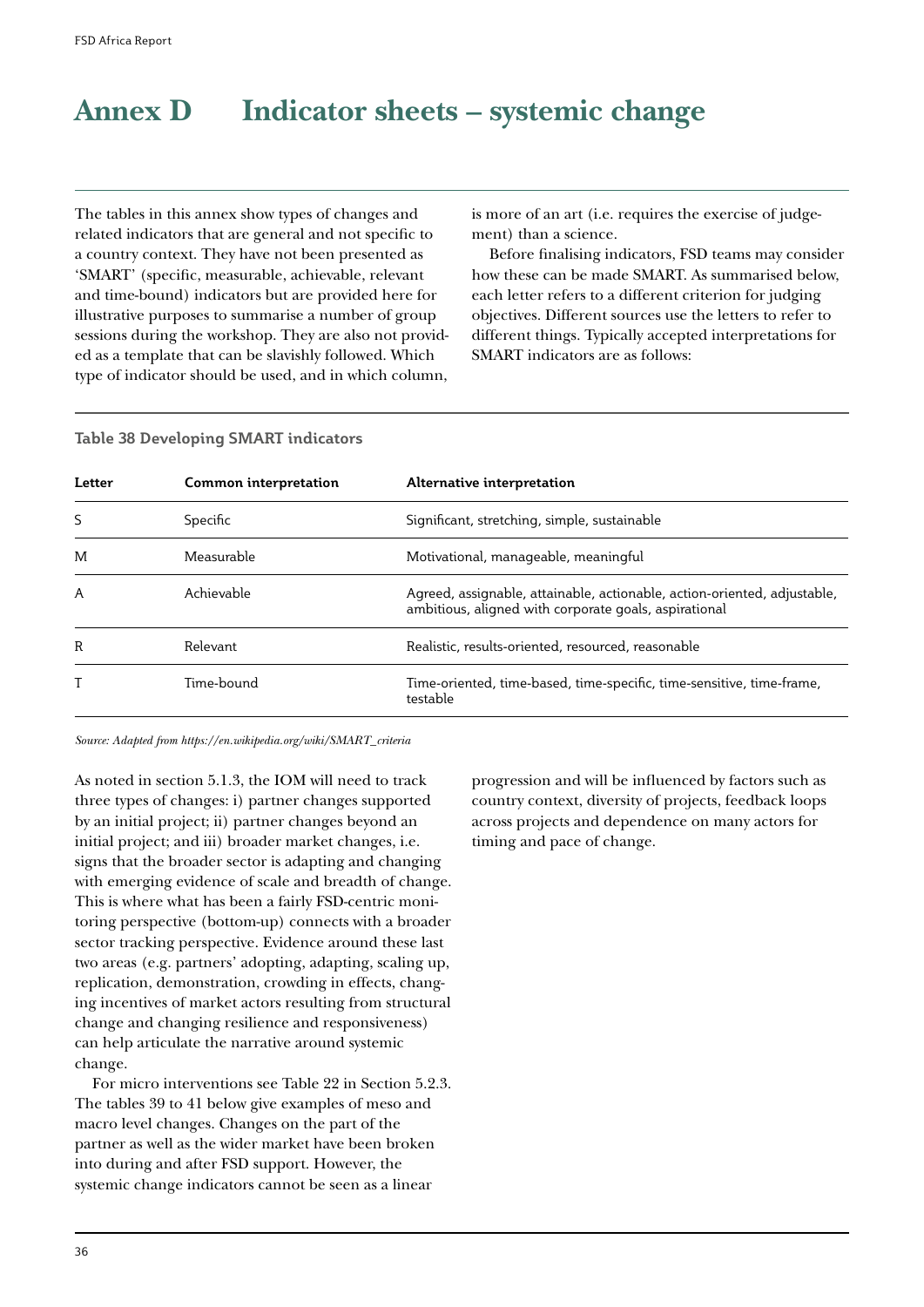## **D.1 Supporting function/ meso: services**

**Table 39 Scenario: your FSD is supporting one product design service partner that aims to develop products appropriate for low-income consumers**

| Categories<br>of change                                | Change in attitude, skills,<br>knowledge and behaviour of<br>partner                                                                                                                                          | Market change<br>occurred (often<br>presented as an<br>output in a FSD<br>logframe)                        | Changes on the part<br>of the partner beyond<br>the initial project                                                                                                                                              | Broader market changes                                                                                                                                                                                                                                                                                                       |
|--------------------------------------------------------|---------------------------------------------------------------------------------------------------------------------------------------------------------------------------------------------------------------|------------------------------------------------------------------------------------------------------------|------------------------------------------------------------------------------------------------------------------------------------------------------------------------------------------------------------------|------------------------------------------------------------------------------------------------------------------------------------------------------------------------------------------------------------------------------------------------------------------------------------------------------------------------------|
| <b>Detailed</b><br>measure-<br>ment ques-<br>tion      | How has the product design<br>service (partner) demonstrated<br>skills to meet the needs of<br>low-income consumers?                                                                                          | Is a new support<br>service established in<br>the market for<br>low-income<br>consumers?                   | Will the product design<br>service (partner)<br>continue to provide<br>design services to target<br>low-income consumers<br>after FSD support ends?                                                              | How many new product<br>design services companies<br>have incorporated design<br>services for low-income<br>customers in their long-term<br>business plans? How has the<br>FSD partner and those<br>influenced by the partner<br>contributed to this change?                                                                 |
| <b>Progress</b><br>indicator/<br>change of<br>interest | - FSD partner hires staff with<br>skills in low-income market<br>- Partner invests in training of<br>staff and associate consultants product design<br>- Partner carries out research<br>on low-income market | Partner contracts<br>with one or more<br>FSPs to provide<br>services focused on<br>low-income<br>consumers | - Partner develops good<br>working relationships<br>with FSPs (scale)<br>- Credibility of product<br>design partner in the<br>market (adopt/scale)<br>- Product design<br>partner being hired by<br>FSPs (scale) | Other capacity service<br>providers enter market<br>(replication)<br>Increased number of new<br>products on offer in the<br>market (scale across market)<br>Increased competition<br>among capacity service<br>providers (scale across<br>market)<br>- FSPs develop internal<br>units to deliver product<br>design (respond) |
| Data<br>sources                                        | - Market research<br>- Partner information on staff<br>and skills<br>- Periodic reports to FSD                                                                                                                | Partner contract(s)<br>interviews with FSPs<br>which contracted<br>partner                                 | - Interviews with<br>market players<br>- Contract with capacity<br>partner and FSPs                                                                                                                              | – Survey of design capacity<br>service providers and FSPs                                                                                                                                                                                                                                                                    |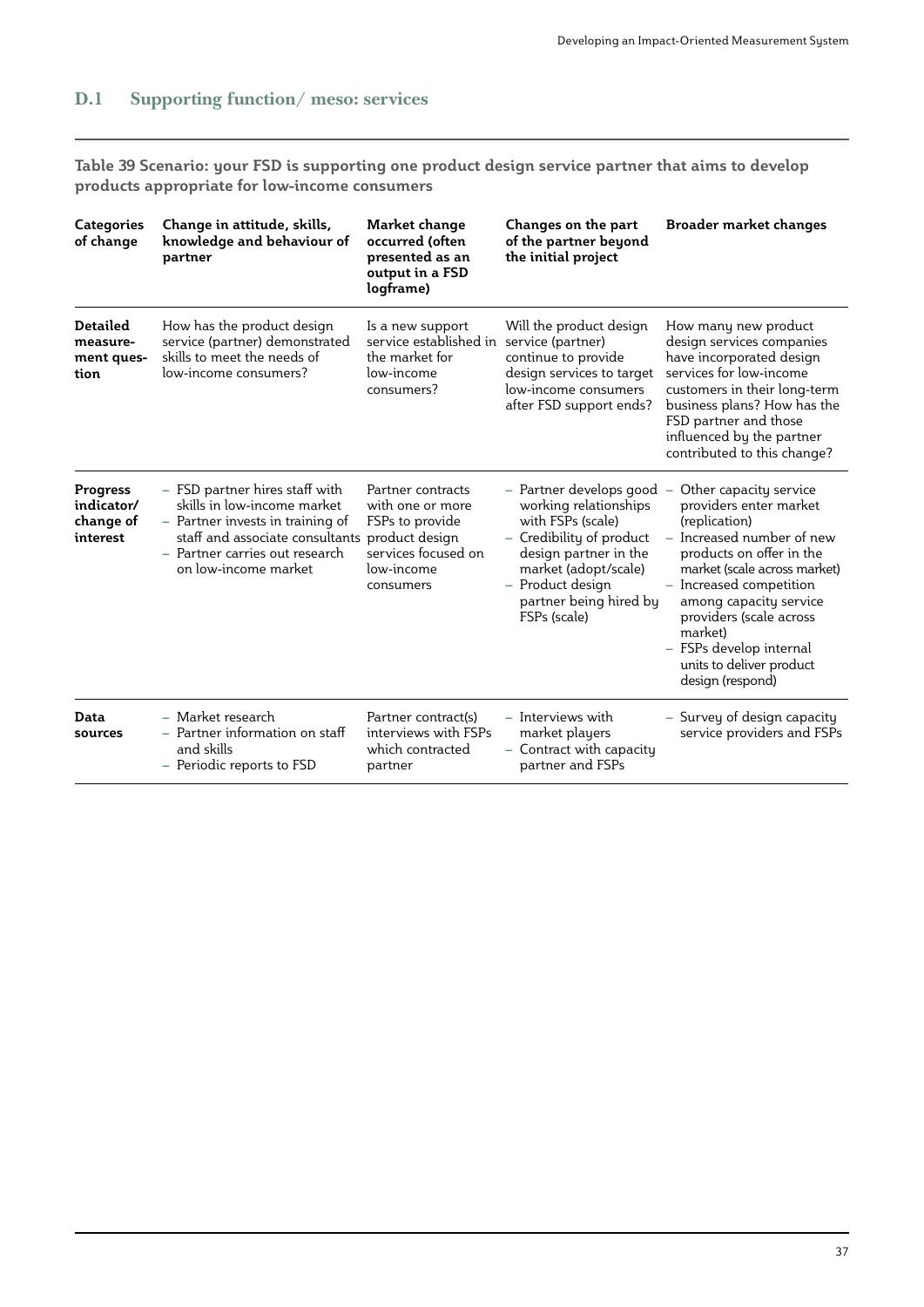## **D.2 Supporting function/ meso: infrastructure**

| Table 40 Scenario: Your FSD is supporting the development of a collateral registry |  |
|------------------------------------------------------------------------------------|--|
|------------------------------------------------------------------------------------|--|

| Categories<br>of change                         | Change in attitude, skills,<br>knowledge and behaviour of<br>partner                                                                                                                                                                                                                                                                                                                                   | Market change<br>occurred (often<br>presented as an<br>output in a FSD<br>logframe)                                                                                                                                                                                                                         | Changes on the part<br>of the partner beyond<br>the initial project                                                                                                                                                                                                                                                                                           | Broader market changes                                                                                                                                                                                                                                                                                                                                                                                                                         |
|-------------------------------------------------|--------------------------------------------------------------------------------------------------------------------------------------------------------------------------------------------------------------------------------------------------------------------------------------------------------------------------------------------------------------------------------------------------------|-------------------------------------------------------------------------------------------------------------------------------------------------------------------------------------------------------------------------------------------------------------------------------------------------------------|---------------------------------------------------------------------------------------------------------------------------------------------------------------------------------------------------------------------------------------------------------------------------------------------------------------------------------------------------------------|------------------------------------------------------------------------------------------------------------------------------------------------------------------------------------------------------------------------------------------------------------------------------------------------------------------------------------------------------------------------------------------------------------------------------------------------|
| Detailed<br>measure-<br>ment<br>question        | Has the project helped change<br>the attitude of the national<br>stakeholders involved in the<br>establishment of the collateral<br>registry?                                                                                                                                                                                                                                                          | Is the collateral<br>registry operational/<br>has it been<br>strengthened?                                                                                                                                                                                                                                  | Has the project helped<br>the collateral registry to<br>become more operation-<br>ally efficient and<br>accessible to FSPs?                                                                                                                                                                                                                                   | Has the collateral registry<br>increased the security of<br>collateralised debt?<br>Has this led to increased<br>supply of credit by FSPs,<br>especially to poorer seg-<br>ments of society?                                                                                                                                                                                                                                                   |
| Progress<br>indicator/<br>change of<br>interest | - Stakeholders agree on clear<br>action plan for establishing<br>collateral registry<br>- Private and public sector<br>agree/ sign up to action plan<br>- Expert(s) hired to support<br>process<br>- Government and private<br>sector invest in its<br>establishment<br>- Government allocates budget -<br>to the registry<br>- Contractor appointed for the<br>registry<br>- Policy roadmap developed | - Collateral registry<br>established<br>- Number of<br>members<br>registered<br>- Number of items<br>registered<br>- Number of queries -<br>submitted to the<br>registry<br>Any regulation or<br>policy change<br>needed are<br>identified and<br>implemented<br>- Registry creating<br>awareness with FSPs | - Financing of registry<br>improved (adopt)<br>- Increased outreach to<br>smaller FSPs (adapt/<br>scale)<br>- Increased usage by<br>FSPs (scale)<br>Usage costs falling as<br>economies of scale<br>develop (adopt)<br>Registry adapting to<br>new market opportu-<br>nities (adapt)<br>- New channels for<br>submitting informa-<br>tion to registry (adapt) | - Volume of lending to new<br>segments (incentive structural<br>change /scale across market)<br>Increase in average SMEs<br>lending (incentive<br>structural change /scale<br>across market)<br>New credit products<br>developed to target new<br>segments (incentive<br>structural change /scale<br>across market)<br>Perception of risk of<br>lower-income segments<br>by providers (incentive<br>structural change /scale<br>across market) |
| Data<br>sources                                 | - Policy paper<br>- Minutes of meetings<br>- Memorandums of<br>understanding<br>- Press releases<br>– Contracts<br>- Interviews with public and<br>private players involved                                                                                                                                                                                                                            | - Registry MIS<br>- National Financial<br>Inclusion reports<br>– FSDs own observa-<br>tions/interviews<br>- Press releases                                                                                                                                                                                  | - Registry MIS<br>Small business surveys<br>- Annual report of<br>collateral registry<br>- National financial<br>inclusion reports<br>- FSD programme staff's<br>own observations/<br>interviews<br>– Press releases                                                                                                                                          | Small business surveys<br>Interviews with FSPs<br>and MSMEs<br>Annual report of collateral<br>registry<br>Regulator announcements<br>Press releases                                                                                                                                                                                                                                                                                            |

107. NB: in this example the FSD partner is the central bank and/ or MNO regulator.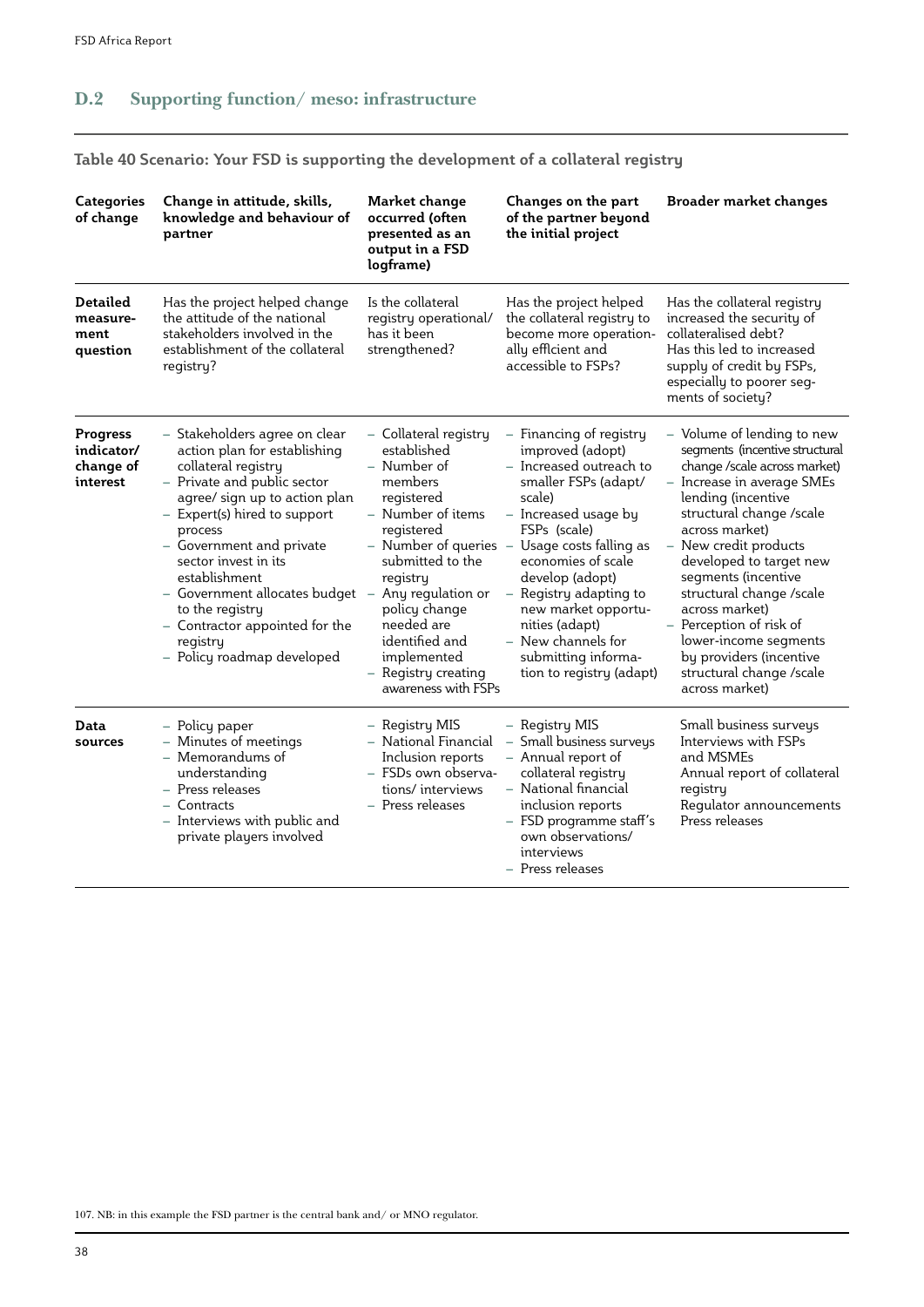| Categories<br>of change                         | Change in attitude, skills,<br>knowledge and behaviour<br>of partner                                                                                                                                                                                                                                                                                                                                                                                                                                                                | Market change<br>occurred (often<br>presented as an output initial project<br>in a FSD logframe)                                                                                                                                   | the partner <sup>107</sup> beyond                                                                                                                                                                                                                                                                                                          | Changes on the part of Broader market changes                                                                                                                                                                                                                                                                                                                                                                                                                                                                                                                                                                                                                                                                                                                                                                                                                                                                                                                                                                                                                                                                                                                                                                 |
|-------------------------------------------------|-------------------------------------------------------------------------------------------------------------------------------------------------------------------------------------------------------------------------------------------------------------------------------------------------------------------------------------------------------------------------------------------------------------------------------------------------------------------------------------------------------------------------------------|------------------------------------------------------------------------------------------------------------------------------------------------------------------------------------------------------------------------------------|--------------------------------------------------------------------------------------------------------------------------------------------------------------------------------------------------------------------------------------------------------------------------------------------------------------------------------------------|---------------------------------------------------------------------------------------------------------------------------------------------------------------------------------------------------------------------------------------------------------------------------------------------------------------------------------------------------------------------------------------------------------------------------------------------------------------------------------------------------------------------------------------------------------------------------------------------------------------------------------------------------------------------------------------------------------------------------------------------------------------------------------------------------------------------------------------------------------------------------------------------------------------------------------------------------------------------------------------------------------------------------------------------------------------------------------------------------------------------------------------------------------------------------------------------------------------|
| Detailed<br>measure-<br>ment ques-<br>tion      | Supervisors' and regulators'<br>understanding of the business<br>case for the provision of services<br>in low-income and low-density<br>areas?                                                                                                                                                                                                                                                                                                                                                                                      | Is the regulation<br>in place and being<br>effectively<br>implemented?                                                                                                                                                             | Have the banking and<br>MNO regulators learned<br>from the experience,<br>e.g. about the value of<br>consulting with stake-<br>holders, and the role of<br>digital financial services<br>in increasing financial<br>access?                                                                                                                | Does the mobile financial<br>services regulatory framework<br>incentivise actors – or remove<br>constraints/reduce risks and<br>costs - to extend services to<br>low-income and low-density<br>areas? Has there been an<br>increase in usage of mobile<br>financial services by low-in-<br>come people in low-density<br>areas since the regulation<br>was implemented?                                                                                                                                                                                                                                                                                                                                                                                                                                                                                                                                                                                                                                                                                                                                                                                                                                       |
| Progress<br>indicator/<br>change of<br>interest | - Different regulators (banks,<br>MNOs) collaborating<br>- Regulator consulting with<br>providers and other industry<br>stakeholders<br>- Regulators agree that change<br>is needed<br>- Regulations analysing/ using<br>information about risks<br>- Regulators commissioning<br>analysis of risks and costs for<br>providers<br>- Regulators conducting<br>diagnosis of access, usage<br>and uptake<br>- A new MFS unit set up by the<br>government<br>- AFI/ national commitment/<br>included in national financial<br>inclusion | - New regulation<br>and guidelines<br>enacted<br>Effective imple-<br>mentation by<br>regulator(s)<br>$-$ coordinating<br>where necessary<br>– Initial challenges<br>faced by custom-<br>ers, agents and<br>providers<br>identified | –  Regulators adapt in<br>how they tackle<br>constraints on<br>increasing financial<br>access and how to deal -<br>with innovation and<br>new technologies<br>(adapt)<br>- Improved capacity to<br>enforce MFS regula-<br>tion (adopt)<br>- Improved internal<br>processes and<br>decision-making<br>relating to new<br>regulation (adopt) | - Increase in access points<br>in low-income areas<br>incentive structural<br>change)<br>Lower entry barriers for<br>new actors or new actors<br>enter market (depends on<br>market) (incentive<br>structural change /scale<br>across market)<br>Increase in number of<br>entrants into the market<br>(incentive structural<br>change /scale across<br>market)<br>- Average number of<br>transactions carried out by<br>agents, especially in rural<br>areas (incentive structural<br>change /scale across market)<br>– Private sector actors<br>making additional<br>investments, including in<br>agent networks (respond)<br>- Uptake of mobile financial<br>services (number of active<br>users and active agents<br>increases) (incentive structural<br>change /scale across market)<br>- Changes in volume of<br>transactions (incentive<br>structural change /scale<br>across market)<br>Quality of service<br>- Redress mechanism for<br>clients operational<br>(respond)<br>- Satisfaction of clients with<br>(a) service and (b) redress<br>mechanisms<br>Resilience<br>- MFS product innovation<br>[resilience/respond]<br>- Regulator uses risk based<br>approaches to supervision<br>[resilience] |

## **Table 41 Scenario: Your FSD is advocating for a new mobile financial services regulation**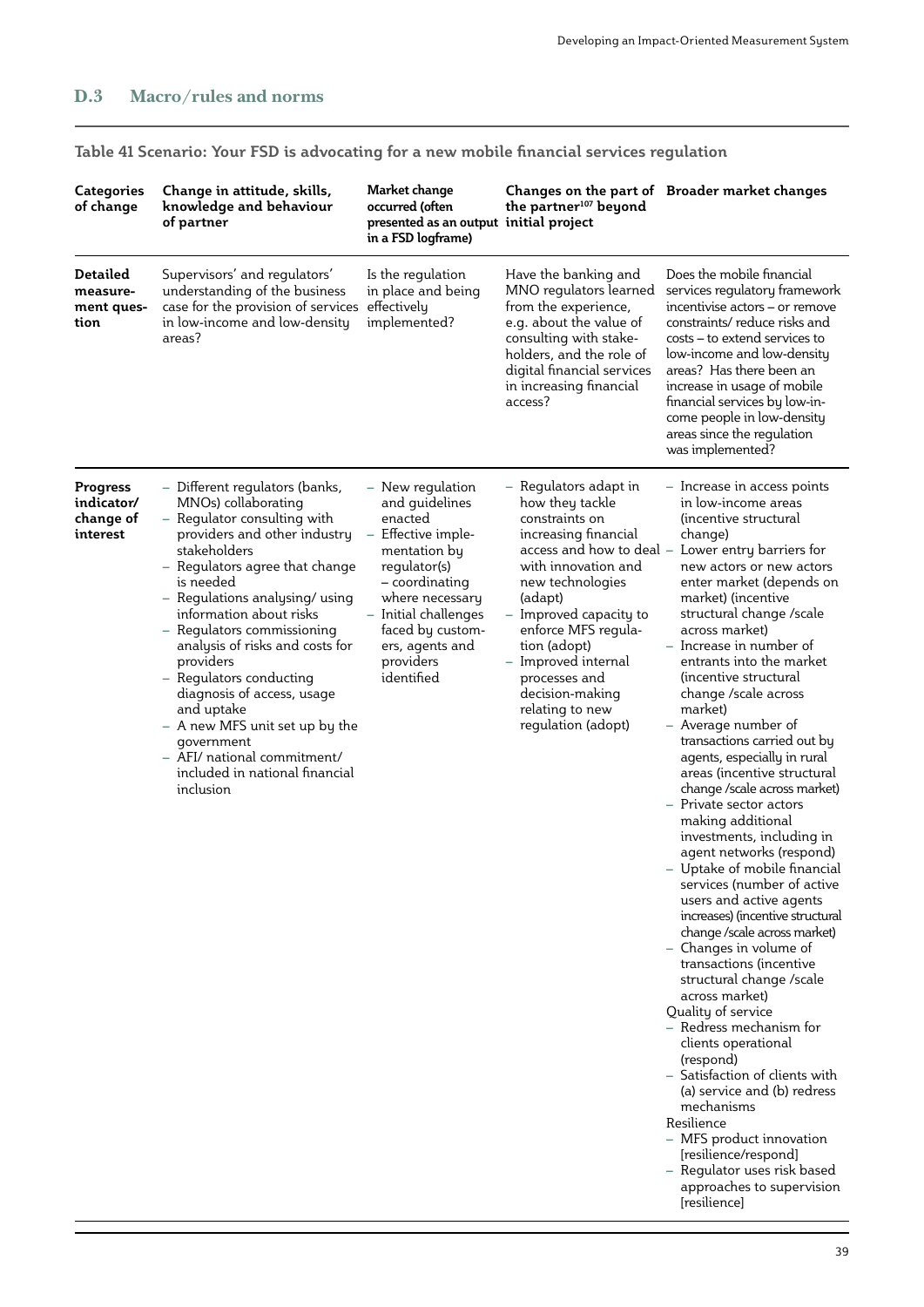## **Table 41 (continued)**

| Categories<br>of change | Change in attitude, skills,<br>knowledge and behaviour of<br>partner                                                                                                                                                                                                                                   | Market change<br>occurred (often<br>presented as an<br>output in a FSD<br>logframe) | the partner <sup>106</sup> beyond<br>initial project                                               | Changes on the part of Broader market changes                                                                                                                                                                                                                                                                                                     |
|-------------------------|--------------------------------------------------------------------------------------------------------------------------------------------------------------------------------------------------------------------------------------------------------------------------------------------------------|-------------------------------------------------------------------------------------|----------------------------------------------------------------------------------------------------|---------------------------------------------------------------------------------------------------------------------------------------------------------------------------------------------------------------------------------------------------------------------------------------------------------------------------------------------------|
| Data<br>sources         | $-$ Minutes of meetings between $-$ Announcements<br>regulators and industry<br>stakeholders<br>- Press releases or news articles<br>- Interviews with regulators<br>and other stakeholders<br>- Analysis/reports<br>- Minutes of FSD meetings with<br>regulators, policy makers<br>- Industry reports | by regulators<br>- FSP and MNO<br>interviews<br>- Regulator<br>interviews           | – Interviews with<br>regulators<br>- Interviews with FSP<br>providers (FSD<br>partners and others) | - Mapping of access points<br>(financial inclusion reports)<br>or FSP maps)<br>- Regulators' data +<br>announcements/ websites<br>- Interviews with<br>stakeholders<br>- Press releases/ govern-<br>ment gazettes<br>- IMF FAS<br>- Information from providers<br>- Industry tracking of price<br>data<br>- Reports on the state<br>of the market |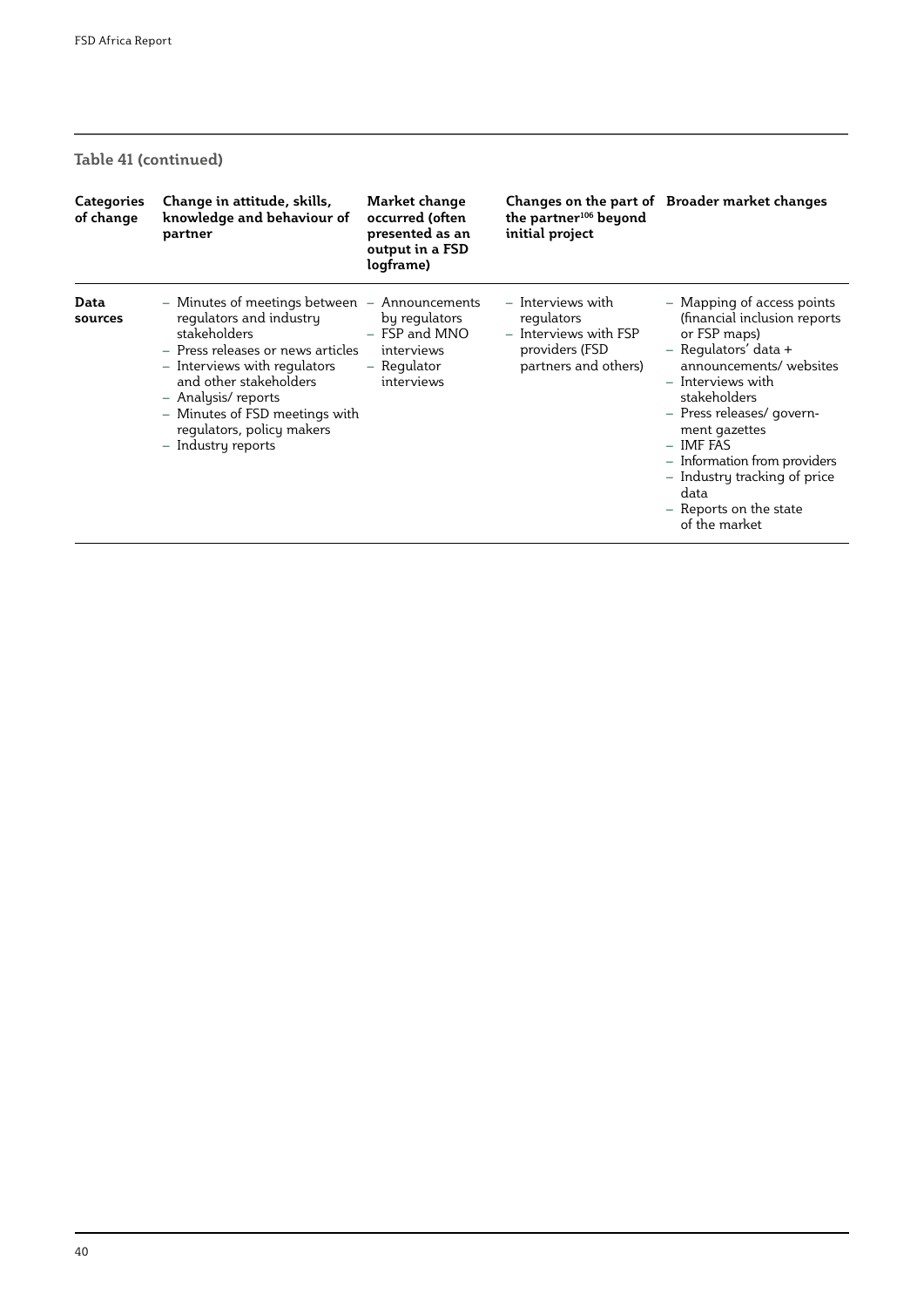# **Annex E Adopt, adapt, expand, respond model**

The adopt, adapt, expand, respond (AAER) model is a framework that can help to measure if a project is being implemented in a way that will contribute to systemic change: i.e. are systemic change mechanisms present? There is also a lot of overlap with the indicative indicators provided in Table 11 and Table 12 in the main report (and in the Annex D above), although the AAER provides a slightly different framework. In theory it can be used to measure all interventions, but it is much more suited to interventions at the micro level.<sup>108</sup> FSDZ currently uses this framework.

It can be used in three ways:

- As a useful sense check for monitoring how interventions are effectively contributing to systemic change: e.g. a quarter/bi-annual check to see in which quadrant you can identify evidence, and if interventions need to adapt.
- To build the evidence base for evaluation and annual reports.109 For example, this year x number of projects exhibited adapt mechanisms, as shown by these results.
- Rather than use it as a single consistent framework, FSDs can also borrow those indicators they view as relevant to be used alongside a project's result chain.

| Quadrant                                                                                 | Description                                                                                                   | Measurement/indicator <sup>110</sup>                                                                                                                                                                                                                                                                                                                                                                                                                                                                                                                                                      | FSD examples                                                                                                                  |
|------------------------------------------------------------------------------------------|---------------------------------------------------------------------------------------------------------------|-------------------------------------------------------------------------------------------------------------------------------------------------------------------------------------------------------------------------------------------------------------------------------------------------------------------------------------------------------------------------------------------------------------------------------------------------------------------------------------------------------------------------------------------------------------------------------------------|-------------------------------------------------------------------------------------------------------------------------------|
| Adopt<br>If you left now, would<br>partners return to their<br>previous ways of working? | - New or improved product/<br>service offer, business<br>model, or the uptake of<br>a new role/responsibility | Can be measured during the<br>life of intervention (signs of<br>adoption) as well as after<br><i>intervention.</i><br>- Partner contribution to the<br>pilot<br>- Long-term viability (finan-<br>cial) /benefit of practice<br>(inspires)<br>- Partner satisfaction and<br>intent to continue (e.g.<br>ownership, future work<br>plans, costing strategy etc.)<br>- Partner ability to continue<br>(e.g. financial, HR etc.)<br>- Target group's satisfaction<br>with, and benefit from (or<br>at least signs of / or theory<br>that it will benefit from) new<br>behaviour from partners | - Financial institution<br>increases sales (financial)<br>- Financial institution targets<br>new market segment<br>(inspires) |

#### **Table 42 AAER indicators**

108. Its design largely evolved from enterprise programmes that tended to carry out the majority of their projects at the micro level. While it is possible to apply the boxes at other levels (i.e. meso and macro), the frames of perspective change (for example, you do not want policy to be replicated, although you may want responses to that policy change to be replicated) and it becomes less relevant. 109. Interventions can ex ante specify what they expect to achieve in relation to

the AAER model to help design the results chain, BUT it is a measurement rather than design tool.

110. See http://www.springfieldcentre.com/wp-content/up-

loads/2014/06/2014-03-Adopt-Adapt-Expand-Respond-Briefing-Paper1.pdf for a list of more in-depth indicators.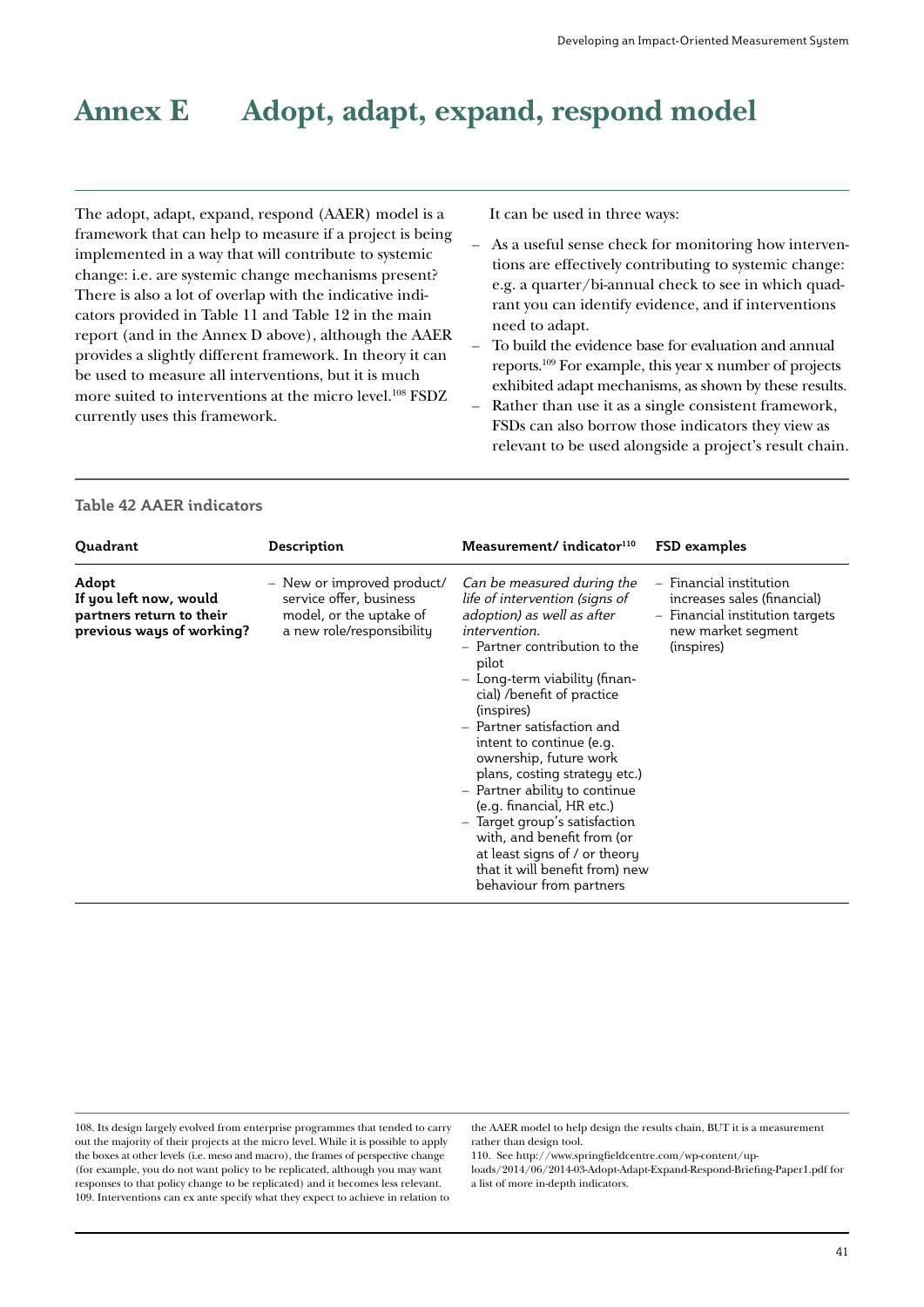#### **Table 42 AAER indicators**

| Quadrant                                                                                                                                        | Description                                                                                                                                                                                                                                                                                                                                                                                     | Measurement/indicator <sup>109</sup>                                                                                                                                                                                                                                                                                                                                                                                                                                                                                                                                                  | FSD examples                                                                                                                                                                                                                                                                                                             |
|-------------------------------------------------------------------------------------------------------------------------------------------------|-------------------------------------------------------------------------------------------------------------------------------------------------------------------------------------------------------------------------------------------------------------------------------------------------------------------------------------------------------------------------------------------------|---------------------------------------------------------------------------------------------------------------------------------------------------------------------------------------------------------------------------------------------------------------------------------------------------------------------------------------------------------------------------------------------------------------------------------------------------------------------------------------------------------------------------------------------------------------------------------------|--------------------------------------------------------------------------------------------------------------------------------------------------------------------------------------------------------------------------------------------------------------------------------------------------------------------------|
| Adapt<br>If you left now, would<br>partners build upon the<br>changes they have adopted<br>without us?                                          | The partner acts inde-<br>pendently of project<br>support to continue, in<br>some manner, with the role<br>change and/or innovation<br>that they originally piloted<br>– The player is keen to<br>improve the performance of<br>the innovation further and<br>works to tailor it, making<br>investments that support its $-$ Has there been any<br>continuous and perhaps<br>improved operation | Independent investment<br>improving changes beyond<br>FSD project objectives<br>(e.g. has new money<br>been devoted to it)?<br>Has project changed (been<br>made more efficient; has<br>more experimentation<br>occurred; has it been<br>extended to new areas)?<br>behavioural change in<br>relation to innovation in the<br>partner? (e.g. new resources<br>devoted to innovation /<br>branding of innovation etc.)<br>Target group benefits<br>sustained (i.e. change of<br>direction still provides<br>benefit to the poor)                                                       | - FSD partner organisation<br>monitoring project beyond<br>project agreement to better<br>align with their objectives<br>- Innovation within one part<br>of FSD partner (dept.) has<br>spread to another<br>- FSD partner organisation<br>moves into new markets                                                         |
| Expand<br>If you left now, would<br>(significant) pro-poor<br>outcomes depend on<br>too few people, firms,<br>or organisations?                 | - A number of other market<br>players have adopted the<br>innovation, or clear variants<br>thereof<br>- BUT can also examine<br>nature of system as well (to<br>accommodate such expan-<br>sion) - can be linked to any<br>work FSD undertaking in<br>this area                                                                                                                                 | – Competitors or similar types – Market organisations copy<br>of organisations are copying<br>innovation <sup>111</sup><br>- Partner is scaling up, with<br>innovation becoming<br>mainstream and/or new<br>business practices pushing<br>innovation to scale <sup>112</sup><br>Ability to accommodate<br>competition or collaboration -<br>(depends on the nature of<br>the system)<br>Nature of system<br>- Ease of entry for new<br>players<br>- Respect for rules/regula-<br>tions/standards (e.g.<br>adhering to voluntary/<br>industry codes of conduct<br>and compacts, etc.). | new business practices of an<br>FSD partner organisation<br>- FSD brings two organisa-<br>tions together<br>- FSD produces data to show<br>demonstration effects that<br>are taken up<br>Nature of system<br>Are industry bodies playing<br>a pro-active role in facilitat-<br>ing organisations to<br>broaden outreach? |
| Respond<br>If you left now, would the<br>system be supportive of<br>the changes introduced<br>(allowing them to be<br>upheld, grow and evolve)? | - The innovation triggers a<br>secondary response from<br>players in the wider system<br>such as changed or new<br>supporting functions and<br>rules<br>- BUT largely based on<br>analysing how FSD projects<br>at micro (and to some<br>extent meso) level can lead<br>to wider changes (i.e. not<br>interventions directly<br>related to changing rules<br>and supporting functions)          | Supporting systems respond – Regulatory bodies have<br>to help organisations<br>engaging in FSD project<br>area (e.g. new service<br>providers emerge; rules<br>have been adjusted; add-on<br>products emerge)<br>Long-term resilience and<br>sustainability of partners<br>(and others copying them)<br>to cope with shocks and<br>'move with the times'<br>(e.g. change in economic<br>circumstances; change<br>in rules etc.)                                                                                                                                                      | changed or are considering<br>changes to adapt to new<br>products<br>- New players are developing<br>products (e.g. mobile<br>payment add-ons)<br>- How responsive is the<br>market compared to<br>comparative countries?                                                                                                |

111. When working with less commercially-oriented partners, rather than looking at copying it may be more appropriate to consider how the influence of the project has 'spread' and if practices are being used elsewhere.

112. e.g. working with 'apex' players that have influence over a large number of relevant players.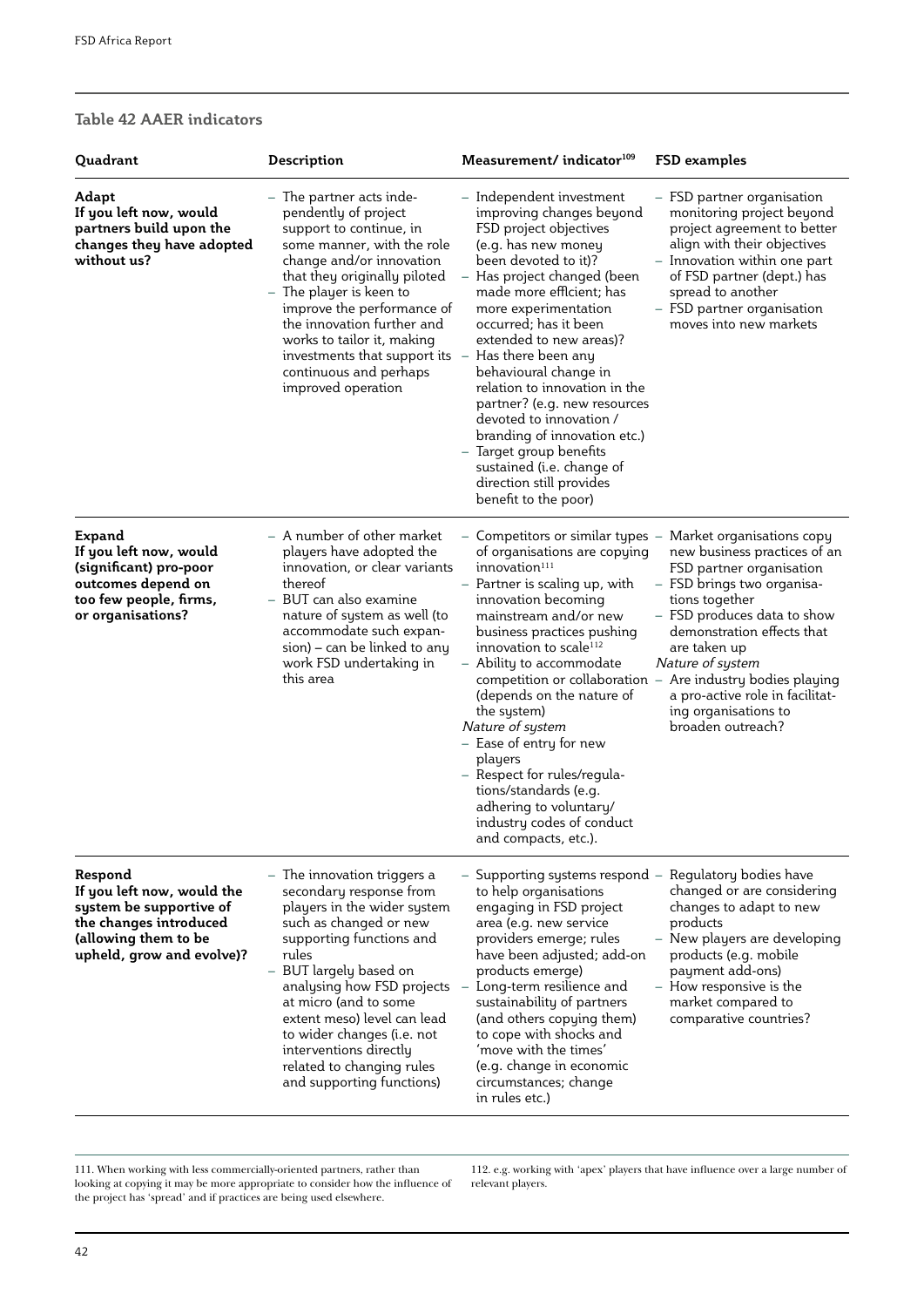| <b>Notes</b> |
|--------------|
|              |
|              |
|              |
|              |
|              |
|              |
|              |
|              |
|              |
|              |
|              |
|              |
|              |
|              |
|              |
|              |
|              |
|              |
|              |
|              |
|              |
|              |
|              |
|              |
|              |
|              |
|              |
|              |
|              |